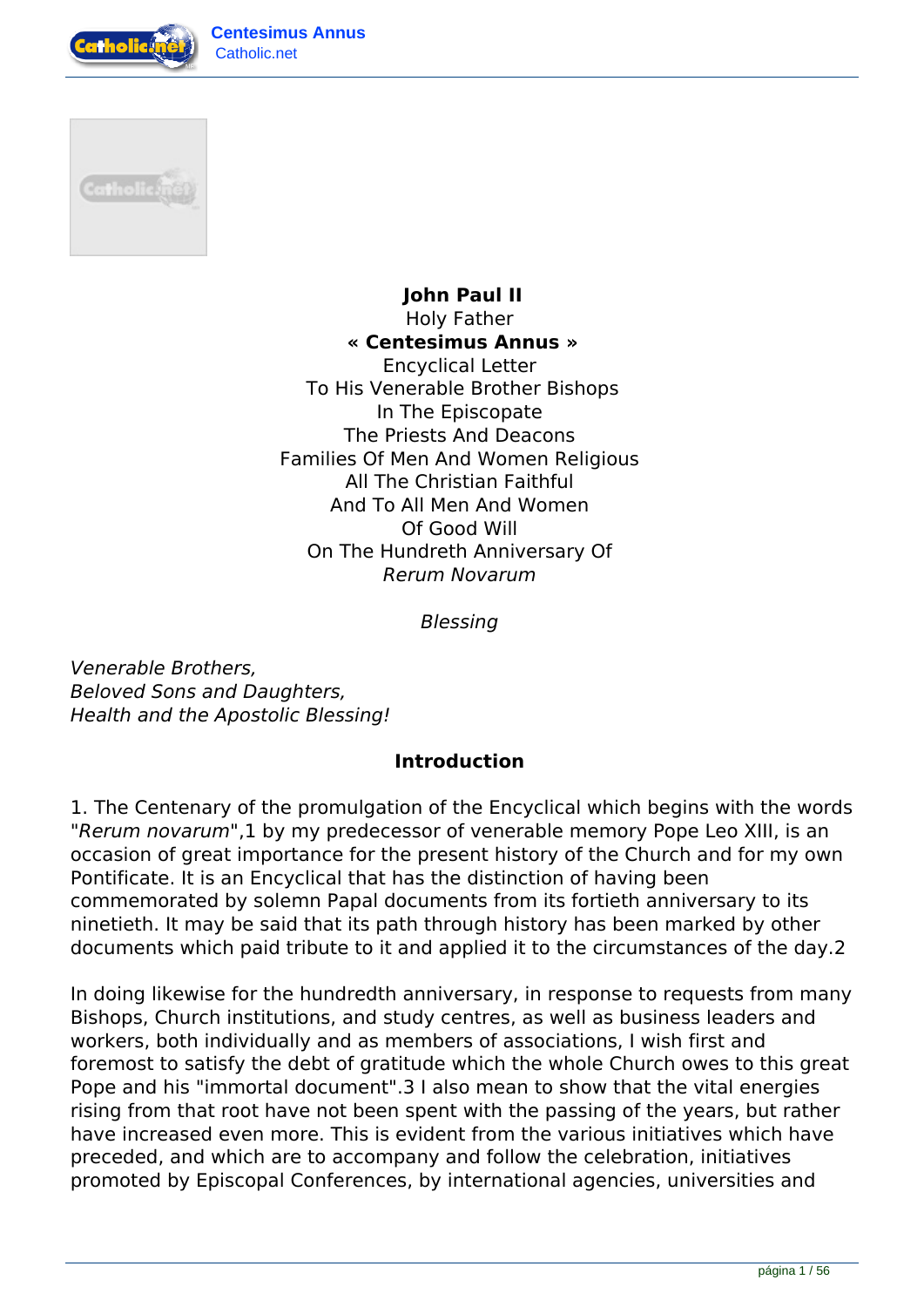

academic institutes, by professional associations and by other institutions and individuals in many parts of the world.

2. The present Encyclical is part of these celebrations, which are meant to thank God — the origin of "every good endowment and every perfect gift" (Jas 1:17) for having used a document published a century ago by the See of Peter to achieve so much good and to radiate so much light in the Church and in the world. Although the commemoration at hand is meant to honour *Rerum novarum*, it also honours those Encyclicals and other documents of my Predecessors which have helped to make Pope Leo's Encyclical present and alive in history, thus constituting what would come to be called the Church's "social doctrine", "social teaching" or even "social magisterium".

The validity of this teaching has already been pointed out in two Encyclicals published during my Pontificate: *Laborem exercen*s on human work, and *Sollicitudo rei socialis* on current problems regarding the development of individuals and peoples.4

3. I now wish to propose a "re-reading" of Pope Leo's Encyclical by issuing an invitation to "look back" at the text itself in order to discover anew the richness of the fundamental principles which it formulated for dealing with the question of the condition of workers. But this is also an invitation to "look around" at the "new things" which surround us and in which we find ourselves caught up, very different from the "new things" which characterized the final decade of the last century. Finally, it is an invitation to "look to the future" at a time when we can already glimpse the third Millennium of the Christian era, so filled with uncertainties but also with promises — uncertainties and promises which appeal to our imagination and creativity, and which reawaken our responsibility, as disciples of the "one teacher" (cf. Mt 23:8), to show the way, to proclaim the truth and to communicate the life which is Christ (cf. Jn 14:6).

A re-reading of this kind will not only confirm *the permanent value of such teaching*, but will also manifest *the true meaning of the Church's Tradition* which, being ever living and vital, builds upon the foundation laid by our fathers in the faith, and particularly upon what "the Apostles passed down to the Church"5 in the name of Jesus Christ, who is her irreplaceable foundation (cf. 1 Cor 3:11).

It was out of an awareness of his mission as the Successor of Peter that Pope Leo XIII proposed to speak out, and Peter's Successor today is moved by that same awareness. Like Pope Leo and the Popes before and after him, I take my inspiration from the Gospel image of "the scribe who has been trained for the kingdom of heaven", whom the Lord compares to "a householder who brings out of his treasure what is new and what is old" (Mt 13:52). The treasure is the great outpouring of the Church's Tradition, which contains "what is old" — received and passed on from the very beginning — and which enables us to interpret the "new things" in the midst of which the life of the Church and the world unfolds.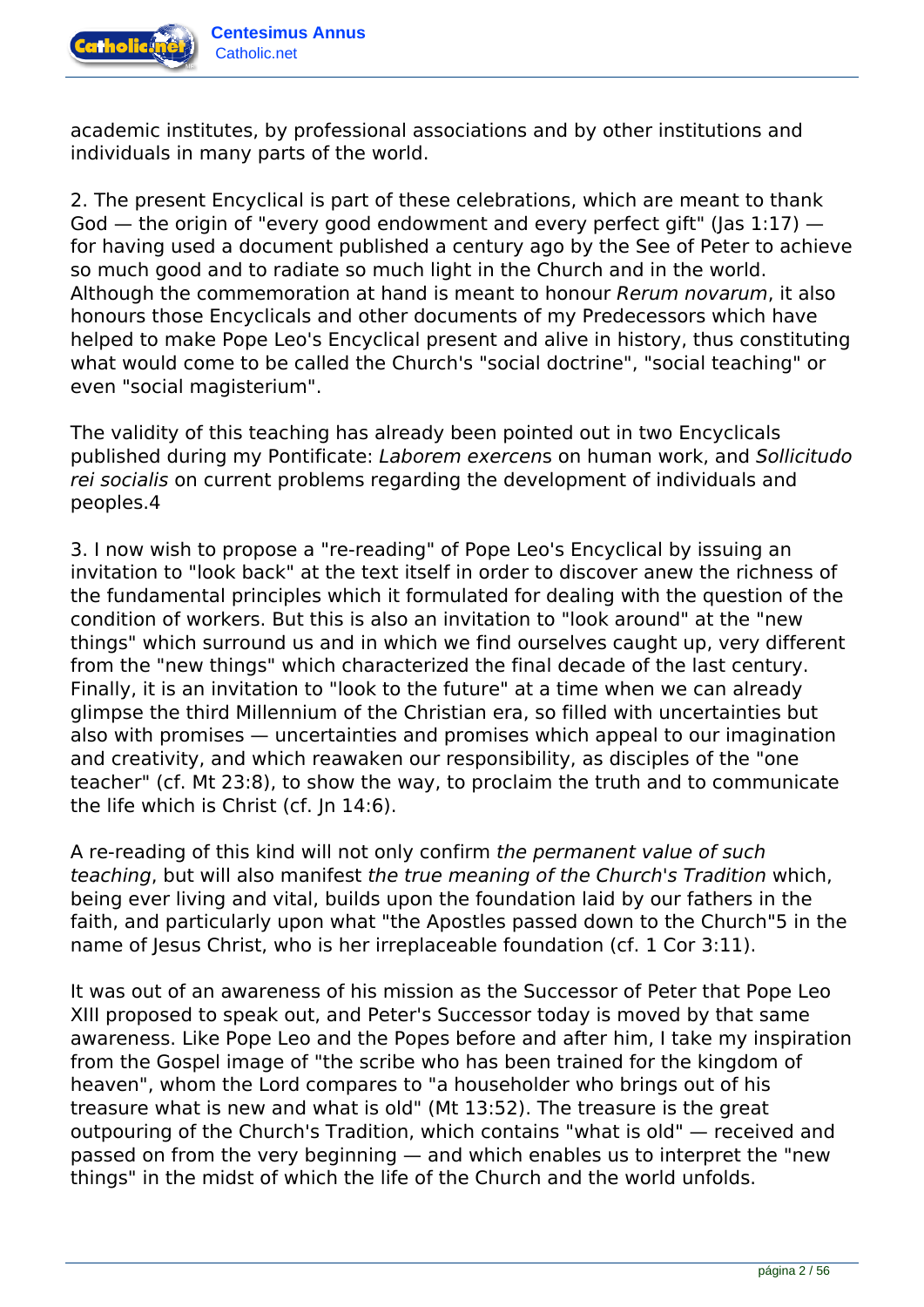

Among the things which become "old" as a result of being incorporated into Tradition, and which offer opportunities and material for enriching both Tradition and the life of faith, there is the fruitful activity of many millions of people, who, spurred on by the social Magisterium, have sought to make that teaching the inspiration for their involvement in the world. Acting either as individuals or joined together in various groups, associations and organizations, these people represent a *great movement for the defence of the human person* and the safeguarding of human dignity. Amid changing historical circumstances, this movement has contributed to the building up of a more just society or at least to the curbing of injustice.

The present Encyclical seeks to show the fruitfulness of the principles enunciated by Leo XIII, which belong to the Church's doctrinal patrimony and, as such, involve the exercise of her teaching authority. But pastoral solicitude also prompts me to propose an analysis of some events of recent history. It goes without saying that part of the responsibility of Pastors is to give careful consideration to current events in order to discern the new requirements of evangelization. However, such an analysis is not meant to pass definitive judgments since this does not fall per se within the Magisterium's specific domain.

# **I. Characteristics Of "Rerum Novarum"**

4. Towards the end of the last century the Church found herself facing an historical process which had already been taking place for some time, but which was by then reaching a critical point. The determining factor in this process was a combination of radical changes which had taken place in the political, economic and social fields, and in the areas of science and technology, to say nothing of the wide influence of the prevailing ideologies. In the sphere of politics, the result of these changes was a new *conception of society and of the State*, and consequently of authority itself. A traditional society was passing away and another was beginning to be formed — one which brought the hope of new freedoms but also the threat of new forms of injustice and servitude.

In the sphere of economics, in which scientific discoveries and their practical application come together, new structures for the production of consumer goods had progressively taken shape. A new form of property had appeared — capital; and a new form of labour — labour for wages, characterized by high rates of production which lacked due regard for sex, age or family situation, and were determined solely by efficiency, with a view to increasing profits.

In this way labour became a commodity to be freely bought and sold on the market, its price determined by the law of supply and demand, without taking into account the bare minimum required for the support of the individual and his family. Moreover, the worker was not even sure of being able to sell "his own commodity", continually threatened as he was by unemployment, which, in the absence of any kind of social security, meant the spectre of death by starvation.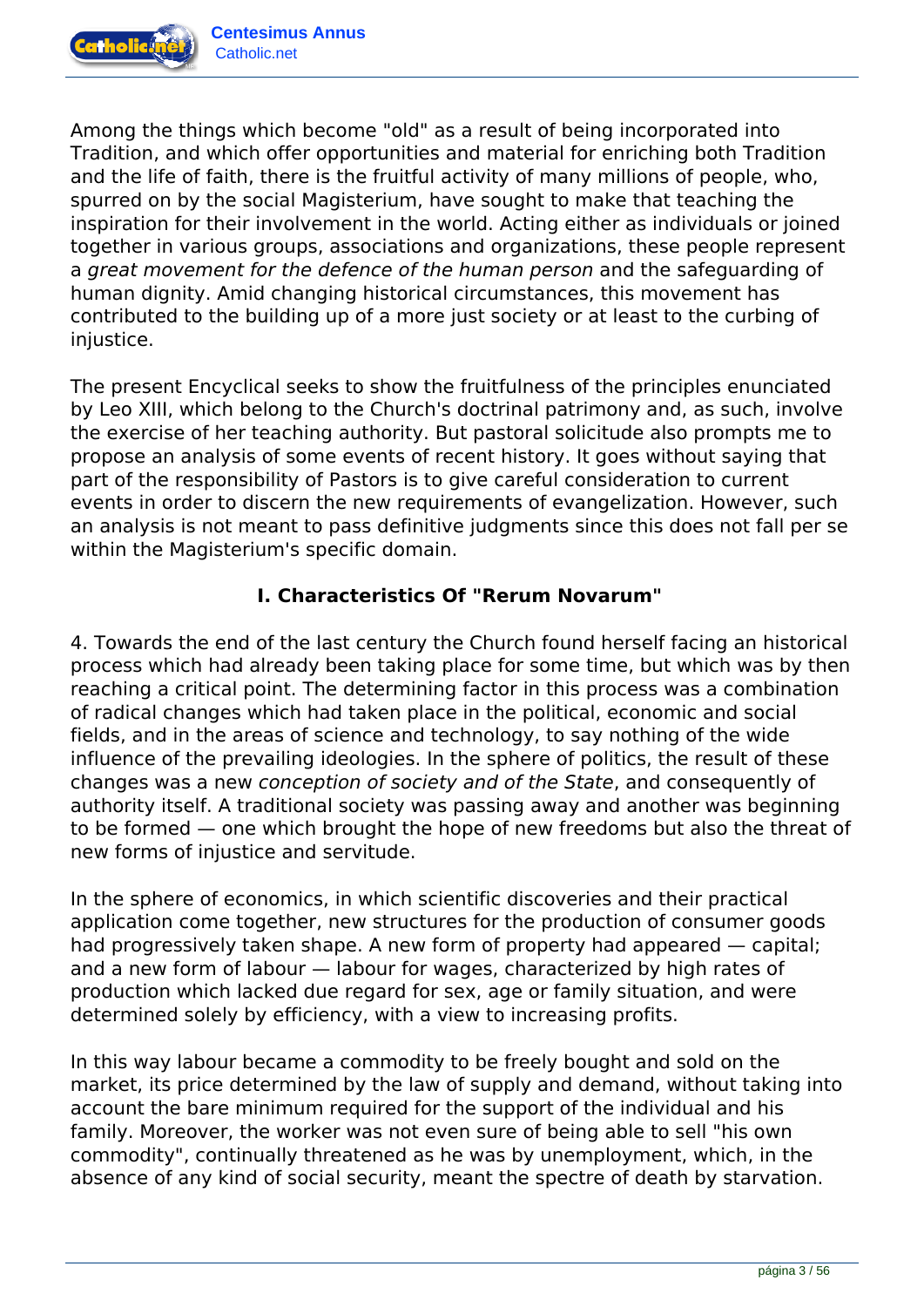

The result of this transformation was a society "divided into two classes, separated by a deep chasm".6 This situation was linked to the marked change taking place in the political order already mentioned. Thus the prevailing political theory of the time sought to promote total economic freedom by appropriate laws, or, conversely, by a deliberate lack of any intervention. At the same time, another conception of property and economic life was beginning to appear in an organized and often violent form, one which implied a new political and social structure.

At the height of this clash, when people finally began to realize fully the very grave injustice of social realities in many places and the danger of a revolution fanned by ideals which were then called "socialist", Pope Leo XIII intervened with a document which dealt in a systematic way with the "condition of the workers". The Encyclical had been preceded by others devoted to teachings of a political character; still others would appear later.7 Here, particular mention must be made of the Encyclical Libertas praestantissimum, which called attention to the essential bond between human freedom and truth, so that freedom which refused to be bound to the truth would fall into arbitrariness and end up submitting itself to the vilest of passions, to the point of self-destruction. Indeed, what is the origin of all the evils to which Rerum novarum wished to respond, if not a kind of freedom which, in the area of economic and social activity, cuts itself off from the truth about man?

The Pope also drew inspiration from the teaching of his Predecessors, as well as from the many documents issued by Bishops, from scientific studies promoted by members of the laity, from the work of Catholic movements and associations, and from the Church's practical achievements in the social field during the second half of the nineteenth century.

5. The "new things" to which the Pope devoted his attention were anything but positive. The first paragraph of the Encyclical describes in strong terms the "new things" (rerum novarum) which gave it its name: "That the spirit of revolutionary change which has long been disturbing the nations of the world should have passed beyond the sphere of politics and made its influence felt in the related sphere of practical economics is not surprising. Progress in industry, the development of new trades, the changing relationship between employers and workers, the enormous wealth of a few as opposed to the poverty of the many, the increasing self-reliance of the workers and their closer association with each other, as well as a notable decline in morality: all these elements have led to the conflict now taking place".8

The Pope and the Church with him were confronted, as was the civil community, by a society which was torn by a conflict all the more harsh and inhumane because it knew no rule or regulation. It was the conflict between capital and labour, or — as the Encyclical puts it — the worker question. It is precisely about this conflict, in the very pointed terms in which it then appeared, that the Pope did not hesitate to speak.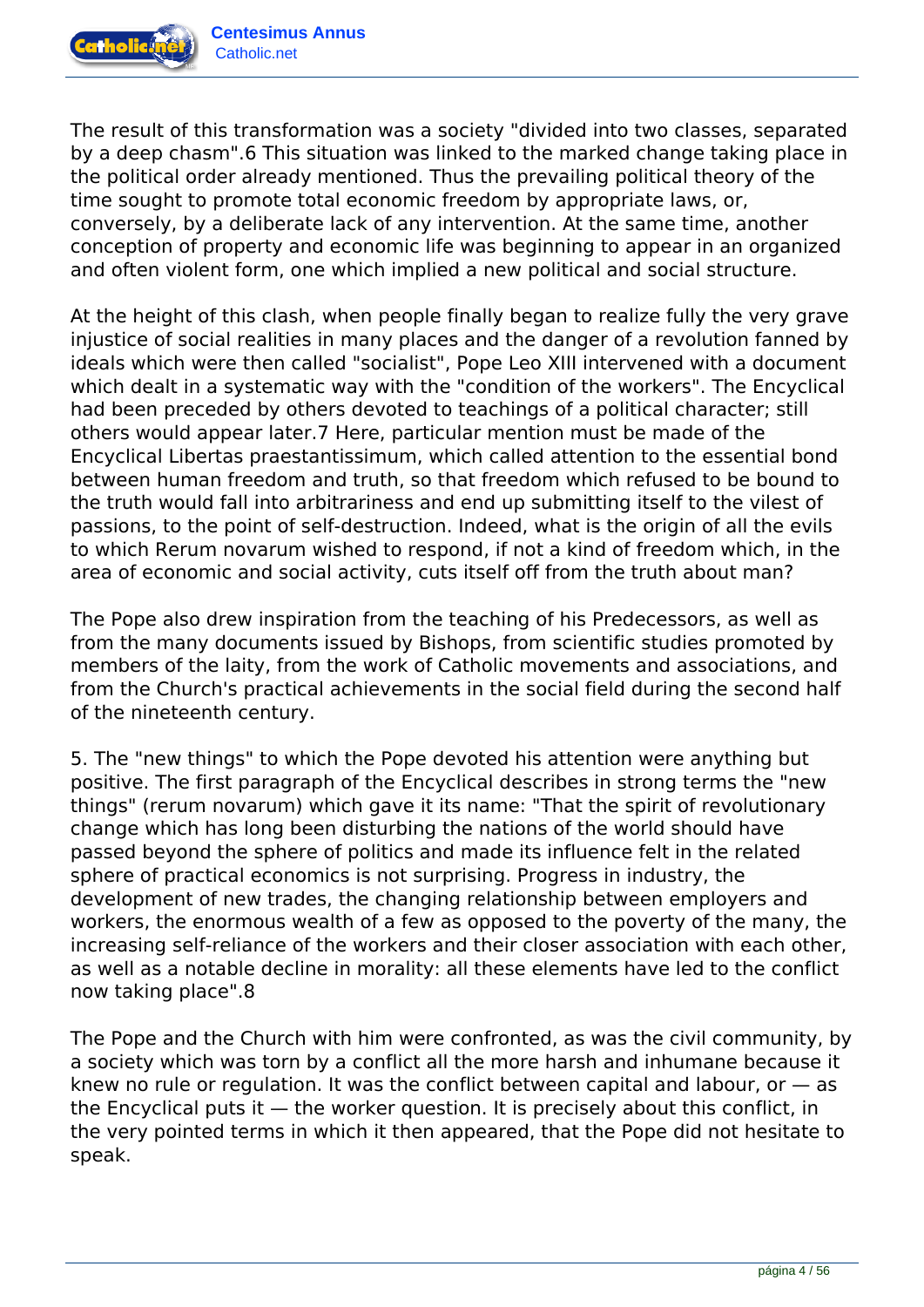

Here we find the first reflection for our times as suggested by the Encyclical. In the face of a conflict which set man against man, almost as if they were "wolves", a conflict between the extremes of mere physical survival on the one side and opulence on the other, the Pope did not hesitate to intervene by virtue of his "apostolic office",9 that is, on the basis of the mission received from Jesus Christ himself to "feed his lambs and tend his sheep" (cf. Jn 21:15-17), and to "bind and loose" on earth for the Kingdom of Heaven (cf. Mt 16:19). The Pope's intention was certainly to restore peace, and the present-day reader cannot fail to note his severe condemnation, in no uncertain terms, of the class struggle.10 However, the Pope was very much aware that peace is built on the foundation of justice: what was essential to the Encyclical was precisely its proclamation of the fundamental conditions for justice in the economic and social situation of the time.11

In this way, Pope Leo XIII, in the footsteps of his Predecessors, created a lasting paradigm for the Church. The Church, in fact, has something to say about specific human situations, both individual and communal, national and international. She formulates a genuine doctrine for these situations, a corpus which enables her to analyze social realities, to make judgments about them and to indicate directions to be taken for the just resolution of the problems involved.

In Pope Leo XIII's time such a concept of the Church's right and duty was far from being commonly admitted. Indeed, a two-fold approach prevailed: one directed to this world and this life, to which faith ought to remain extraneous; the other directed towards a purely other-worldly salvation, which neither enlightens nor directs existence on earth. The Pope's approach in publishing Rerum novarum gave the Church "citizenship status" as it were, amid the changing realities of public life, and this standing would be more fully confirmed later on. In effect, to teach and to spread her social doctrine pertains to the Church's evangelizing mission and is an essential part of the Christian message, since this doctrine points out the direct consequences of that message in the life of society and situates daily work and struggles for justice in the context of bearing witness to Christ the Saviour. This doctrine is likewise a source of unity and peace in dealing with the conflicts which inevitably arise in social and economic life. Thus it is possible to meet these new situations without degrading the human person's transcendent dignity, either in oneself or in one's adversaries, and to direct those situations towards just solutions.

Today, at a distance of a hundred years, the validity of this approach affords me the opportunity to contribute to the development of Christian social doctrine. The "new evangelization", which the modern world urgently needs and which I have emphasized many times, must include among its essential elements a proclamation of the Church's social doctrine. As in the days of Pope Leo XIII, this doctrine is still suitable for indicating the right way to respond to the great challenges of today, when ideologies are being increasingly discredited. Now, as then, we need to repeat that there can be no genuine solution of the "social question" apart from the Gospel, and that the "new things" can find in the Gospel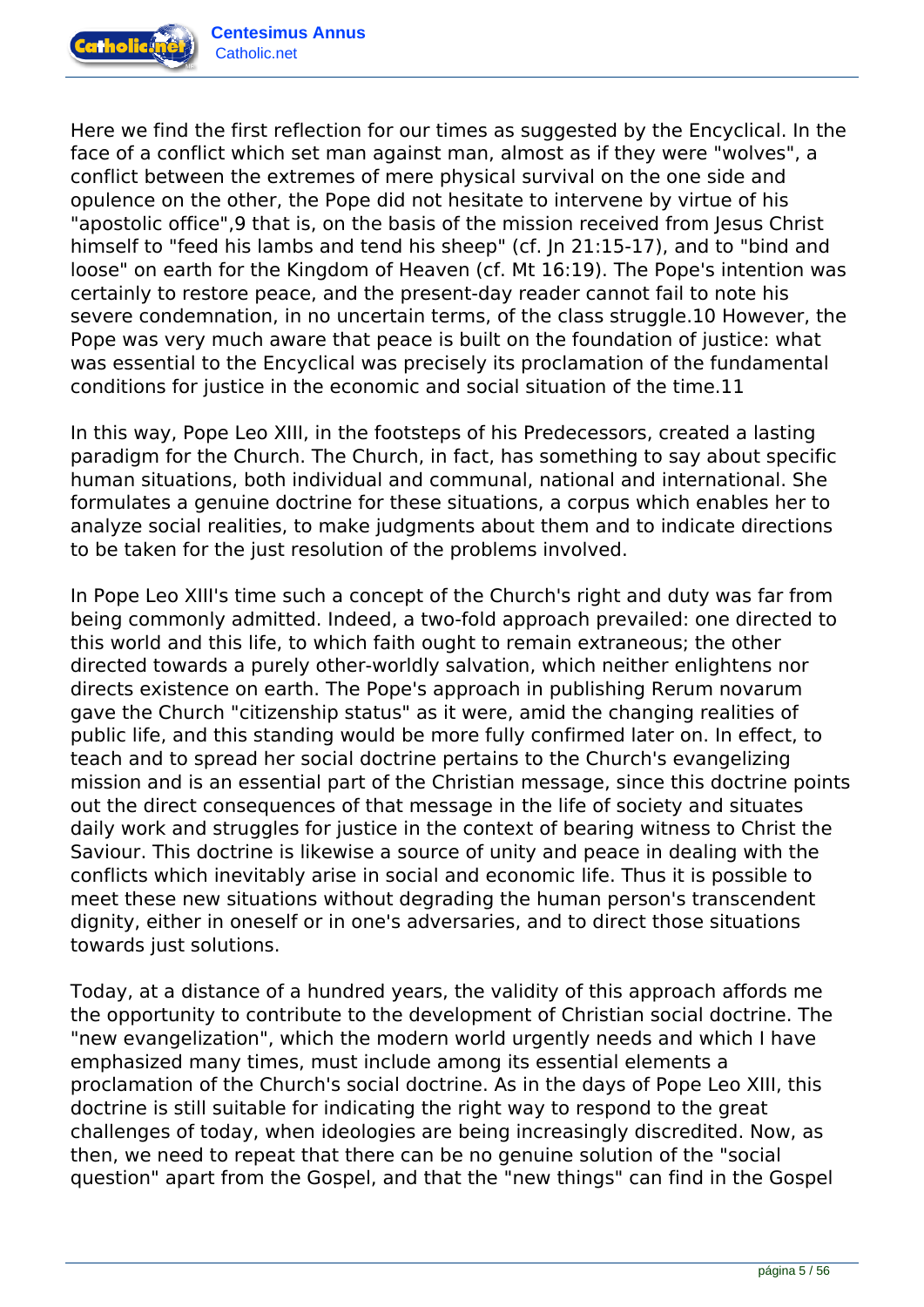

the context for their correct understanding and the proper moral perspective for judgment on them.

6. With the intention of shedding light on the conflict which had arisen between capital and labour, Pope Leo XIII affirmed the fundamental rights of workers. Indeed, the key to reading the Encyclical is the dignity of the worker as such, and, for the same reason, the dignity of work, which is defined as follows: "to exert oneself for the sake of procuring what is necessary for the various purposes of life, and first of all for self-preservation".12 The Pope describes work as "personal, inasmuch as the energy expended is bound up with the personality and is the exclusive property of him who acts, and, furthermore, was given to him for his advantage".13 Work thus belongs to the vocation of every person; indeed, man expresses and fulfils himself by working. At the same time, work has a "social" dimension through its intimate relationship not only to the family, but also to the common good, since "it may truly be said that it is only by the labour of workingmen that States grow rich".14 These are themes that I have taken up and developed in my Encyclical Laborem exercens.15

Another important principle is undoubtedly that of the right to "private property".16 The amount of space devoted to this subject in the Encyclical shows the importance attached to it. The Pope is well aware that private property is not an absolute value, nor does he fail to proclaim the necessary complementary principles, such as the universal destination of the earth's goods.17

On the other hand, it is certainly true that the type of private property which Leo XIII mainly considers is land ownership.18 But this does not mean that the reasons adduced to safeguard private property or to affirm the right to possess the things necessary for one's personal development and the development of one's family, whatever the concrete form which that right may assume, are not still valid today. This is something which must be affirmed once more in the face of the changes we are witnessing in systems formerly dominated by collective ownership of the means of production, as well as in the face of the increasing instances of poverty or, more precisely, of hindrances to private ownership in many parts of the world, including those where systems predominate which are based on an affirmation of the right to private property. As a result of these changes and of the persistence of poverty, a deeper analysis of the problem is called for, an analysis which will be developed later in this document.

7. In close connection with the right to private property, Pope Leo XIII's Encyclical also affirms other rights as inalienable and proper to the human person. Prominent among these, because of the space which the Pope devotes to it and the importance which he attaches to it, is the "natural human right" to form private associations. This means above all the right to establish professional associations of employers and workers, or of workers alone.19 Here we find the reason for the Church's defence and approval of the establishment of what are commonly called trade unions: certainly not because of ideological prejudices or in order to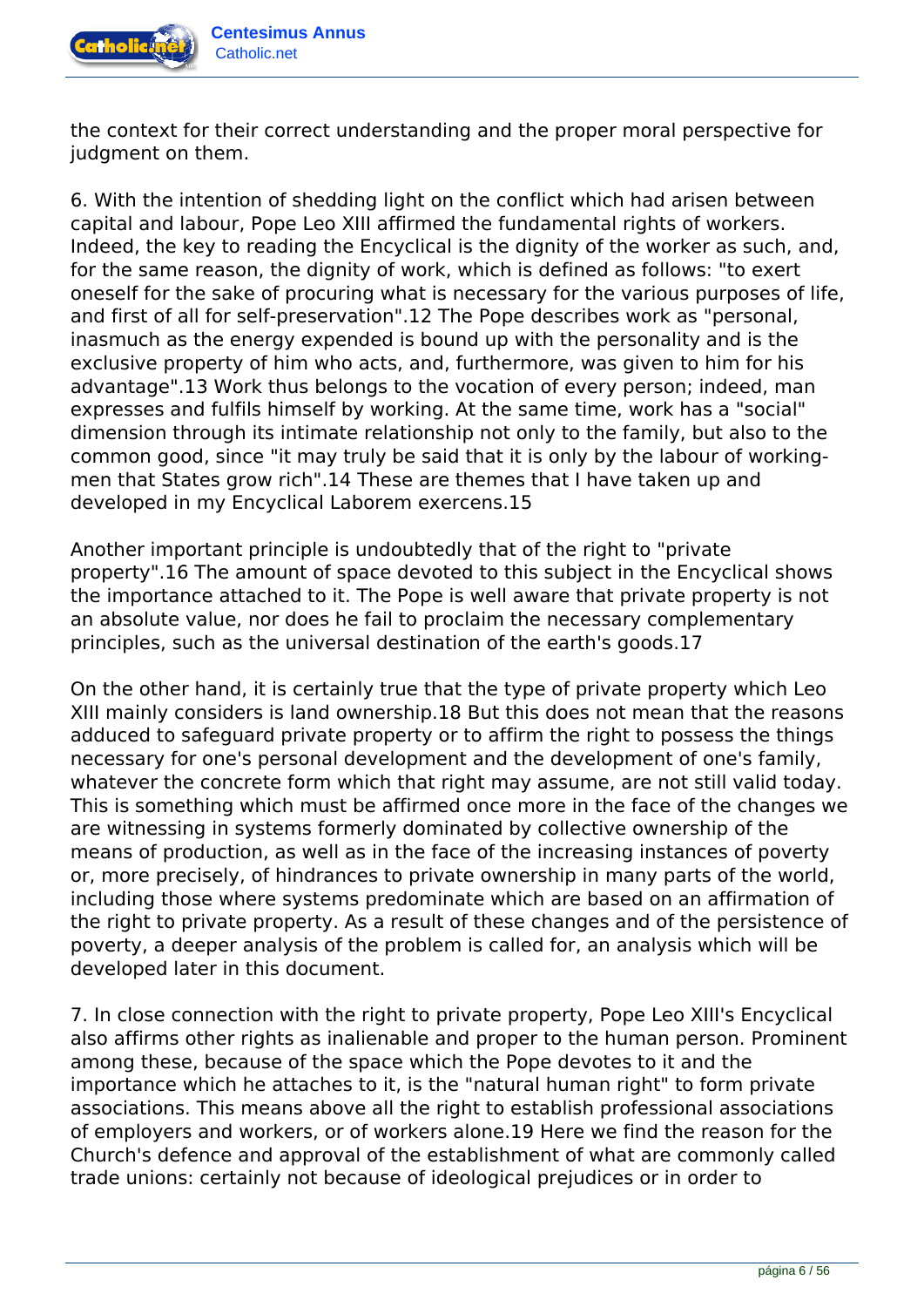

surrender to a class mentality, but because the right of association is a natural right of the human being, which therefore precedes his or her incorporation into political society. Indeed, the formation of unions "cannot ... be prohibited by the State", because "the State is bound to protect natural rights, not to destroy them; and if it forbids its citizens to form associations, it contradicts the very principle of its own existence".20

Together with this right, which — it must be stressed — the Pope explicitly acknowledges as belonging to workers, or, using his own language, to "the working class", the Encyclical affirms just as clearly the right to the "limitation of working hours", the right to legitimate rest and the right of children and women21 to be treated differently with regard to the type and duration of work.

If we keep in mind what history tells us about the practices permitted or at least not excluded by law regarding the way in which workers were employed, without any guarantees as to working hours or the hygienic conditions of the work-place, or even regarding the age and sex of apprentices, we can appreciate the Pope's severe statement: "It is neither just nor human so to grind men down with excessive labour as to stupefy their minds and wear out their bodies". And referring to the "contract" aimed at putting into effect "labour relations" of this sort, he affirms with greater precision, that "in all agreements between employers and workers there is always the condition expressed or understood" that proper rest be allowed, proportionate to "the wear and tear of one's strength". He then concludes: "To agree in any other sense would be against what is right and just".22

8. The Pope immediately adds another right which the worker has as a person. This is the right to a "just wage", which cannot be left to the "free consent of the parties, so that the employer, having paid what was agreed upon, has done his part and seemingly is not called upon to do anything beyond".23 It was said at the time that the State does not have the power to intervene in the terms of these contracts, except to ensure the fulfilment of what had been explicitly agreed upon. This concept of relations between employers and employees, purely pragmatic and inspired by a thorough-going individualism, is severely censured in the Encyclical as contrary to the twofold nature of work as a personal and necessary reality. For if work as something personal belongs to the sphere of the individual's free use of his own abilities and energy, as something necessary it is governed by the grave obligation of every individual to ensure "the preservation of life". "It necessarily follows", the Pope concludes, "that every individual has a natural right to procure what is required to live; and the poor can procure that in no other way than by what they can earn through their work".24

A workman's wages should be sufficient to enable him to support himself, his wife and his children. "If through necessity or fear of a worse evil the workman accepts harder conditions because an employer or contractor will afford no better, he is made the victim of force and injustice".25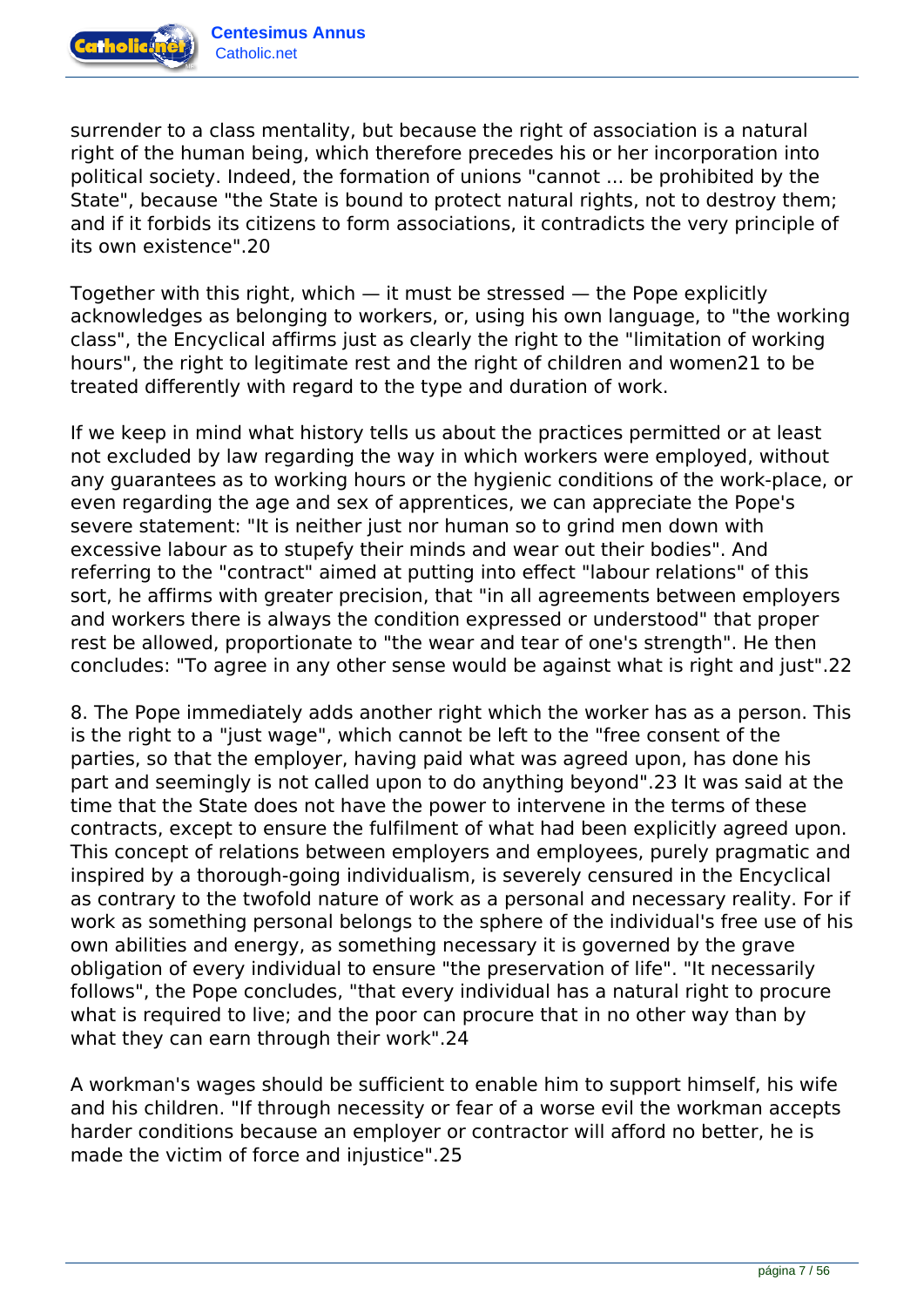

Would that these words, written at a time when what has been called "unbridled capitalism" was pressing forward, should not have to be repeated today with the same severity. Unfortunately, even today one finds instances of contracts between employers and employees which lack reference to the most elementary justice regarding the employment of children or women, working hours, the hygienic condition of the work-place and fair pay; and this is the case despite the International Declarations and Conventions on the subject26 and the internal laws of States. The Pope attributed to the "public authority" the "strict duty" of providing properly for the welfare of the workers, because a failure to do so violates justice; indeed, he did not hesitate to speak of "distributive justice".27

9. To these rights Pope Leo XIII adds another right regarding the condition of the working class, one which I wish to mention because of its importance: namely, the right to discharge freely one's religious duties. The Pope wished to proclaim this right within the context of the other rights and duties of workers, notwithstanding the general opinion, even in his day, that such questions pertained exclusively to an individual's private life. He affirms the need for Sunday rest so that people may turn their thoughts to heavenly things and to the worship which they owe to Almighty God.28 No one can take away this human right, which is based on a commandment; in the words of the Pope: "no man may with impunity violate that human dignity which God himself treats with great reverence", and consequently, the State must guarantee to the worker the exercise of this freedom.29

It would not be mistaken to see in this clear statement a springboard for the principle of the right to religious freedom, which was to become the subject of many solemn International Declarations and Conventions,30 as well as of the Second Vatican Council's well-known Declaration and of my own repeated teaching.31 In this regard, one may ask whether existing laws and the practice of industrialized societies effectively ensure in our own day the exercise of this basic right to Sunday rest.

10. Another important aspect, which has many applications to our own day, is the concept of the relationship between the State and its citizens. Rerum novarum criticizes two social and economic systems: socialism and liberalism. The opening section, in which the right to private property is reaffirmed, is devoted to socialism. Liberalism is not the subject of a special section, but it is worth noting that criticisms of it are raised in the treatment of the duties of the State.32 The State cannot limit itself to "favouring one portion of the citizens", namely the rich and prosperous, nor can it "neglect the other", which clearly represents the majority of society. Otherwise, there would be a violation of that law of justice which ordains that every person should receive his due. "When there is question of defending the rights of individuals, the defenceless and the poor have a claim to special consideration. The richer class has many ways of shielding itself, and stands less in need of help from the State; whereas the mass of the poor have no resources of their own to fall back on, and must chiefly depend on the assistance of the State. It is for this reason that wage-earners, since they mostly belong to the latter class,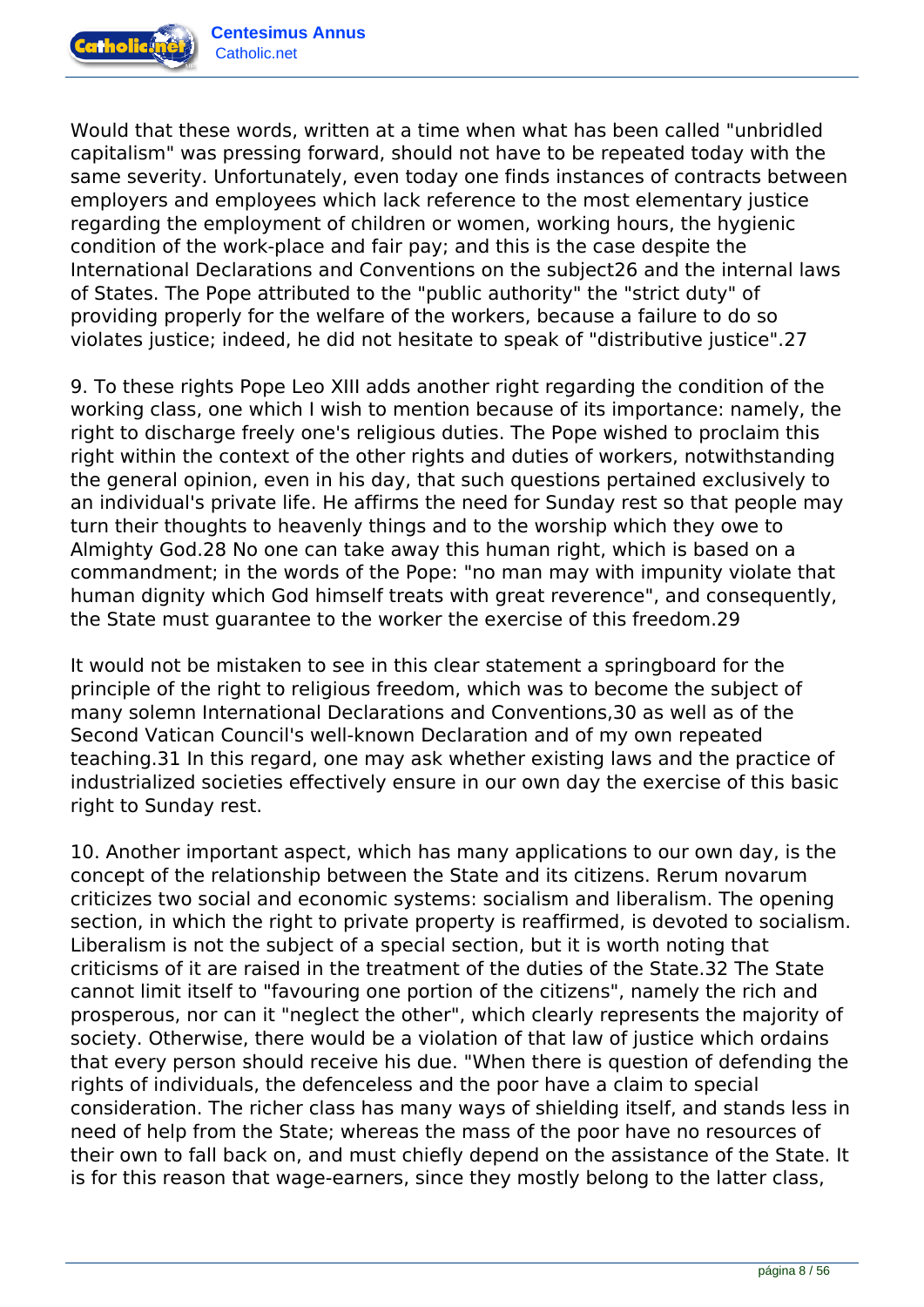

should be specially cared for and protected by the Government".33

These passages are relevant today, especially in the face of the new forms of poverty in the world, and also because they are affirmations which do not depend on a specific notion of the State or on a particular political theory. Leo XIII is repeating an elementary principle of sound political organization, namely, the more that individuals are defenceless within a given society, the more they require the care and concern of others, and in particular the intervention of governmental authority.

In this way what we nowadays call the principle of solidarity, the validity of which both in the internal order of each nation and in the international order I have discussed in the Encyclical Sollicitudo rei socialis,34 is clearly seen to be one of the fundamental principles of the Christian view of social and political organization. This principle is frequently stated by Pope Leo XIII, who uses the term "friendship", a concept already found in Greek philosophy. Pope Pius XI refers to it with the equally meaningful term "social charity". Pope Paul VI, expanding the concept to cover the many modern aspects of the social question, speaks of a "civilization of love".35

11. Re-reading the Encyclical in the light of contemporary realities enables us to appreciate the Church's constant concern for and dedication to categories of people who are especially beloved to the Lord Jesus. The content of the text is an excellent testimony to the continuity within the Church of the so-called "preferential option for the poor", an option which I defined as a "special form of primacy in the exercise of Christian charity".36 Pope Leo's Encyclical on the "condition of the workers" is thus an Encyclical on the poor and on the terrible conditions to which the new and often violent process of industrialization had reduced great multitudes of people. Today, in many parts of the world, similar processes of economic, social and political transformation are creating the same evils.

If Pope Leo XIII calls upon the State to remedy the condition of the poor in accordance with justice, he does so because of his timely awareness that the State has the duty of watching over the common good and of ensuring that every sector of social life, not excluding the economic one, contributes to achieving that good, while respecting the rightful autonomy of each sector. This should not however lead us to think that Pope Leo expected the State to solve every social problem. On the contrary, he frequently insists on necessary limits to the State's intervention and on its instrumental character, inasmuch as the individual, the family and society are prior to the State, and inasmuch as the State exists in order to protect their rights and not stifle them.37

The relevance of these reflections for our own day is inescapable. It will be useful to return later to this important subject of the limits inherent in the nature of the state. For now, the points which have been emphasized (certainly not the only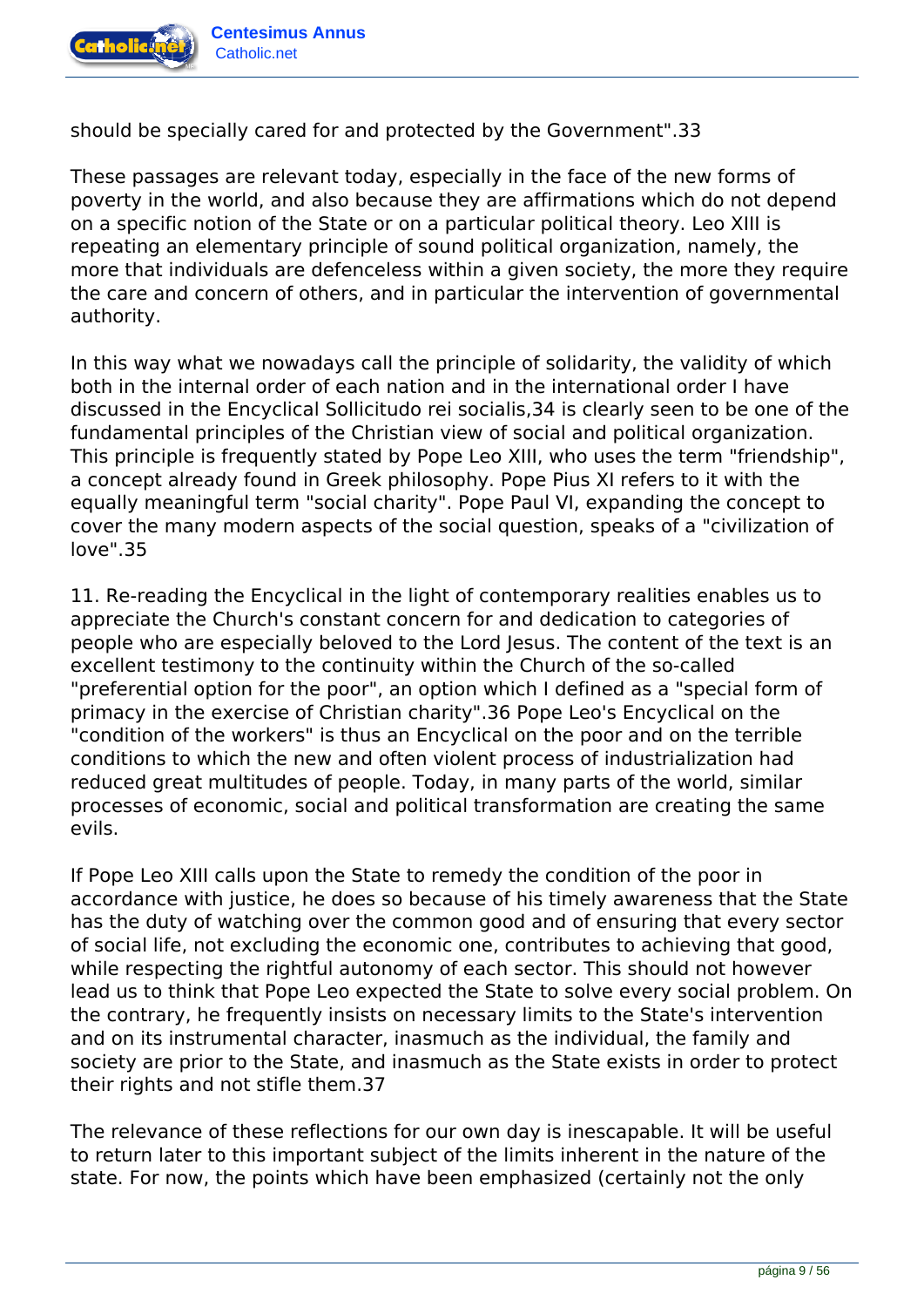

ones in the Encyclical) are situated in continuity with the Church's social teaching, and in the light of a sound view of private property, work, the economic process, the reality of the State and, above all, of man himself. Other themes will be mentioned later when we examine certain aspects of the contemporary situation. From this point forward it will be necessary to keep in mind that the main thread and, in a certain sense, the guiding principle of Pope Leo's Encyclical, and of all of the Church's social doctrine, is a correct view of the human person and of his unique value, inasmuch as "man ... is the only creature on earth which God willed for itself".38 God has imprinted his own image and likeness on man (cf. Gen 1:26), conferring upon him an incomparable dignity, as the Encyclical frequently insists. In effect, beyond the rights which man acquires by his own work, there exist rights which do not correspond to any work he performs, but which flow from his essential dignity as a person.

### **II. Towards The "New Things" Of Today**

12. The commemoration of Rerum novarum would be incomplete unless reference were also made to the situation of the world today. The document lends itself to such a reference, because the historical picture and the prognosis which it suggests have proved to be surprisingly accurate in the light of what has happened since then.

This is especially confirmed by the events which took place near the end of 1989 and at the beginning of 1990. These events, and the radical transformations which followed, can only be explained by the preceding situations which, to a certain extent, crystallized or institutionalized Leo XIII's predictions and the increasingly disturbing signs noted by his Successors. Pope Leo foresaw the negative consequences — political, social and economic — of the social order proposed by "socialism", which at that time was still only a social philosophy and not yet a fully structured movement. It may seem surprising that "socialism" appeared at the beginning of the Pope's critique of solutions to the "question of the working class" at a time when "socialism" was not yet in the form of a strong and powerful State, with all the resources which that implies, as was later to happen. However, he correctly judged the danger posed to the masses by the attractive presentation of this simple and radical solution to the "question of the working class" of the time all the more so when one considers the terrible situation of injustice in which the working classes of the recently industrialized nations found themselves.

Two things must be emphasized here: first, the great clarity in perceiving, in all its harshness, the actual condition of the working class — men, women and children; secondly, equal clarity in recognizing the evil of a solution which, by appearing to reverse the positions of the poor and the rich, was in reality detrimental to the very people whom it was meant to help. The remedy would prove worse than the sickness. By defining the nature of the socialism of his day as the suppression of private property, Leo XIII arrived at the crux of the problem.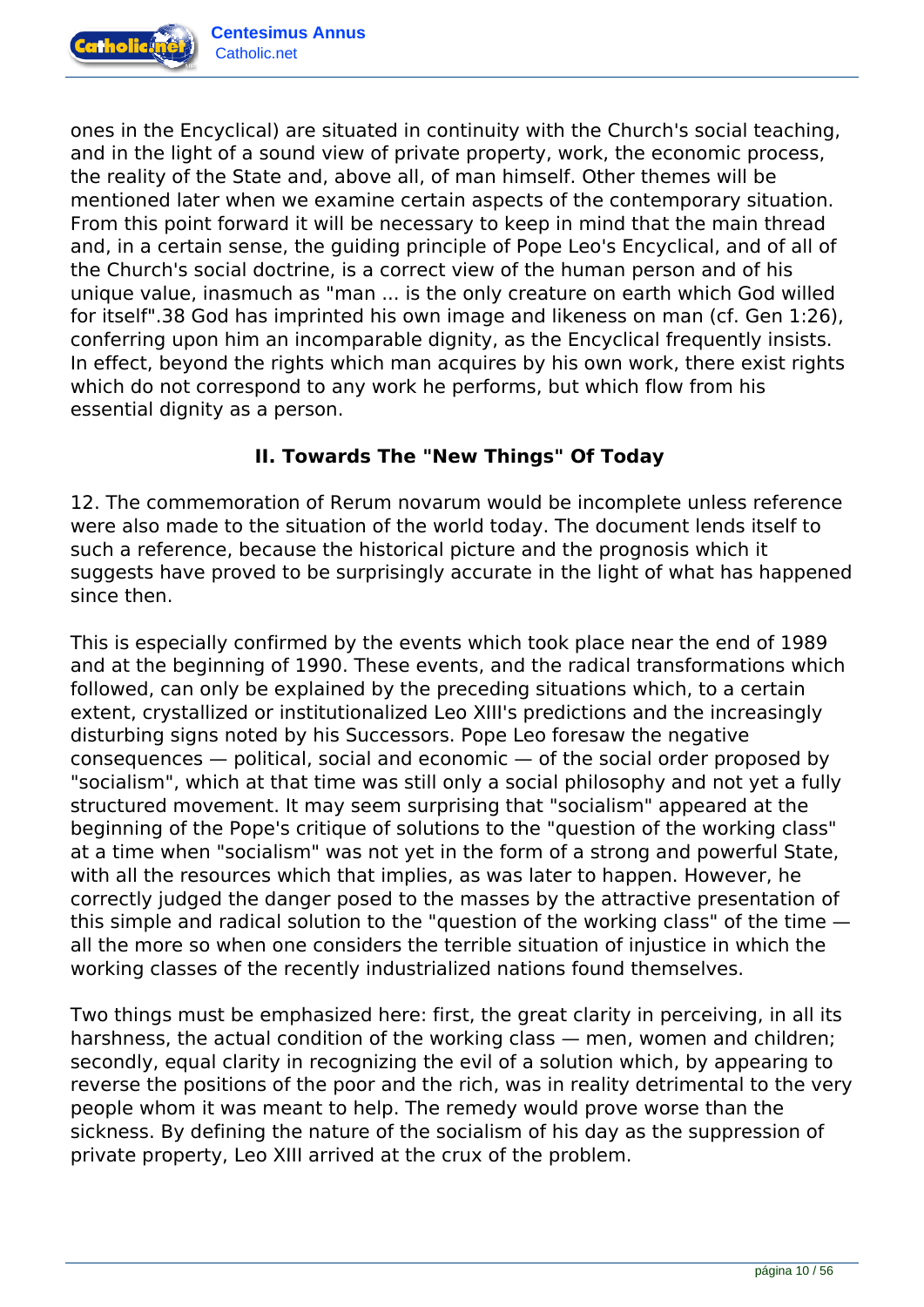

His words deserve to be re-read attentively: "To remedy these wrongs (the unjust distribution of wealth and the poverty of the workers), the Socialists encourage the poor man's envy of the rich and strive to do away with private property, contending that individual possessions should become the common property of all...; but their contentions are so clearly powerless to end the controversy that, were they carried into effect, the working man himself would be among the first to suffer. They are moreover emphatically unjust, for they would rob the lawful possessor, distort the functions of the State, and create utter confusion in the community".39 The evils caused by the setting up of this type of socialism as a State system — what would later be called "Real Socialism" — could not be better expressed.

13. Continuing our reflections, and referring also to what has been said in the Encyclicals Laborem exercens and Sollicitudo rei socialis, we have to add that the fundamental error of socialism is anthropological in nature. Socialism considers the individual person simply as an element, a molecule within the social organism, so that the good of the individual is completely subordinated to the functioning of the socio-economic mechanism. Socialism likewise maintains that the good of the individual can be realized without reference to his free choice, to the unique and exclusive responsibility which he exercises in the face of good or evil. Man is thus reduced to a series of social relationships, and the concept of the person as the autonomous subject of moral decision disappears, the very subject whose decisions build the social order. From this mistaken conception of the person there arise both a distortion of law, which defines the sphere of the exercise of freedom, and an opposition to private property. A person who is deprived of something he can call "his own", and of the possibility of earning a living through his own initiative, comes to depend on the social machine and on those who control it. This makes it much more difficult for him to recognize his dignity as a person, and hinders progress towards the building up of an authentic human community.

In contrast, from the Christian vision of the human person there necessarily follows a correct picture of society. According to Rerum novarum and the whole social doctrine of the Church, the social nature of man is not completely fulfilled in the State, but is realized in various intermediary groups, beginning with the family and including economic, social, political and cultural groups which stem from human nature itself and have their own autonomy, always with a view to the common good. This is what I have called the "subjectivity" of society which, together with the subjectivity of the individual, was cancelled out by "Real Socialism".40

If we then inquire as to the source of this mistaken concept of the nature of the person and the "subjectivity" of society, we must reply that its first cause is atheism. It is by responding to the call of God contained in the being of things that man becomes aware of his transcendent dignity. Every individual must give this response, which constitutes the apex of his humanity, and no social mechanism or collective subject can substitute for it. The denial of God deprives the person of his foundation, and consequently leads to a reorganization of the social order without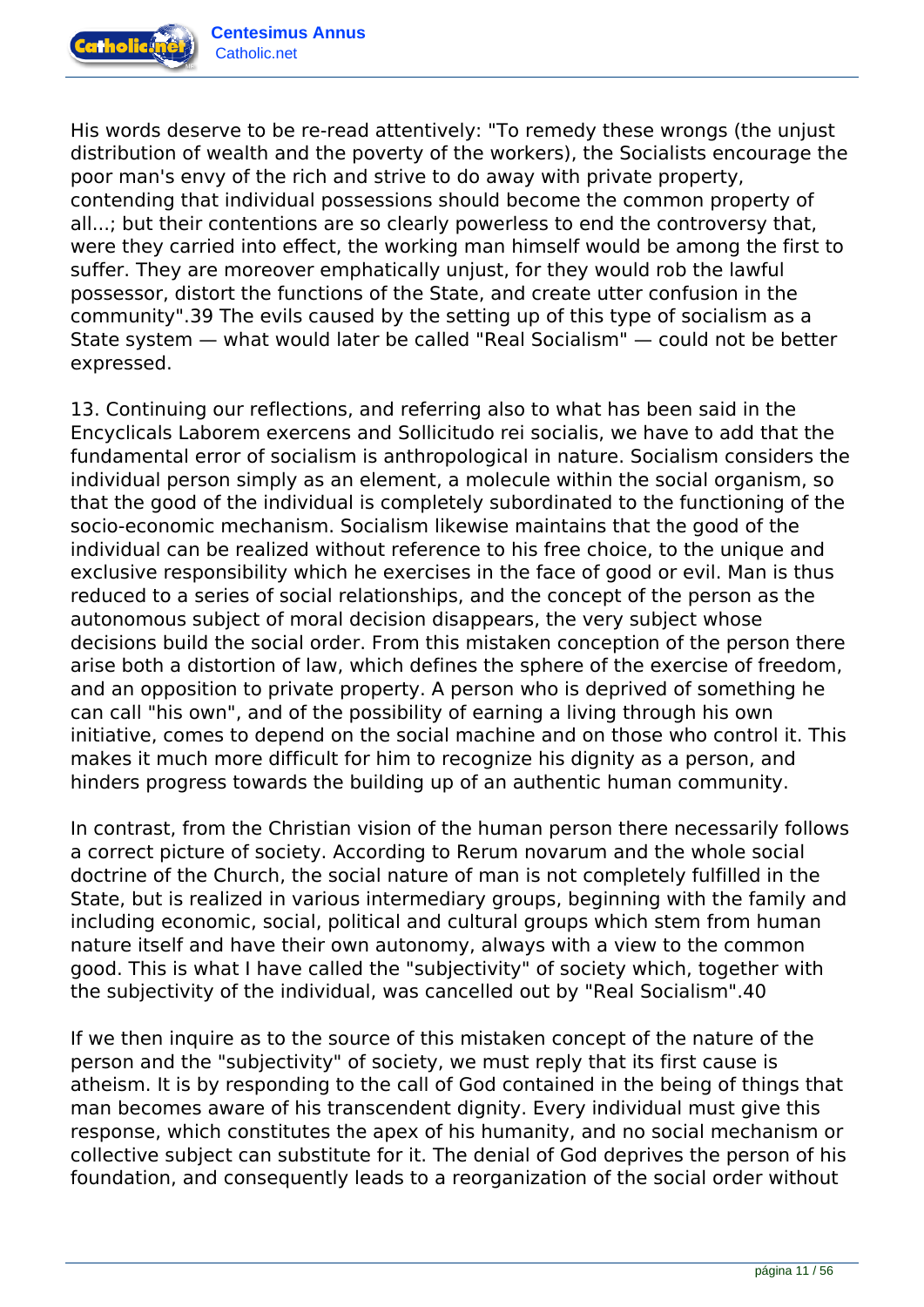

reference to the person's dignity and responsibility.

The atheism of which we are speaking is also closely connected with the rationalism of the Enlightenment, which views human and social reality in a mechanistic way. Thus there is a denial of the supreme insight concerning man's true greatness, his transcendence in respect to earthly realities, the contradiction in his heart between the desire for the fullness of what is good and his own inability to attain it and, above all, the need for salvation which results from this situation.

14. From the same atheistic source, socialism also derives its choice of the means of action condemned in Rerum novarum, namely, class struggle. The Pope does not, of course, intend to condemn every possible form of social conflict. The Church is well aware that in the course of history conflicts of interest between different social groups inevitably arise, and that in the face of such conflicts Christians must often take a position, honestly and decisively. The Encyclical Laborem exercens moreover clearly recognized the positive role of conflict when it takes the form of a "struggle for social justice";41 Quadragesimo anno had already stated that "if the class struggle abstains from enmities and mutual hatred, it gradually changes into an honest discussion of differences founded on a desire for justice".42

However, what is condemned in class struggle is the idea that conflict is not restrained by ethical or juridical considerations, or by respect for the dignity of others (and consequently of oneself); a reasonable compromise is thus excluded, and what is pursued is not the general good of society, but a partisan interest which replaces the common good and sets out to destroy whatever stands in its way. In a word, it is a question of transferring to the sphere of internal conflict between social groups the doctrine of "total war", which the militarism and imperialism of that time brought to bear on international relations. As a result of this doctrine, the search for a proper balance between the interests of the various nations was replaced by attempts to impose the absolute domination of one's own side through the destruction of the other side's capacity to resist, using every possible means, not excluding the use of lies, terror tactics against citizens, and weapons of utter destruction (which precisely in those years were beginning to be designed). Therefore class struggle in the Marxist sense and militarism have the same root, namely, atheism and contempt for the human person, which place the principle of force above that of reason and law.

15. Rerum novarum is opposed to State control of the means of production, which would reduce every citizen to being a "cog" in the State machine. It is no less forceful in criticizing a concept of the State which completely excludes the economic sector from the State's range of interest and action. There is certainly a legitimate sphere of autonomy in economic life which the State should not enter. The State, however, has the task of determining the juridical framework within which economic affairs are to be conducted, and thus of safeguarding the prerequisites of a free economy, which presumes a certain equality between the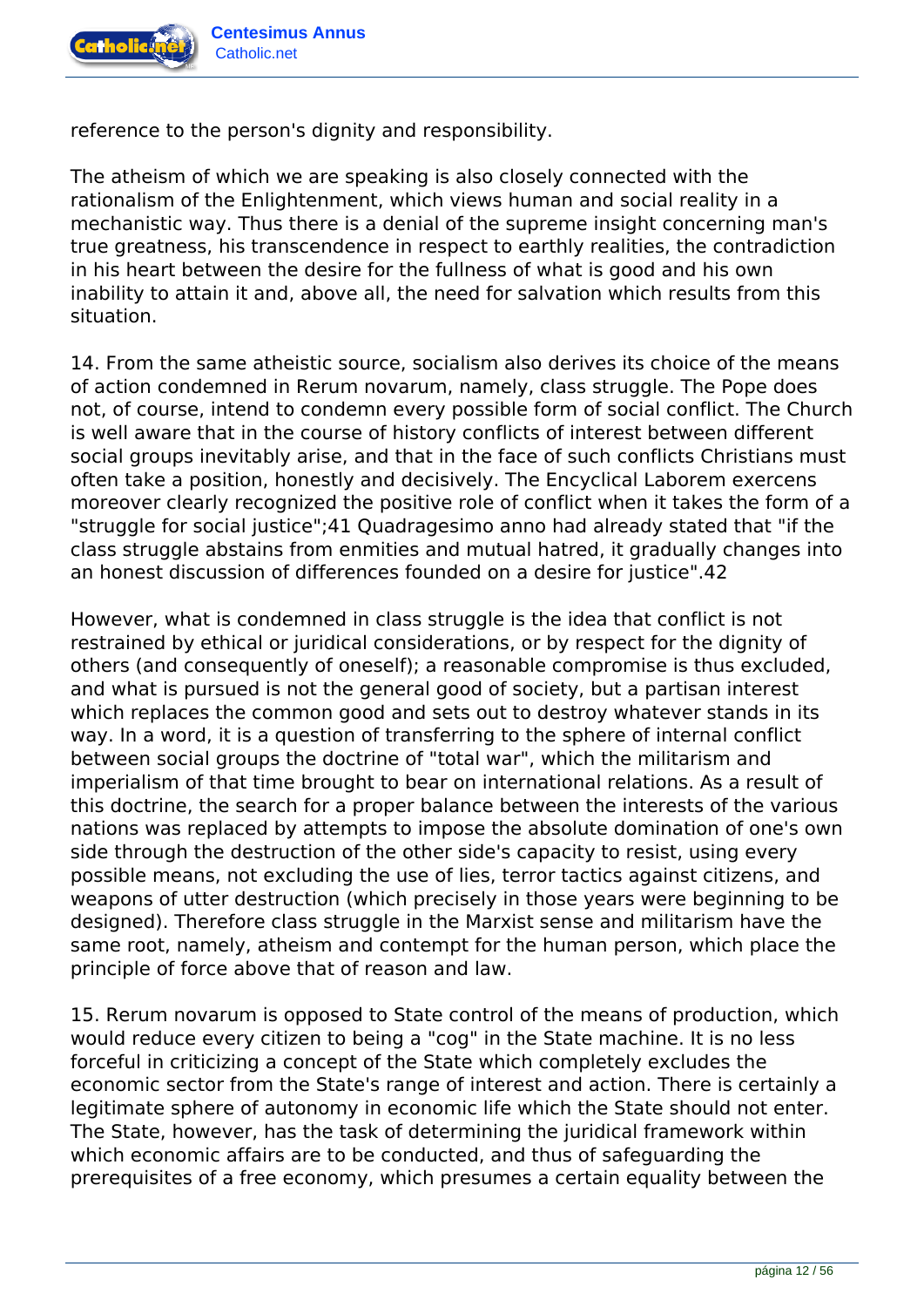

parties, such that one party would not be so powerful as practically to reduce the other to subservience.43

In this regard, Rerum novarum points the way to just reforms which can restore dignity to work as the free activity of man. These reforms imply that society and the State will both assume responsibility, especially for protecting the worker from the nightmare of unemployment. Historically, this has happened in two converging ways: either through economic policies aimed at ensuring balanced growth and full employment, or through unemployment insurance and retraining programmes capable of ensuring a smooth transfer of workers from crisis sectors to those in expansion.

Furthermore, society and the State must ensure wage levels adequate for the maintenance of the worker and his family, including a certain amount for savings. This requires a continuous effort to improve workers' training and capability so that their work will be more skilled and productive, as well as careful controls and adequate legislative measures to block shameful forms of exploitation, especially to the disadvantage of the most vulnerable workers, of immigrants and of those on the margins of society. The role of trade unions in negotiating minimum salaries and working conditions is decisive in this area.

Finally, "humane" working hours and adequate free-time need to be guaranteed, as well as the right to express one's own personality at the work-place without suffering any affront to one's conscience or personal dignity. This is the place to mention once more the role of trade unions, not only in negotiating contracts, but also as "places" where workers can express themselves. They serve the development of an authentic culture of work and help workers to share in a fully human way in the life of their place of employment.44

The State must contribute to the achievement of these goals both directly and indirectly. Indirectly and according to the principle of subsidiarity, by creating favourable conditions for the free exercise of economic activity, which will lead to abundant opportunities for employment and sources of wealth. Directly and according to the principle of solidarity, by defending the weakest, by placing certain limits on the autonomy of the parties who determine working conditions, and by ensuring in every case the necessary minimum support for the unemployed worker.45

The Encyclical and the related social teaching of the Church had far-reaching influence in the years bridging the nineteenth and twentieth centuries. This influence is evident in the numerous reforms which were introduced in the areas of social security, pensions, health insurance and compensation in the case of accidents, within the framework of greater respect for the rights of workers.46

16. These reforms were carried out in part by States, but in the struggle to achieve them the role of the workers' movement was an important one. This movement,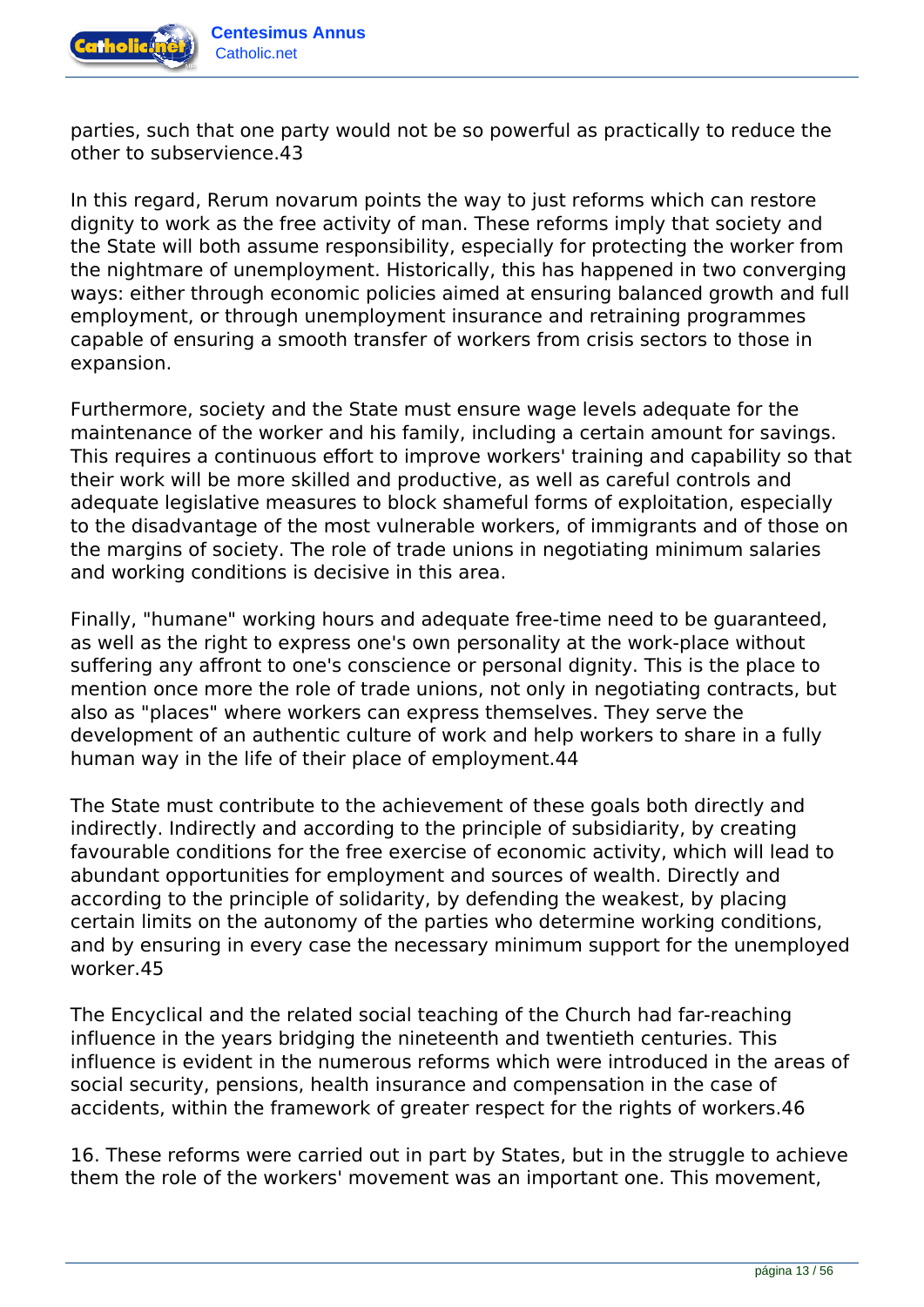

which began as a response of moral conscience to unjust and harmful situations, conducted a widespread campaign for reform, far removed from vague ideology and closer to the daily needs of workers. In this context its efforts were often joined to those of Christians in order to improve workers' living conditions. Later on, this movement was dominated to a certain extent by the Marxist ideology against which Rerum novarum had spoken.

These same reforms were also partly the result of an open process by which society organized itself through the establishment of effective instruments of solidarity, which were capable of sustaining an economic growth more respectful of the values of the person. Here we should remember the numerous efforts to which Christians made a notable contribution in establishing producers', consumers' and credit cooperatives, in promoting general education and professional training, in experimenting with various forms of participation in the life of the work-place and in the life of society in general.

Thus, as we look at the past, there is good reason to thank God that the great Encyclical was not without an echo in human hearts and indeed led to a generous response on the practical level. Still, we must acknowledge that its prophetic message was not fully accepted by people at the time. Precisely for this reason there ensued some very serious tragedies.

17. Reading the Encyclical within the context of Pope Leo's whole magisterium,47 we see how it points essentially to the socio-economic consequences of an error which has even greater implications. As has been mentioned, this error consists in an understanding of human freedom which detaches it from obedience to the truth, and consequently from the duty to respect the rights of others. The essence of freedom then becomes self-love carried to the point of contempt for God and neighbour, a self-love which leads to an unbridled affirmation of self-interest and which refuses to be limited by any demand of justice.48

This very error had extreme consequences in the tragic series of wars which ravaged Europe and the world between 1914 and 1945. Some of these resulted from militarism and exaggerated nationalism, and from related forms of totalitarianism; some derived from the class struggle; still others were civil wars or wars of an ideological nature. Without the terrible burden of hatred and resentment which had built up as a result of so many injustices both on the international level and within individual States, such cruel wars would not have been possible, in which great nations invested their energies and in which there was no hesitation to violate the most sacred human rights, with the extermination of entire peoples and social groups being planned and carried out. Here we recall the Jewish people in particular, whose terrible fate has become a symbol of the aberration of which man is capable when he turns against God.

However, it is only when hatred and injustice are sanctioned and organized by the ideologies based on them, rather than on the truth about man, that they take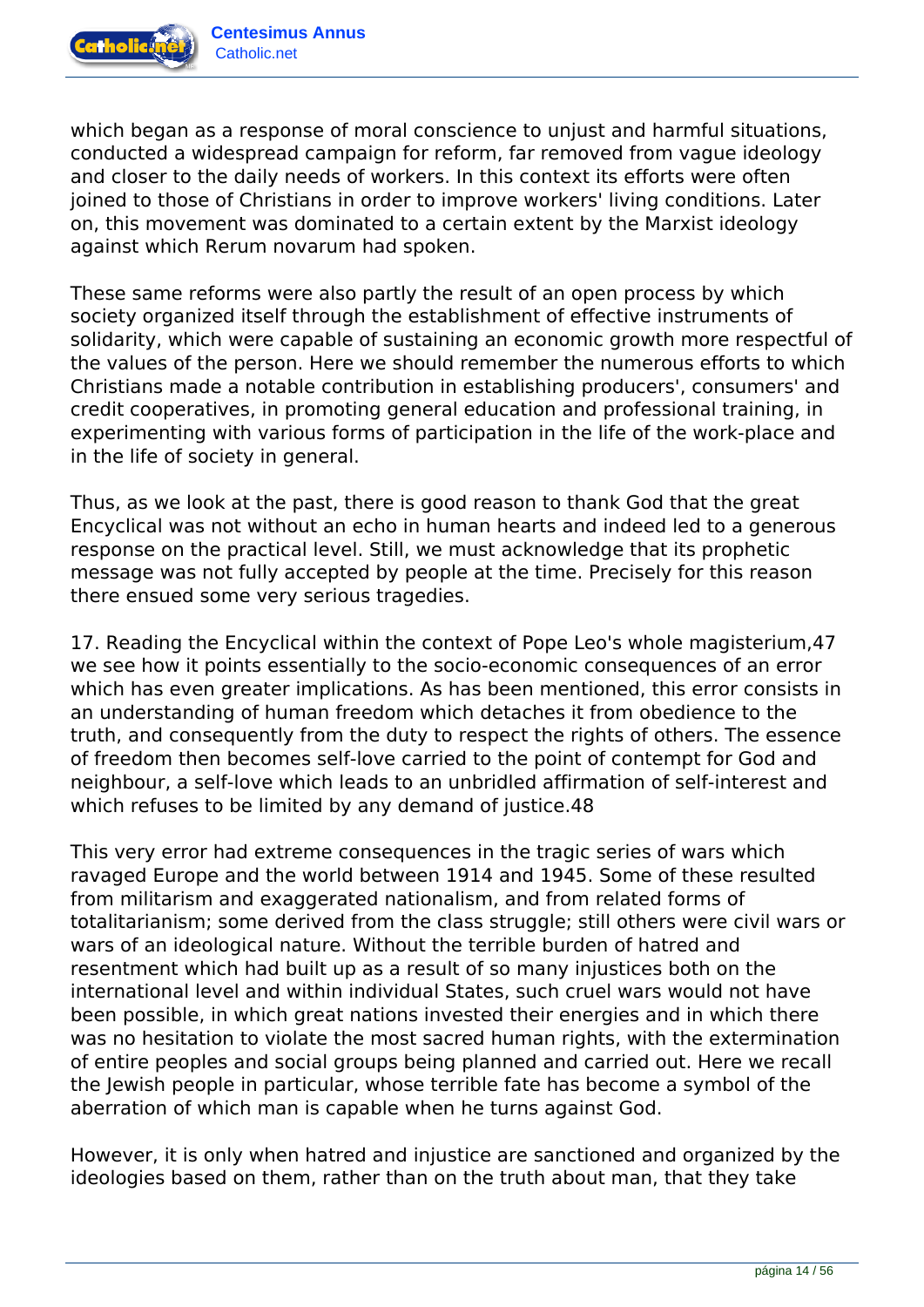

possession of entire nations and drive them to act.49 Rerum novarum opposed ideologies of hatred and showed how violence and resentment could be overcome by justice. May the memory of those terrible events guide the actions of everyone, particularly the leaders of nations in our own time, when other forms of injustice are fuelling new hatreds and when new ideologies which exalt violence are appearing on the horizon.

18. While it is true that since 1945 weapons have been silent on the European continent, it must be remembered that true peace is never simply the result of military victory, but rather implies both the removal of the causes of war and genuine reconciliation between peoples. For many years there has been in Europe and the world a situation of non-war rather than genuine peace. Half of the continent fell under the domination of a Communist dictatorship, while the other half organized itself in defence against this threat. Many peoples lost the ability to control their own destiny and were enclosed within the suffocating boundaries of an empire in which efforts were made to destroy their historical memory and the centuries-old roots of their culture. As a result of this violent division of Europe, enormous masses of people were compelled to leave their homeland or were forcibly deported.

An insane arms race swallowed up the resources needed for the development of national economies and for assistance to the less developed nations. Scientific and technological progress, which should have contributed to man's well-being, was transformed into an instrument of war: science and technology were directed to the production of ever more efficient and destructive weapons. Meanwhile, an ideology, a perversion of authentic philosophy, was called upon to provide doctrinal justification for the new war. And this war was not simply expected and prepared for, but was actually fought with enormous bloodshed in various parts of the world. The logic of power blocs or empires, denounced in various Church documents and recently in the Encyclical Sollicitudo rei socialis,50 led to a situation in which controversies and disagreements among Third World countries were systematically aggravated and exploited in order to create difficulties for the adversary.

Extremist groups, seeking to resolve such controversies through the use of arms, found ready political and military support and were equipped and trained for war; those who tried to find peaceful and humane solutions, with respect for the legitimate interests of all parties, remained isolated and often fell victim to their opponents. In addition, the precariousness of the peace which followed the Second World War was one of the principal causes of the militarization of many Third World countries and the fratricidal conflicts which afflicted them, as well as of the spread of terrorism and of increasingly barbaric means of political and military conflict. Moreover, the whole world was oppressed by the threat of an atomic war capable of leading to the extinction of humanity. Science used for military purposes had placed this decisive instrument at the disposal of hatred, strengthened by ideology. But if war can end without winners or losers in a suicide of humanity,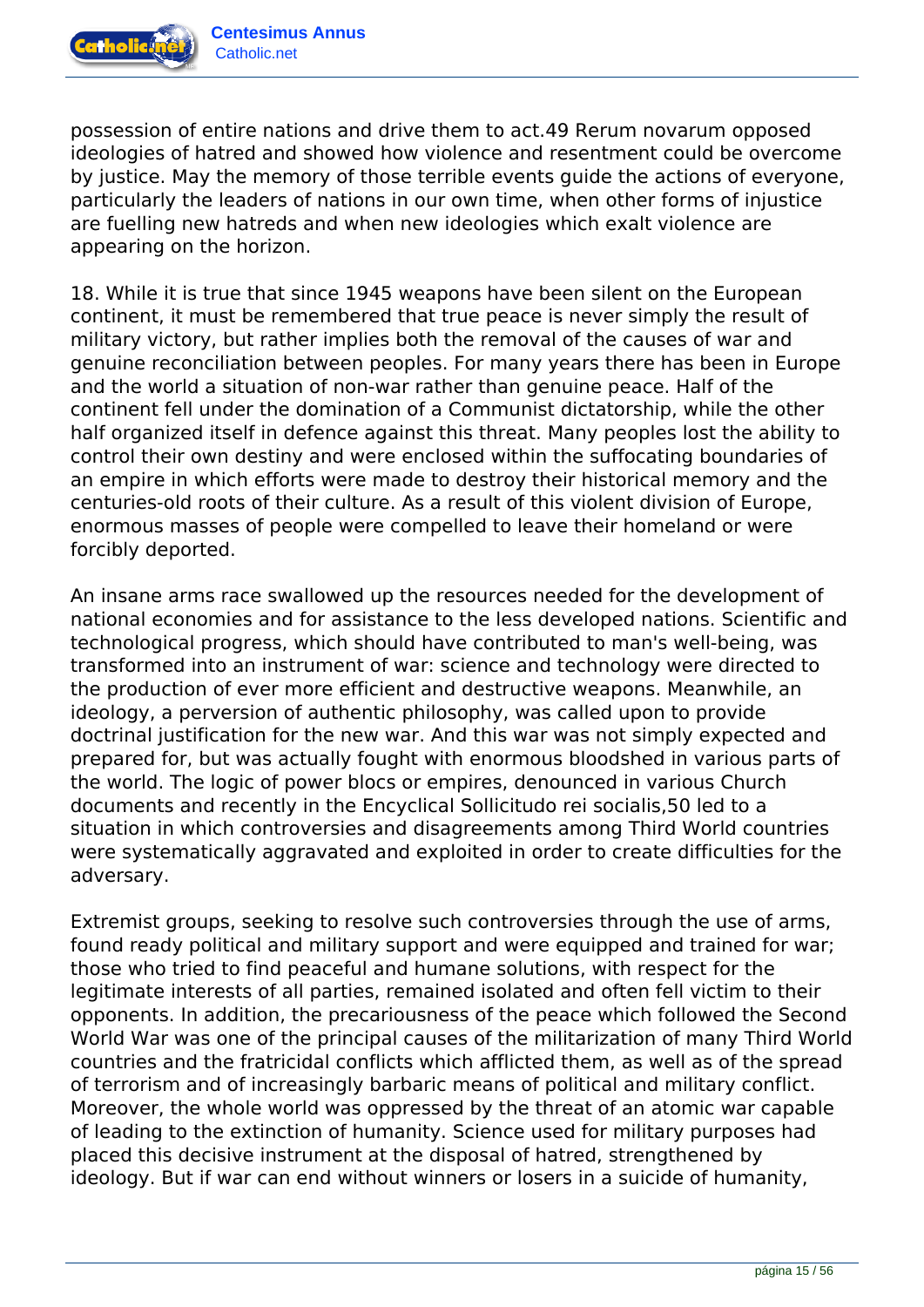

then we must repudiate the logic which leads to it: the idea that the effort to destroy the enemy, confrontation and war itself are factors of progress and historical advancement.51 When the need for this repudiation is understood, the concepts of "total war" and "class struggle" must necessarily be called into question.

19. At the end of the Second World War, however, such a development was still being formed in people's consciences. What received attention was the spread of Communist totalitarianism over more than half of Europe and over other parts of the world. The war, which should have re-established freedom and restored the right of nations, ended without having attained these goals. Indeed, in a way, for many peoples, especially those which had suffered most during the war, it openly contradicted these goals. It may be said that the situation which arose has evoked different responses.

Following the destruction caused by the war, we see in some countries and under certain aspects a positive effort to rebuild a democratic society inspired by social justice, so as to deprive Communism of the revolutionary potential represented by masses of people subjected to exploitation and oppression. In general, such attempts endeavour to preserve free market mechanisms, ensuring, by means of a stable currency and the harmony of social relations, the conditions for steady and healthy economic growth in which people through their own work can build a better future for themselves and their families. At the same time, these attempts try to avoid making market mechanisms the only point of reference for social life, and they tend to subject them to public control which upholds the principle of the common destination of material goods. In this context, an abundance of work opportunities, a solid system of social security and professional training, the freedom to join trade unions and the effective action of unions, the assistance provided in cases of unemployment, the opportunities for democratic participation in the life of society — all these are meant to deliver work from the mere condition of "a commodity", and to guarantee its dignity.

Then there are the other social forces and ideological movements which oppose Marxism by setting up systems of "national security", aimed at controlling the whole of society in a systematic way, in order to make Marxist infiltration impossible. By emphasizing and increasing the power of the State, they wish to protect their people from Communism, but in doing so they run the grave risk of destroying the freedom and values of the person, the very things for whose sake it is necessary to oppose Communism.

Another kind of response, practical in nature, is represented by the affluent society or the consumer society. It seeks to defeat Marxism on the level of pure materialism by showing how a free-market society can achieve a greater satisfaction of material human needs than Communism, while equally excluding spiritual values. In reality, while on the one hand it is true that this social model shows the failure of Marxism to contribute to a humane and better society, on the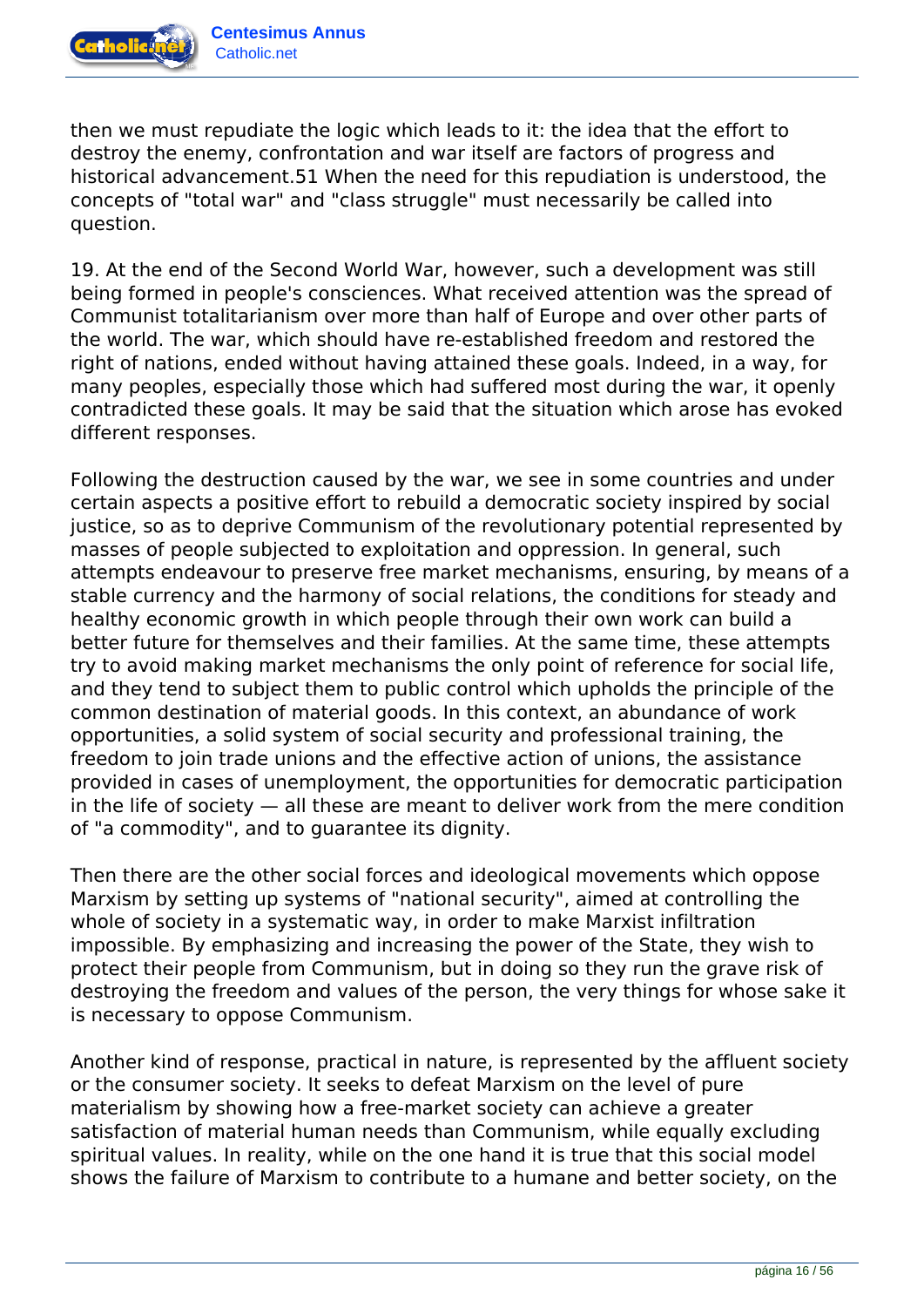

other hand, insofar as it denies an autonomous existence and value to morality, law, culture and religion, it agrees with Marxism, in the sense that it totally reduces man to the sphere of economics and the satisfaction of material needs.

20. During the same period a widespread process of "decolonization" occurred, by which many countries gained or regained their independence and the right freely to determine their own destiny. With the formal re-acquisition of State sovereignty, however, these countries often find themselves merely at the beginning of the journey towards the construction of genuine independence. Decisive sectors of the economy still remain de facto in the hands of large foreign companies which are unwilling to commit themselves to the long-term development of the host country. Political life itself is controlled by foreign powers, while within the national boundaries there are tribal groups not yet amalgamated into a genuine national community. Also lacking is a class of competent professional people capable of running the State apparatus in an honest and just way, nor are there qualified personnel for managing the economy in an efficient and responsible manner.

Given this situation, many think that Marxism can offer a sort of short-cut for building up the nation and the State; thus many variants of socialism emerge with specific national characteristics. Legitimate demands for national recovery, forms of nationalism and also of militarism, principles drawn from ancient popular traditions (which are sometimes in harmony with Christian social doctrine) and Marxist-Leninist concepts and ideas — all these mingle in the many ideologies which take shape in ways that differ from case to case.

21. Lastly, it should be remembered that after the Second World War, and in reaction to its horrors, there arose a more lively sense of human rights, which found recognition in a number of International Documents52 and, one might say, in the drawing up of a new "right of nations", to which the Holy See has constantly contributed. The focal point of this evolution has been the United Nations Organization. Not only has there been a development in awareness of the rights of individuals, but also in awareness of the rights of nations, as well as a clearer realization of the need to act in order to remedy the grave imbalances that exist between the various geographical areas of the world. In a certain sense, these imbalances have shifted the centre of the social question from the national to the international level.53

While noting this process with satisfaction, nevertheless one cannot ignore the fact that the overall balance of the various policies of aid for development has not always been positive. The United Nations, moreover, has not yet succeeded in establishing, as alternatives to war, effective means for the resolution of international conflicts. This seems to be the most urgent problem which the international community has yet to resolve.

### **III. The Year 1989**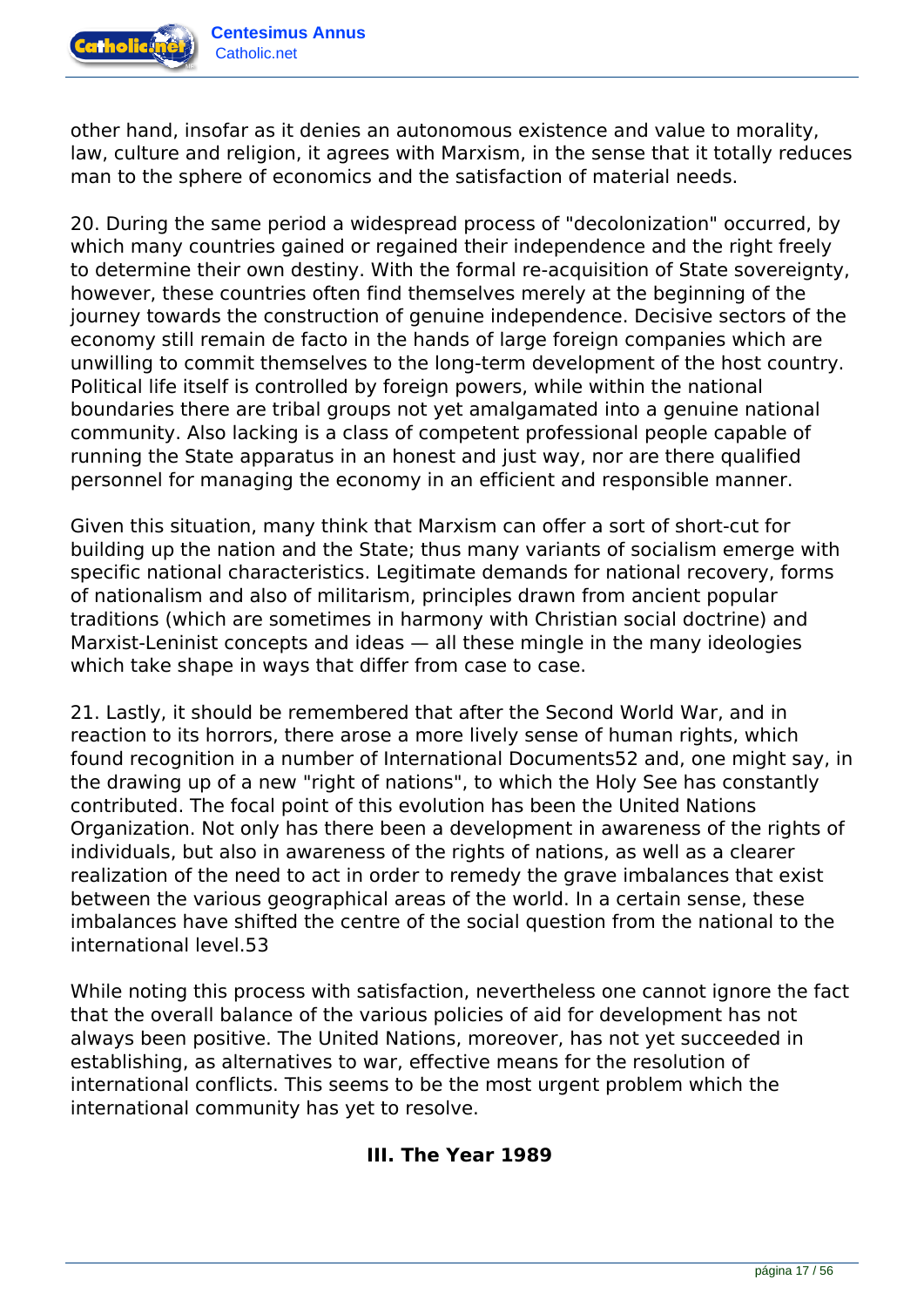

22. It is on the basis of the world situation just described, and already elaborated in the *Encyclical Sollicitudo rei socialis*, that the unexpected and promising significance of the events of recent years can be understood. Although they certainly reached their climax in 1989 in the countries of Central and Eastern Europe, they embrace a longer period of time and a wider geographical area. In the course of the 80s, certain dictatorial and oppressive regimes fell one by one in some countries of Latin America and also of Africa and Asia. In other cases there began a difficult but productive transition towards more participatory and more just political structures. An important, even decisive, contribution was made by the Church's commitment to defend and promote human rights. In situations strongly influenced by ideology, in which polarization obscured the awareness of a human dignity common to all, the Church affirmed clearly and forcefully that every individual — whatever his or her personal convictions — bears the image of God and therefore deserves respect. Often, the vast majority of people identified themselves with this kind of affirmation, and this led to a search for forms of protest and for political solutions more respectful of the dignity of the person.

From this historical process new forms of democracy have emerged which offer a hope for change in fragile political and social structures weighed down by a painful series of injustices and resentments, as well as by a heavily damaged economy and serious social conflicts. Together with the whole Church, I thank God for the often heroic witness borne in such difficult circumstances by many Pastors, entire Christian communities, individual members of the faithful, and other people of good will; at the same time I pray that he will sustain the efforts being made by everyone to build a better future. This is, in fact, a responsibility which falls not only to the citizens of the countries in question, but to all Christians and people of good will. It is a question of showing that the complex problems faced by those peoples can be resolved through dialogue and solidarity, rather than by a struggle to destroy the enemy through war.

23. Among the many factors involved in the fall of oppressive regimes, some deserve special mention. Certainly, the decisive factor which gave rise to the changes was the violation of the rights of workers. It cannot be forgotten that the fundamental crisis of systems claiming to express the rule and indeed the dictatorship of the working class began with the great upheavals which took place in Poland in the name of solidarity. It was the throngs of working people which foreswore the ideology which presumed to speak in their name. On the basis of a hard, lived experience of work and of oppression, it was they who recovered and, in a sense, rediscovered the content and principles of the Church's social doctrine.

Also worthy of emphasis is the fact that the fall of this kind of "bloc" or empire was accomplished almost everywhere by means of peaceful protest, using only the weapons of truth and justice. While Marxism held that only by exacerbating social conflicts was it possible to resolve them through violent confrontation, the protests which led to the collapse of Marxism tenaciously insisted on trying every avenue of negotiation, dialogue, and witness to the truth, appealing to the conscience of the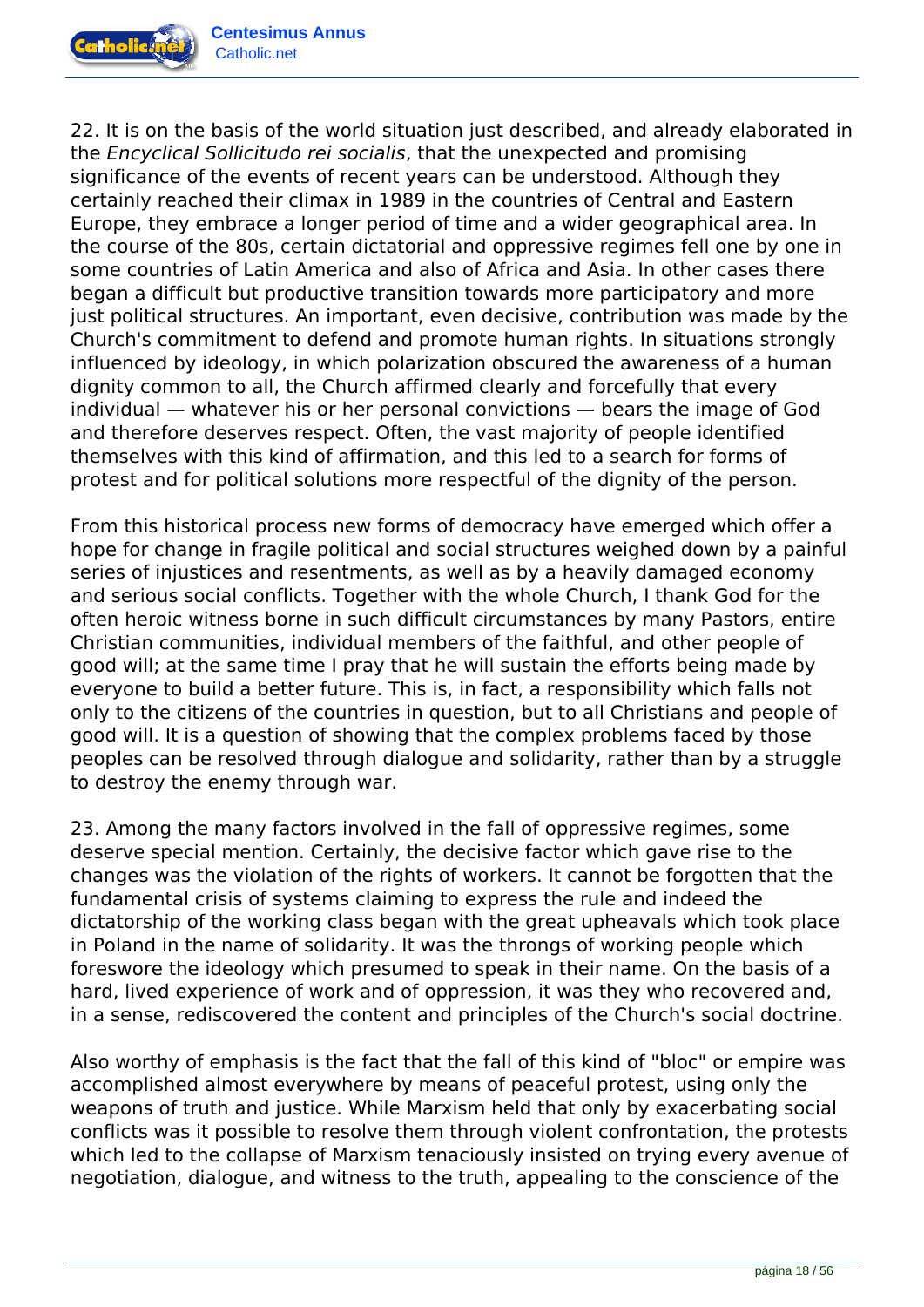

adversary and seeking to reawaken in him a sense of shared human dignity.

It seemed that the European order resulting from the Second World War and sanctioned by the Yalta Agreements could only be overturned by another war. Instead, it has been overcome by the non-violent commitment of people who, while always refusing to yield to the force of power, succeeded time after time in finding effective ways of bearing witness to the truth. This disarmed the adversary, since violence always needs to justify itself through deceit, and to appear, however falsely, to be defending a right or responding to a threat posed by others.54 Once again I thank God for having sustained people's hearts amid difficult trials, and I pray that this example will prevail in other places and other circumstances. May people learn to fight for justice without violence, renouncing class struggle in their internal disputes, and war in international ones.

24. The second factor in the crisis was certainly the inefficiency of the economic system, which is not to be considered simply as a technical problem, but rather a consequence of the violation of the human rights to private initiative, to ownership of property and to freedom in the economic sector. To this must be added the cultural and national dimension: it is not possible to understand man on the basis of economics alone, nor to define him simply on the basis of class membership. Man is understood in a more complete way when he is situated within the sphere of culture through his language, history, and the position he takes towards the fundamental events of life, such as birth, love, work and death. At the heart of every culture lies the attitude man takes to the greatest mystery: the mystery of God. Different cultures are basically different ways of facing the question of the meaning of personal existence. When this question is eliminated, the culture and moral life of nations are corrupted. For this reason the struggle to defend work was spontaneously linked to the struggle for culture and for national rights.

But the true cause of the new developments was the spiritual void brought about by atheism, which deprived the younger generations of a sense of direction and in many cases led them, in the irrepressible search for personal identity and for the meaning of life, to rediscover the religious roots of their national cultures, and to rediscover the person of Christ himself as the existentially adequate response to the desire in every human heart for goodness, truth and life. This search was supported by the witness of those who, in difficult circumstances and under persecution, remained faithful to God. Marxism had promised to uproot the need for God from the human heart, but the results have shown that it is not possible to succeed in this without throwing the heart into turmoil.

25. The events of 1989 are an example of the success of willingness to negotiate and of the Gospel spirit in the face of an adversary determined not to be bound by moral principles. These events are a warning to those who, in the name of political realism, wish to banish law and morality from the political arena. Undoubtedly, the struggle which led to the changes of 1989 called for clarity, moderation, suffering and sacrifice. In a certain sense, it was a struggle born of prayer, and it would have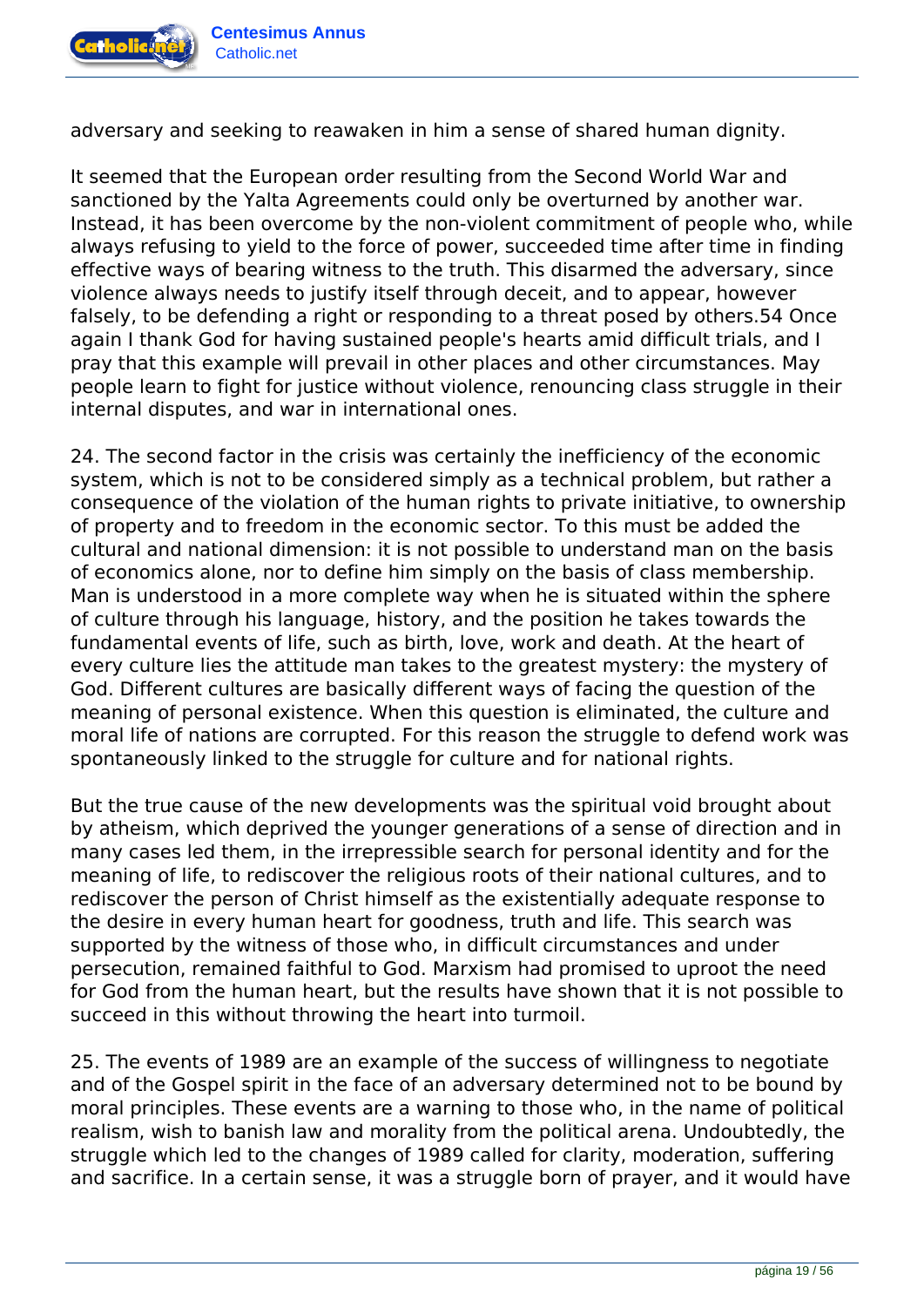

been unthinkable without immense trust in God, the Lord of history, who carries the human heart in his hands. It is by uniting his own sufferings for the sake of truth and freedom to the sufferings of Christ on the Cross that man is able to accomplish the miracle of peace and is in a position to discern the often narrow path between the cowardice which gives in to evil and the violence which, under the illusion of fighting evil, only makes it worse.

Nevertheless, it cannot be forgotten that the manner in which the individual exercises his freedom is conditioned in innumerable ways. While these certainly have an influence on freedom, they do not determine it; they make the exercise of freedom more difficult or less difficult, but they cannot destroy it. Not only is it wrong from the ethical point of view to disregard human nature, which is made for freedom, but in practice it is impossible to do so. Where society is so organized as to reduce arbitrarily or even suppress the sphere in which freedom is legitimately exercised, the result is that the life of society becomes progressively disorganized and goes into decline.

Moreover, man, who was created for freedom, bears within himself the wound of original sin, which constantly draws him towards evil and puts him in need of redemption. Not only is this doctrine an integral part of Christian revelation; it also has great hermeneutical value insofar as it helps one to understand human reality. Man tends towards good, but he is also capable of evil. He can transcend his immediate interest and still remain bound to it. The social order will be all the more stable, the more it takes this fact into account and does not place in opposition personal interest and the interests of society as a whole, but rather seeks ways to bring them into fruitful harmony. In fact, where self-interest is violently suppressed, it is replaced by a burdensome system of bureaucratic control which dries up the wellsprings of initiative and creativity. When people think they possess the secret of a perfect social organization which makes evil impossible, they also think that they can use any means, including violence and deceit, in order to bring that organization into being. Politics then becomes a "secular religion" which operates under the illusion of creating paradise in this world. But no political society — which possesses its own autonomy and laws55 — can ever be confused with the Kingdom of God. The Gospel parable of the weeds among the wheat (cf. Mt 13:24-30; 36-43) teaches that it is for God alone to separate the subjects of the Kingdom from the subjects of the Evil One, and that this judgment will take place at the end of time. By presuming to anticipate judgment here and now, man puts himself in the place of God and sets himself against the patience of God.

Through Christ's sacrifice on the Cross, the victory of the Kingdom of God has been achieved once and for all. Nevertheless, the Christian life involves a struggle against temptation and the forces of evil. Only at the end of history will the Lord return in glory for the final judgment (cf. Mt 25:31) with the establishment of a new heaven and a new earth (cf. 2 Pt 3:13; Rev 21:1); but as long as time lasts the struggle between good and evil continues even in the human heart itself.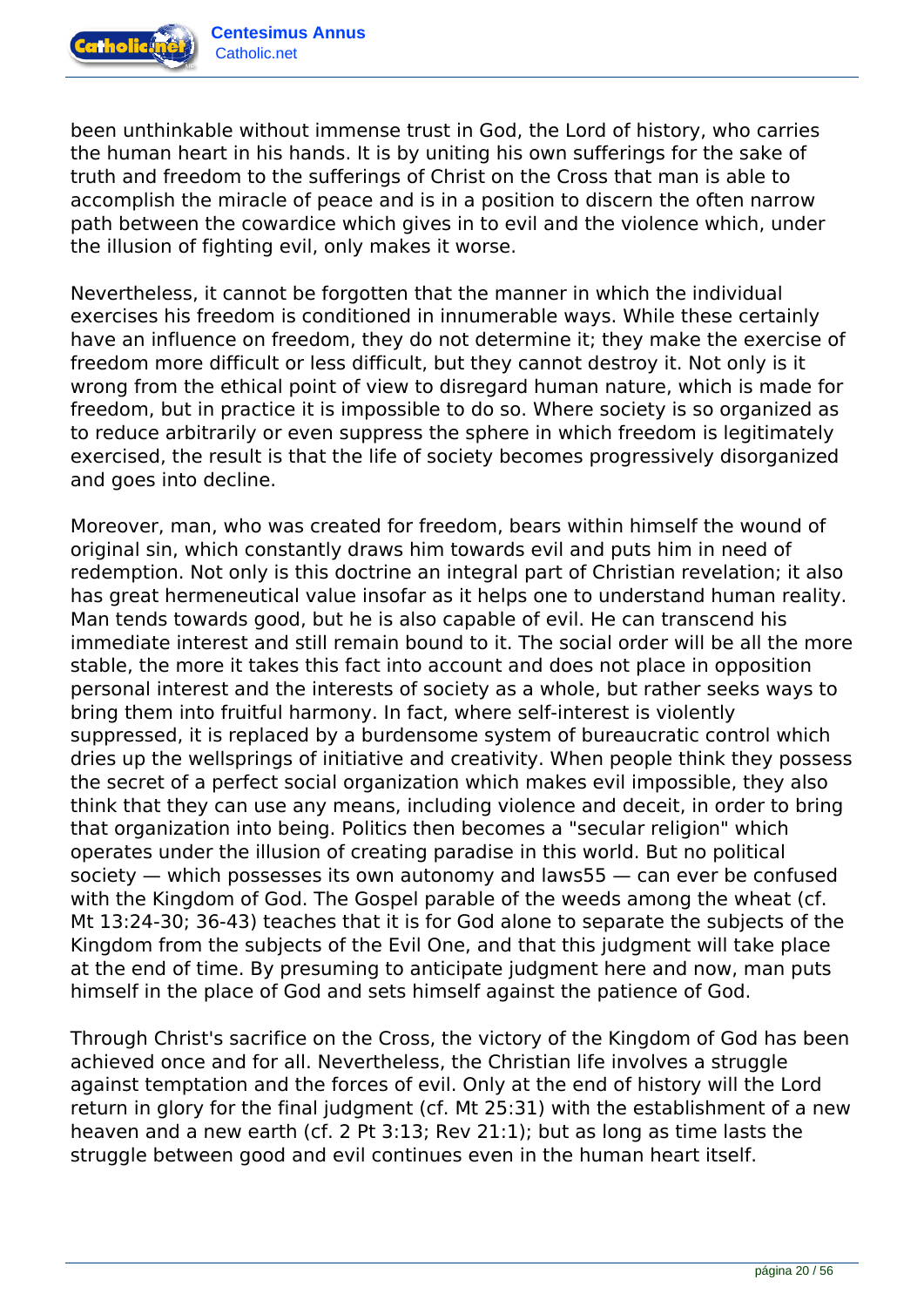

What Sacred Scripture teaches us about the prospects of the Kingdom of God is not without consequences for the life of temporal societies, which, as the adjective indicates, belong to the realm of time, with all that this implies of imperfection and impermanence. The Kingdom of God, being in the world without being of the world, throws light on the order of human society, while the power of grace penetrates that order and gives it life. In this way the requirements of a society worthy of man are better perceived, deviations are corrected, the courage to work for what is good is reinforced. In union with all people of good will, Christians, especially the laity, are called to this task of imbuing human realities with the Gospel.56

26. The events of 1989 took place principally in the countries of Eastern and Central Europe. However, they have worldwide importance because they have positive and negative consequences which concern the whole human family. These consequences are not mechanistic or fatalistic in character, but rather are opportunities for human freedom to cooperate with the merciful plan of God who acts within history.

The first consequence was an encounter in some countries between the Church and the workers' movement, which came about as a result of an ethical and explicitly Christian reaction against a widespread situation of injustice. For about a century the workers' movement had fallen in part under the dominance of Marxism, in the conviction that the working class, in order to struggle effectively against oppression, had to appropriate its economic and materialistic theories.

In the crisis of Marxism, the natural dictates of the consciences of workers have reemerged in a demand for justice and a recognition of the dignity of work, in conformity with the social doctrine of the Church.57 The worker movement is part of a more general movement among workers and other people of good will for the liberation of the human person and for the affirmation of human rights. It is a movement which today has spread to many countries, and which, far from opposing the Catholic Church, looks to her with interest.

The crisis of Marxism does not rid the world of the situations of injustice and oppression which Marxism itself exploited and on which it fed. To those who are searching today for a new and authentic theory and praxis of liberation, the Church offers not only her social doctrine and, in general, her teaching about the human person redeemed in Christ, but also her concrete commitment and material assistance in the struggle against marginalization and suffering.

In the recent past, the sincere desire to be on the side of the oppressed and not to be cut off from the course of history has led many believers to seek in various ways an impossible compromise between Marxism and Christianity. Moving beyond all that was short-lived in these attempts, present circumstances are leading to a reaffirmation of the positive value of an authentic theology of integral human liberation.58 Considered from this point of view, the events of 1989 are proving to be important also for the countries of the Third World, which are searching for their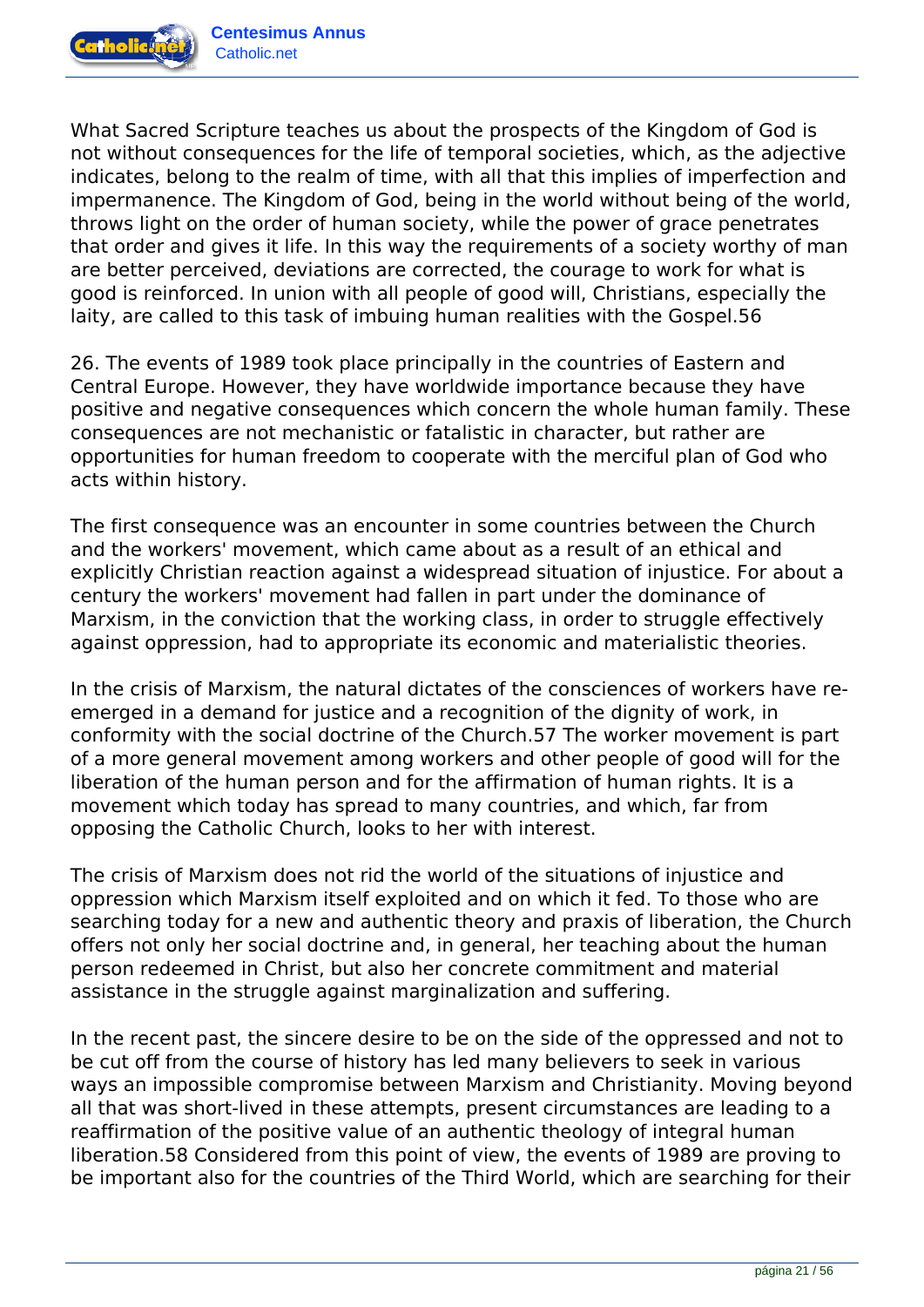

own path to development, just as they were important for the countries of Central and Eastern Europe.

27. The second consequence concerns the peoples of Europe themselves. Many individual, social, regional and national injustices were committed during and prior to the years in which Communism dominated; much hatred and ill-will have accumulated. There is a real danger that these will re-explode after the collapse of dictatorship, provoking serious conflicts and casualties, should there be a lessening of the moral commitment and conscious striving to bear witness to the truth which were the inspiration for past efforts. It is to be hoped that hatred and violence will not triumph in people's hearts, especially among those who are struggling for justice, and that all people will grow in the spirit of peace and forgiveness.

What is needed are concrete steps to create or consolidate international structures capable of intervening through appropriate arbitration in the conflicts which arise between nations, so that each nation can uphold its own rights and reach a just agreement and peaceful settlement vis-à-vis the rights of others. This is especially needed for the nations of Europe, which are closely united in a bond of common culture and an age old history. A great effort is needed to rebuild morally and economically the countries which have abandoned Communism. For a long Time the most elementary economic relationships were distorted, and basic virtues of economic life, such as truthfulness, trustworthiness and hard work were denigrated. A patient material and moral reconstruction is needed, even as people, exhausted by longstanding privation, are asking their governments for tangible and immediate results in the form of material benefits and an adequate fulfilment of their legitimate aspirations.

The fall of Marxism has naturally had a great impact on the division of the planet into worlds which are closed to one another and in jealous competition. It has further highlighted the reality of interdependence among peoples, as well as the fact that human work, by its nature, is meant to unite peoples, not divide them. Peace and prosperity, in fact, are goods which belong to the whole human race: it is not possible to enjoy them in a proper and lasting way if they are achieved and maintained at the cost of other peoples and nations, by violating their rights or excluding them from the sources of well-being.

28. In a sense, for some countries of Europe the real post-war period is just beginning. The radical reordering of economic systems, hitherto collectivized, entails problems and sacrifices comparable to those which the countries of Western Europe had to face in order to rebuild after the Second World War. It is right that in the present difficulties the formerly Communist countries should be aided by the united effort of other nations. Obviously they themselves must be the primary agents of their own development, but they must also be given a reasonable opportunity to accomplish this goal, something that cannot happen without the help of other countries. Moreover, their present condition, marked by difficulties and shortages, is the result of an historical process in which the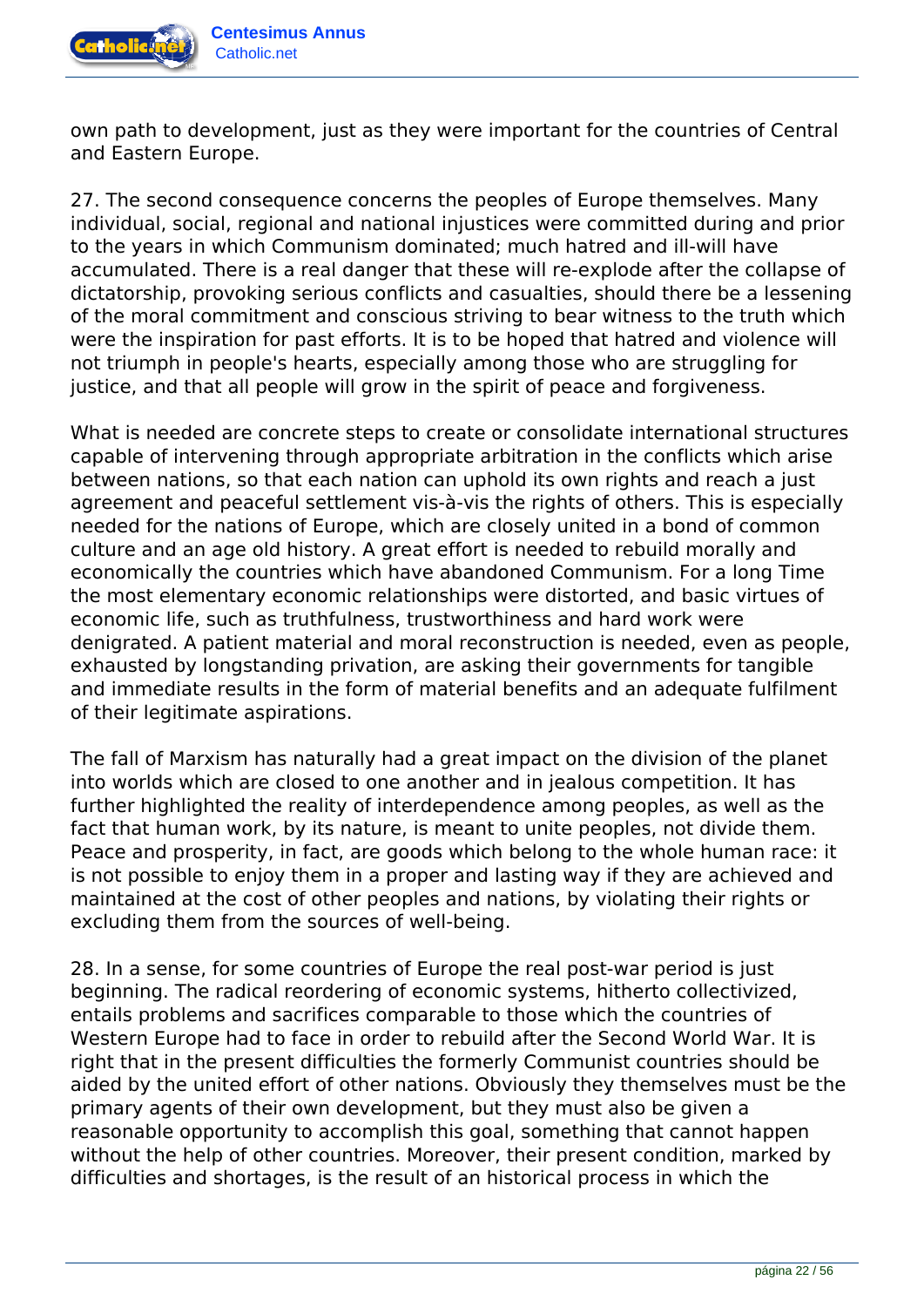

formerly Communist countries were often objects and not subjects. Thus they find themselves in the present situation not as a result of free choice or mistakes which were made, but as a consequence of tragic historical events which were violently imposed on them, and which prevented them from following the path of economic and social development.

Assistance from other countries, especially the countries of Europe which were part of that history and which bear responsibility for it, represents a debt in justice. But it also corresponds to the interest and welfare of Europe as a whole, since Europe cannot live in peace if the various conflicts which have arisen as a result of the past are to become more acute because of a situation of economic disorder, spiritual dissatisfaction and desperation.

This need, however, must not lead to a slackening of efforts to sustain and assist the countries of the Third World, which often suffer even more serious conditions of poverty and want.59 What is called for is a special effort to mobilize resources, which are not lacking in the world as a whole, for the purpose of economic growth and common development, redefining the priorities and hierarchies of values on the basis of which economic and political choices are made. Enormous resources can be made available by disarming the huge military machines which were constructed for the conflict between East and West. These resources could become even more abundant if, in place of war, reliable procedures for the resolution of conflicts could be set up, with the resulting spread of the principle of arms control and arms reduction, also in the countries of the Third World, through the adoption of appropriate measures against the arms trade.60 But it will be necessary above all to abandon a mentality in which the poor — as individuals and as peoples — are considered a burden, as irksome intruders trying to consume what others have produced. The poor ask for the right to share in enjoying material goods and to make good use of their capacity for work, thus creating a world that is more just and prosperous for all. The advancement of the poor constitutes a great opportunity for the moral, cultural and even economic growth of all humanity.

29. Finally, development must not be understood solely in economic terms, but in a way that is fully human.61 It is not only a question of raising all peoples to the level currently enjoyed by the richest countries, but rather of building up a more decent life through united labour, of concretely enhancing every individual's dignity and creativity, as well as his capacity to respond to his personal vocation, and thus to God's call. The apex of development is the exercise of the right and duty to seek God, to know him and to live in accordance with that knowledge.62 In the totalitarian and authoritarian regimes, the principle that force predominates over reason was carried to the extreme. Man was compelled to submit to a conception of reality imposed on him by coercion, and not reached by virtue of his own reason and the exercise of his own freedom. This principle must be overturned and total recognition must be given to the rights of the human conscience, which is bound only to the truth, both natural and revealed. The recognition of these rights represents the primary foundation of every authentically free political order.63 It is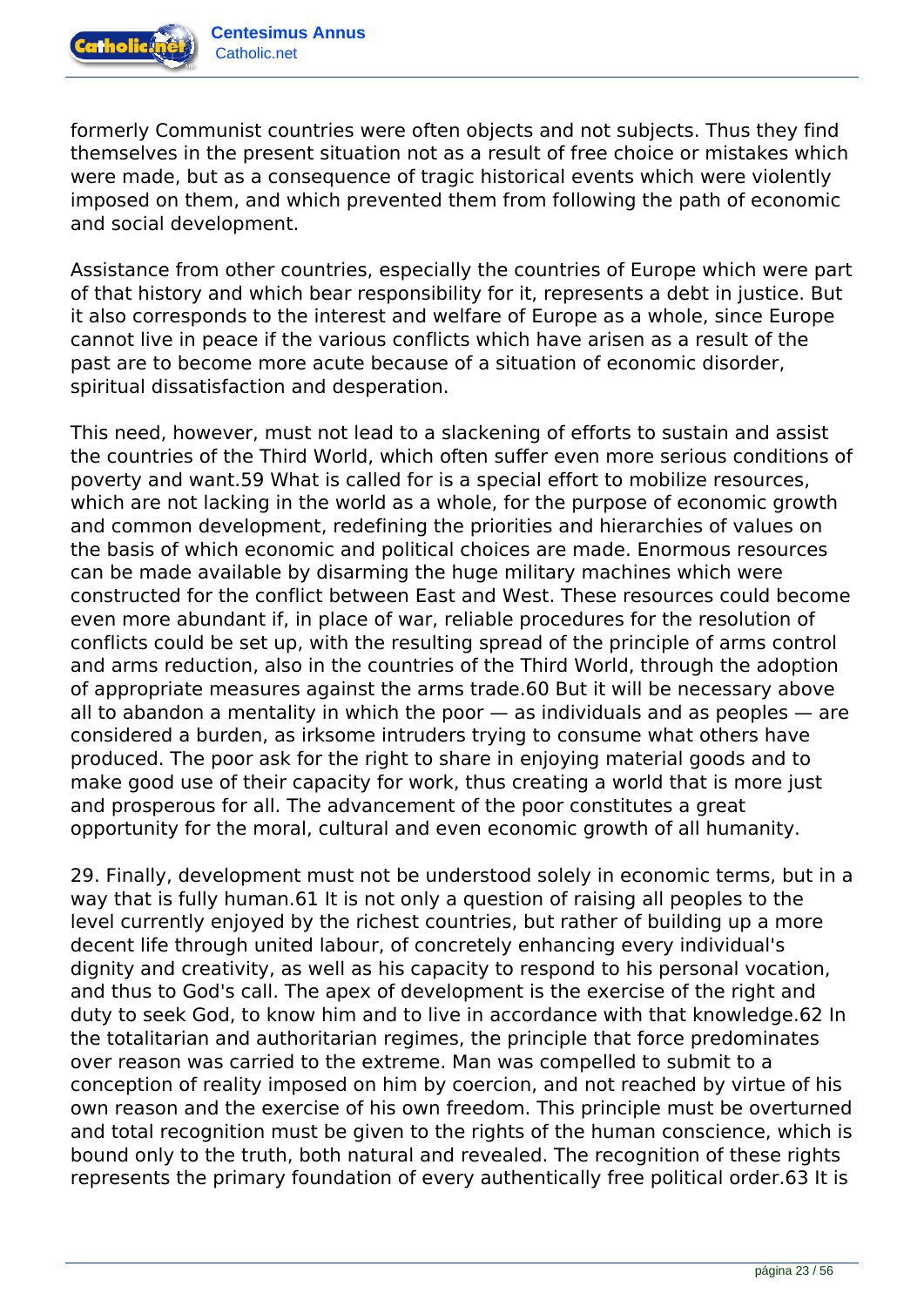

important to reaffirm this latter principle for several reasons:

a) because the old forms of totalitarianism and authoritarianism are not yet completely vanquished; indeed there is a risk that they will regain their strength. This demands renewed efforts of cooperation and solidarity between all countries;

b) because in the developed countries there is sometimes an excessive promotion of purely utilitarian values, with an appeal to the appetites and inclinations towards immediate gratification, making it difficult to recognize and respect the hierarchy of the true values of human existence;

c) because in some countries new forms of religious fundamentalism are emerging which covertly, or even openly, deny to citizens of faiths other than that of the majority the full exercise of their civil and religious rights, preventing them from taking part in the cultural process, and restricting both the Church's right to preach the Gospel and the rights of those who hear this preaching to accept it and to be converted to Christ. No authentic progress is possible without respect for the natural and fundamental right to know the truth and live according to that truth. The exercise and development of this right includes the right to discover and freely to accept Jesus Christ, who is man's true good.64

## **IV. Private Property And The Universal Destination Of Material Goods**

30. In Rerum novarum, Leo XIII strongly affirmed the natural character of the right to private property, using various arguments against the socialism of his time.65 This right, which is fundamental for the autonomy and development of the person, has always been defended by the Church up to our own day. At the same time, the Church teaches that the possession of material goods is not an absolute right, and that its limits are inscribed in its very nature as a human right.

While the Pope proclaimed the right to private ownership, he affirmed with equal clarity that the "use" of goods, while marked by freedom, is subordinated to their original common destination as created goods, as well as to the will of Jesus Christ as expressed in the Gospel. Pope Leo wrote: "those whom fortune favours are admonished ... that they should tremble at the warnings of Jesus Christ ... and that a most strict account must be given to the Supreme Judge for the use of all they possess"; and quoting Saint Thomas Aquinas, he added: "But if the question be asked, how must one's possessions be used? the Church replies without hesitation that man should not consider his material possessions as his own, but as common to all...", because "above the laws and judgments of men stands the law, the judgment of Christ".66

The Successors of Leo XIII have repeated this twofold affirmation: the necessity and therefore the legitimacy of private ownership, as well as the limits which are imposed on it.67 The Second Vatican Council likewise clearly restated the traditional doctrine in words which bear repeating: "In making use of the exterior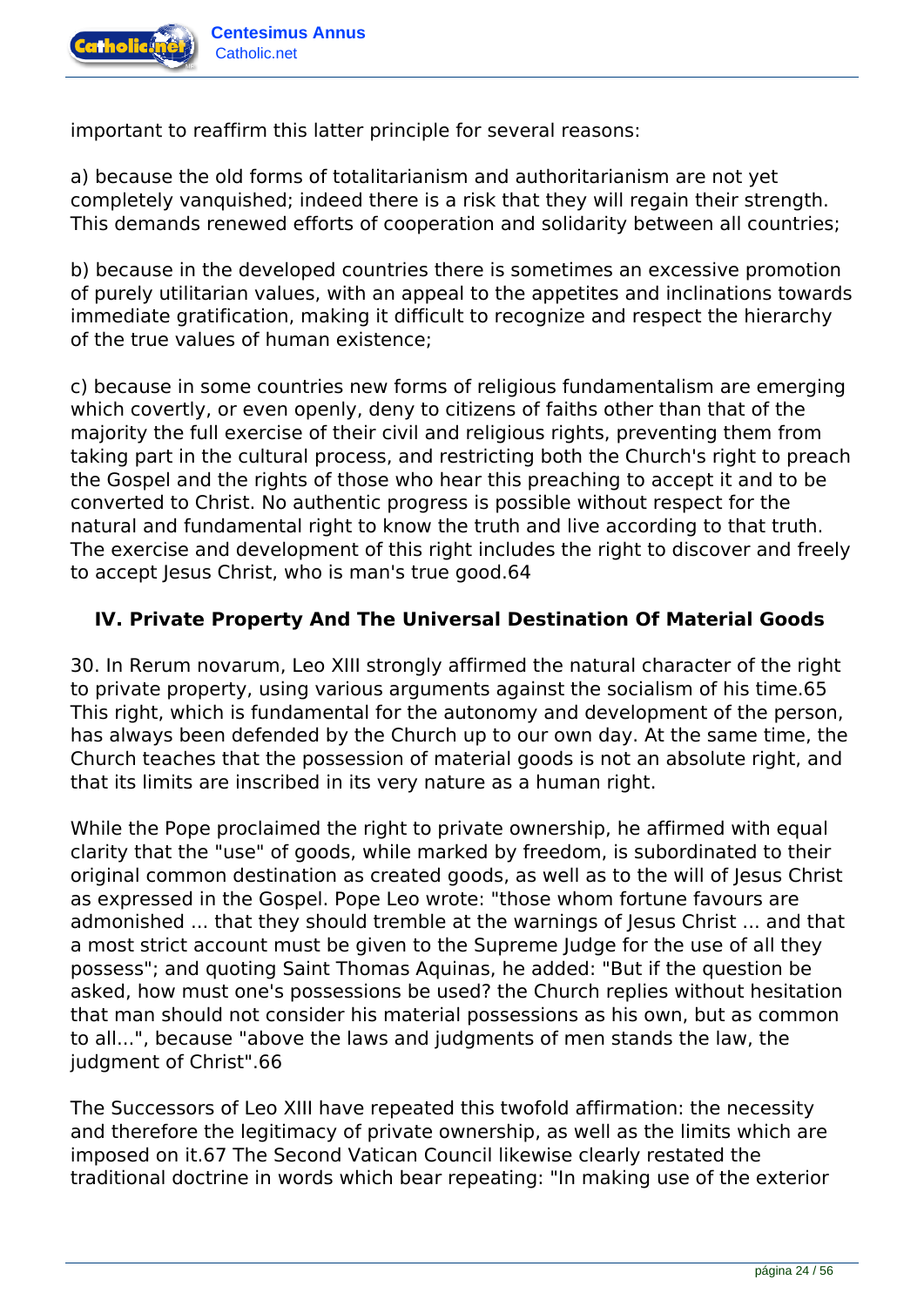

things we lawfully possess, we ought to regard them not just as our own but also as common, in the sense that they can profit not only the owners but others too"; and a little later we read: "Private property or some ownership of external goods affords each person the scope needed for personal and family autonomy, and should be regarded as an extension of human freedom ... Of its nature private property also has a social function which is based on the law of the common purpose of goods".68 I have returned to this same doctrine, first in my address to the Third Conference of the Latin American Bishops at Puebla, and later in the Encyclicals Laborem exercens and Sollicitudo rei socialis.69

31. Re-reading this teaching on the right to property and the common destination of material wealth as it applies to the present time, the question can be raised concerning the origin of the material goods which sustain human life, satisfy people's needs and are an object of their rights.

The original source of all that is good is the very act of God, who created both the earth and man, and who gave the earth to man so that he might have dominion over it by his work and enjoy its fruits (Gen 1:28). God gave the earth to the whole human race for the sustenance of all its members, without excluding or favouring anyone. This is the foundation of the universal destination of the earth's goods. The earth, by reason of its fruitfulness and its capacity to satisfy human needs, is God's first gift for the sustenance of human life. But the earth does not yield its fruits without a particular human response to God's gift, that is to say, without work. It is through work that man, using his intelligence and exercising his freedom, succeeds in dominating the earth and making it a fitting home. In this way, he makes part of the earth his own, precisely the part which he has acquired through work; this is the origin of individual property. Obviously, he also has the responsibility not to hinder others from having their own part of God's gift; indeed, he must cooperate with others so that together all can dominate the earth.

In history, these two factors — work and the land — are to be found at the beginning of every human society. However, they do not always stand in the same relationship to each other. At one time the natural fruitfulness of the earth appeared to be, and was in fact, the primary factor of wealth, while work was, as it were, the help and support for this fruitfulness. In our time, the role of human work is becoming increasingly important as the productive factor both of non-material and of material wealth. Moreover, it is becoming clearer how a person's work is naturally interrelated with the work of others. More than ever, work is work with others and work for others: it is a matter of doing something for someone else. Work becomes ever more fruitful and productive to the extent that people become more knowledgeable of the productive potentialities of the earth and more profoundly cognisant of the needs of those for whom their work is done.

32. In our time, in particular, there exists another form of ownership which is becoming no less important than land: the possession of know-how, technology and skill. The wealth of the industrialized nations is based much more on this kind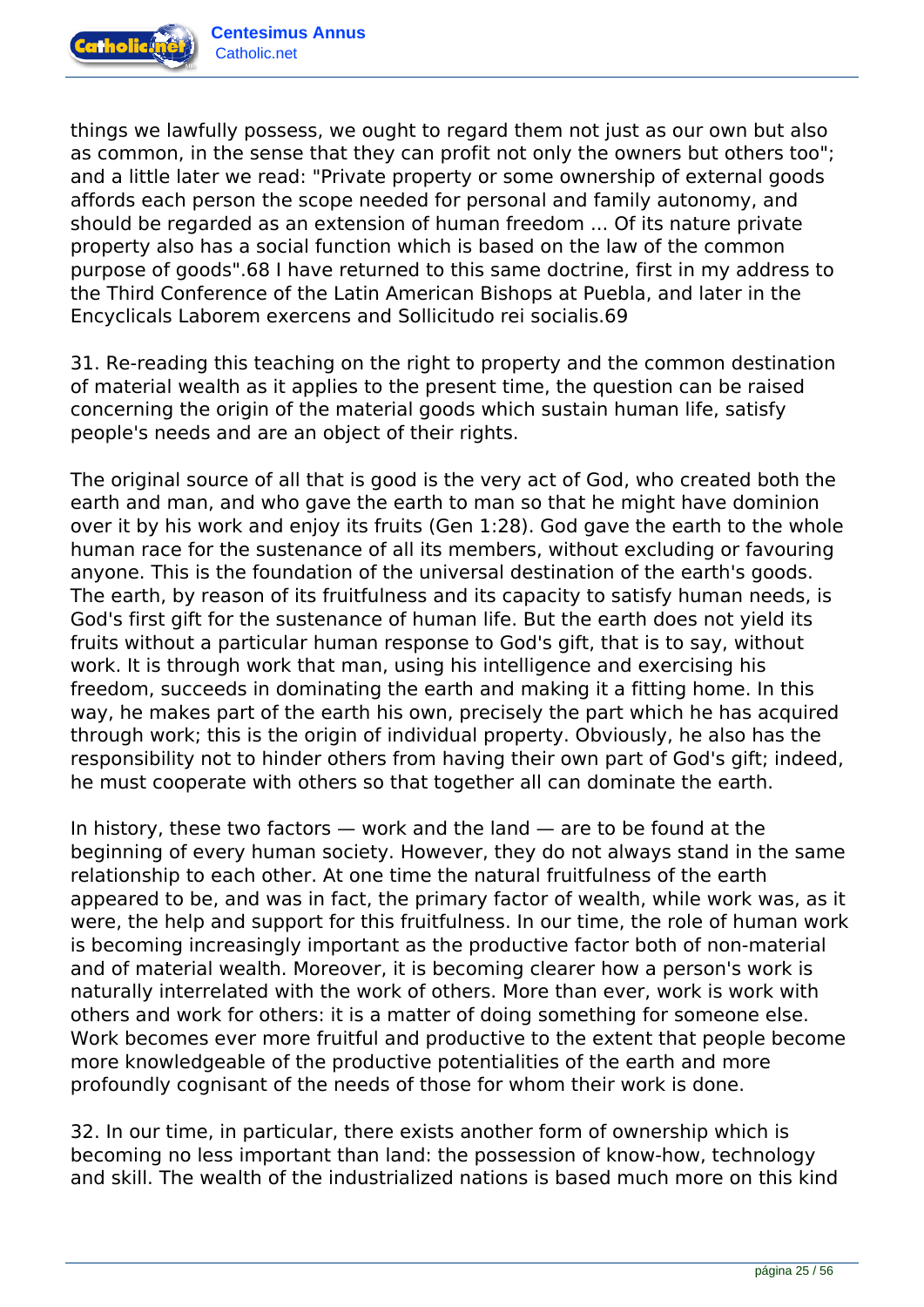

of ownership than on natural resources.

Mention has just been made of the fact that people work with each other, sharing in a "community of work" which embraces ever widening circles. A person who produces something other than for his own use generally does so in order that others may use it after they have paid a just price, mutually agreed upon through free bargaining. It is precisely the ability to foresee both the needs of others and the combinations of productive factors most adapted to satisfying those needs that constitutes another important source of wealth in modern society. Besides, many goods cannot be adequately produced through the work of an isolated individual; they require the cooperation of many people in working towards a common goal. Organizing such a productive effort, planning its duration in time, making sure that it corresponds in a positive way to the demands which it must satisfy, and taking the necessary risks — all this too is a source of wealth in today's society. In this way, the role of disciplined and creative human work and, as an essential part of that work, initiative and entrepreneurial ability becomes increasingly evident and decisive.70

This process, which throws practical light on a truth about the person which Christianity has constantly affirmed, should be viewed carefully and favourably. Indeed, besides the earth, man's principal resource is man himself. His intelligence enables him to discover the earth's productive potential and the many different ways in which human needs can be satisfied. It is his disciplined work in close collaboration with others that makes possible the creation of ever more extensive working communities which can be relied upon to transform man's natural and human environments. Important virtues are involved in this process, such as diligence, industriousness, prudence in undertaking reasonable risks, reliability and fidelity in interpersonal relationships, as well as courage in carrying out decisions which are difficult and painful but necessary, both for the overall working of a business and in meeting possible set-backs.

The modern business economy has positive aspects. Its basis is human freedom exercised in the economic field, just as it is exercised in many other fields. Economic activity is indeed but one sector in a great variety of human activities, and like every other sector, it includes the right to freedom, as well as the duty of making responsible use of freedom. But it is important to note that there are specific differences between the trends of modern society and those of the past, even the recent past. Whereas at one time the decisive factor of production was the land, and later capital — understood as a total complex of the instruments of production — today the decisive factor is increasingly man himself, that is, his knowledge, especially his scientific knowledge, his capacity for interrelated and compact organization, as well as his ability to perceive the needs of others and to satisfy them.

33. However, the risks and problems connected with this kind of process should be pointed out. The fact is that many people, perhaps the majority today, do not have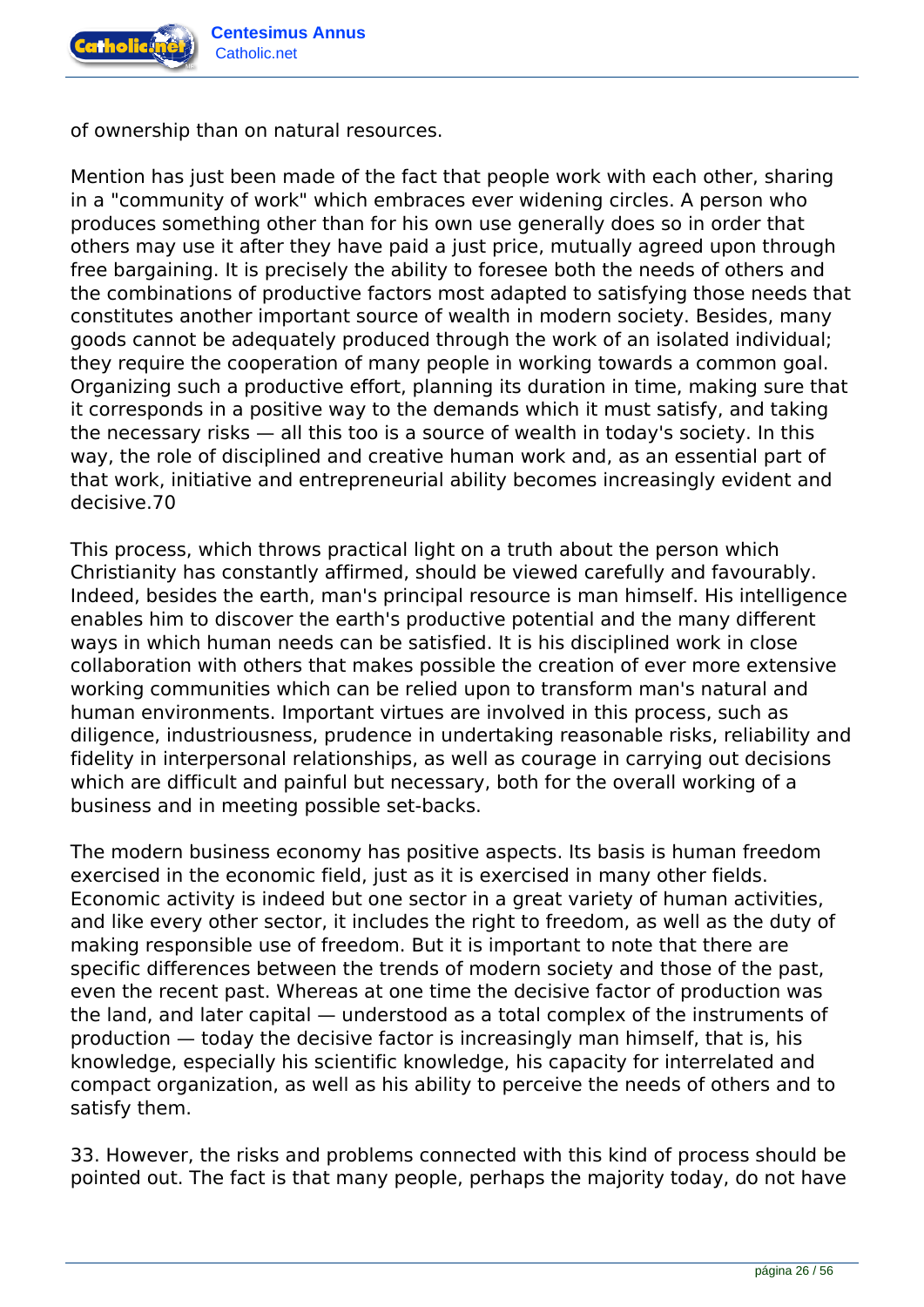

the means which would enable them to take their place in an effective and humanly dignified way within a productive system in which work is truly central. They have no possibility of acquiring the basic knowledge which would enable them to express their creativity and develop their potential. They have no way of entering the network of knowledge and intercommunication which would enable them to see their qualities appreciated and utilized. Thus, if not actually exploited, they are to a great extent marginalized; economic development takes place over their heads, so to speak, when it does not actually reduce the already narrow scope of their old subsistence economies. They are unable to compete against the goods which are produced in ways which are new and which properly respond to needs, needs which they had previously been accustomed to meeting through traditional forms of organization. Allured by the dazzle of an opulence which is beyond their reach, and at the same time driven by necessity, these people crowd the cities of the Third World where they are often without cultural roots, and where they are exposed to situations of violent uncertainty, without the possibility of becoming integrated. Their dignity is not acknowledged in any real way, and sometimes there are even attempts to eliminate them from history through coercive forms of demographic control which are contrary to human dignity.

Many other people, while not completely marginalized, live in situations in which the struggle for a bare minimum is uppermost. These are situations in which the rules of the earliest period of capitalism still flourish in conditions of "ruthlessness" in no way inferior to the darkest moments of the first phase of industrialization. In other cases the land is still the central element in the economic process, but those who cultivate it are excluded from ownership and are reduced to a state of quasiservitude.71 In these cases, it is still possible today, as in the days of Rerum novarum, to speak of inhuman exploitation. In spite of the great changes which have taken place in the more advanced societies, the human inadequacies of capitalism and the resulting domination of things over people are far from disappearing. In fact, for the poor, to the lack of material goods has been added a lack of knowledge and training which prevents them from escaping their state of humiliating subjection.

Unfortunately, the great majority of people in the Third World still live in such conditions. It would be a mistake, however, to understand this "world" in purely geographic terms. In some regions and in some social sectors of that world, development programmes have been set up which are centered on the use not so much of the material resources available but of the "human resources".

Even in recent years it was thought that the poorest countries would develop by isolating themselves from the world market and by depending only on their own resources. Recent experience has shown that countries which did this have suffered stagnation and recession, while the countries which experienced development were those which succeeded in taking part in the general interrelated economic activities at the international level. It seems therefore that the chief problem is that of gaining fair access to the international market, based not on the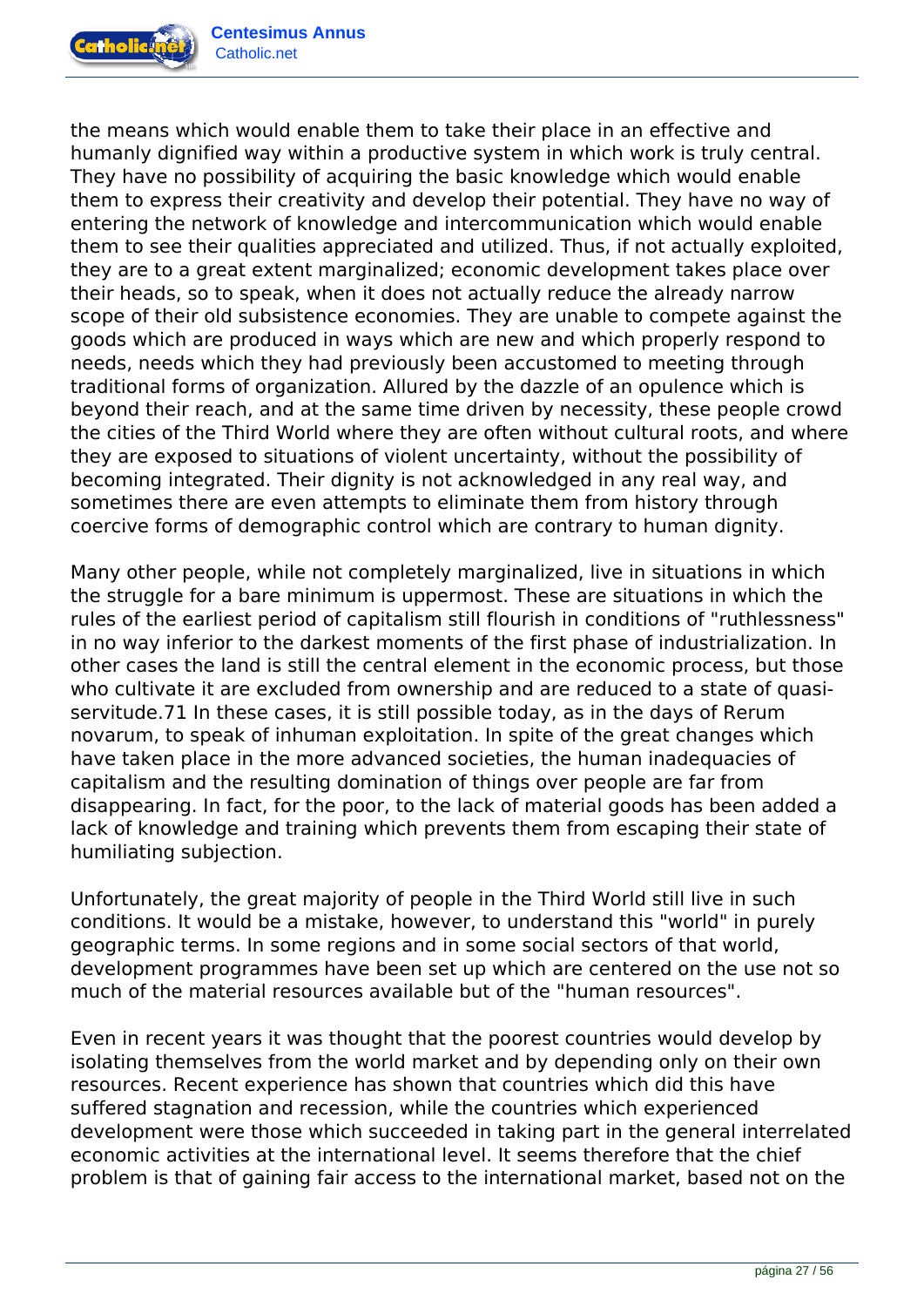

unilateral principle of the exploitation of the natural resources of these countries but on the proper use of human resources.72

However, aspects typical of the Third World also appear in developed countries, where the constant transformation of the methods of production and consumption devalues certain acquired skills and professional expertise, and thus requires a continual effort of re-training and updating. Those who fail to keep up with the times can easily be marginalized, as can the elderly, the young people who are incapable of finding their place in the life of society and, in general, those who are weakest or part of the so-called Fourth World. The situation of women too is far from easy in these conditions.

34. It would appear that, on the level of individual nations and of international relations, the free market is the most efficient instrument for utilizing resources and effectively responding to needs. But this is true only for those needs which are "solvent", insofar as they are endowed with purchasing power, and for those resources which are "marketable", insofar as they are capable of obtaining a satisfactory price. But there are many human needs which find no place on the market. It is a strict duty of justice and truth not to allow fundamental human needs to remain unsatisfied, and not to allow those burdened by such needs to perish. It is also necessary to help these needy people to acquire expertise, to enter the circle of exchange, and to develop their skills in order to make the best use of their capacities and resources. Even prior to the logic of a fair exchange of goods and the forms of justice appropriate to it, there exists something which is due to man because he is man, by reason of his lofty dignity. Inseparable from that required "something" is the possibility to survive and, at the same time, to make an active contribution to the common good of humanity.

In Third World contexts, certain objectives stated by Rerum novarum remain valid, and, in some cases, still constitute a goal yet to be reached, if man's work and his very being are not to be reduced to the level of a mere commodity. These objectives include a sufficient wage for the support of the family, social insurance for old age and unemployment, and adequate protection for the conditions of employment.

35. Here we find a wide range of opportunities for commitment and effort in the name of justice on the part of trade unions and other workers' organizations. These defend workers' rights and protect their interests as persons, while fulfilling a vital cultural role, so as to enable workers to participate more fully and honourably in the life of their nation and to assist them along the path of development.

In this sense, it is right to speak of a struggle against an economic system, if the latter is understood as a method of upholding the absolute predominance of capital, the possession of the means of production and of the land, in contrast to the free and personal nature of human work.73 In the struggle against such a system, what is being proposed as an alternative is not the socialist system, which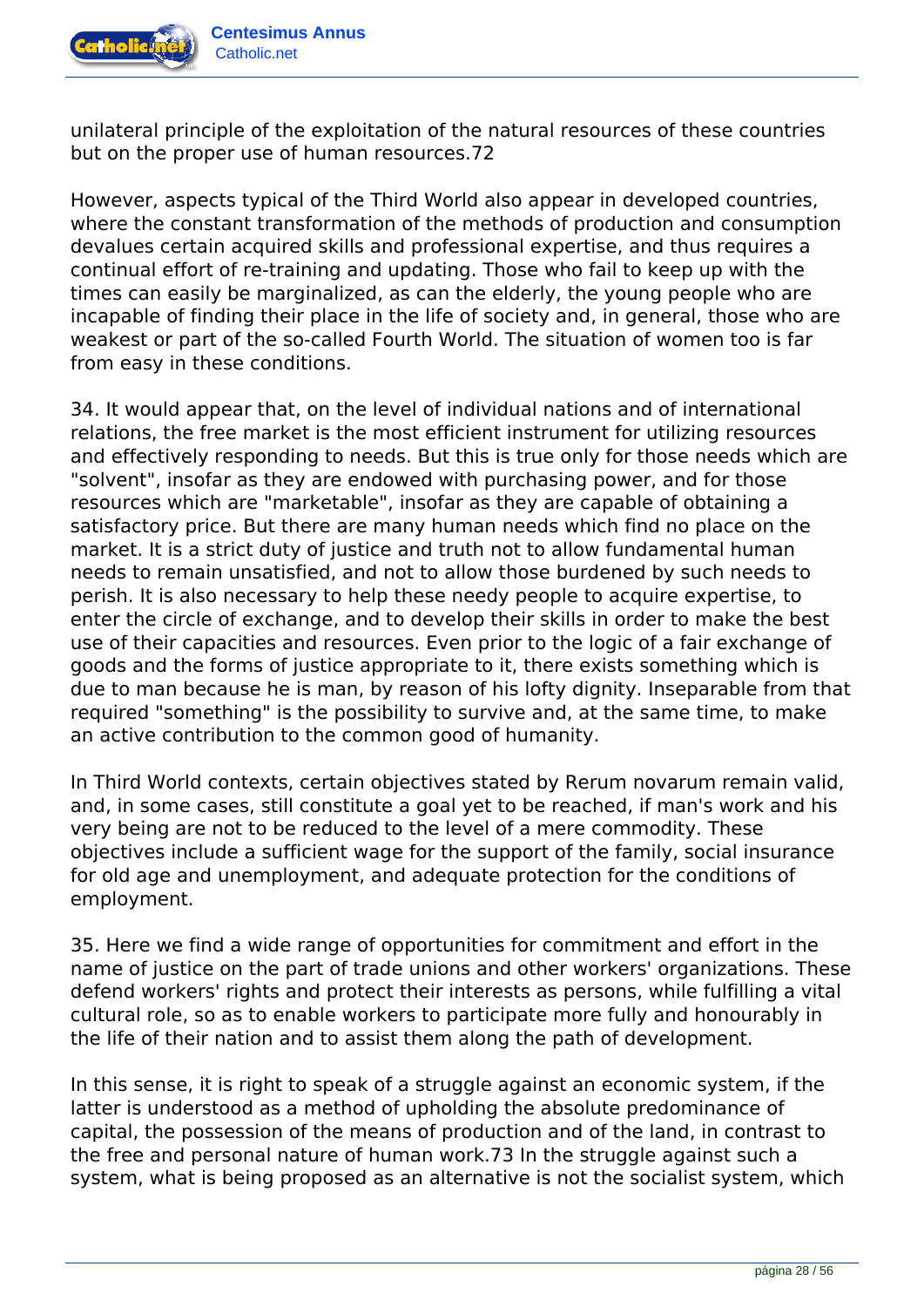

in fact turns out to be State capitalism, but rather a society of free work, of enterprise and of participation. Such a society is not directed against the market, but demands that the market be appropriately controlled by the forces of society and by the State, so as to guarantee that the basic needs of the whole of society are satisfied.

The Church acknowledges the legitimate role of profit as an indication that a business is functioning well. When a firm makes a profit, this means that productive factors have been properly employed and corresponding human needs have been duly satisfied. But profitability is not the only indicator of a firm's condition. It is possible for the financial accounts to be in order, and yet for the people — who make up the firm's most valuable asset — to be humiliated and their dignity offended. Besides being morally inadmissible, this will eventually have negative repercussions on the firm's economic efficiency. In fact, the purpose of a business firm is not simply to make a profit, but is to be found in its very existence as a community of persons who in various ways are endeavouring to satisfy their basic needs, and who form a particular group at the service of the whole of society. Profit is a regulator of the life of a business, but it is not the only one; other human and moral factors must also be considered which, in the long term, are at least equally important for the life of a business.

We have seen that it is unacceptable to say that the defeat of so-called "Real Socialism" leaves capitalism as the only model of economic organization. It is necessary to break down the barriers and monopolies which leave so many countries on the margins of development, and to provide all individuals and nations with the basic conditions which will enable them to share in development. This goal calls for programmed and responsible efforts on the part of the entire international community. Stronger nations must offer weaker ones opportunities for taking their place in international life, and the latter must learn how to use these opportunities by making the necessary efforts and sacrifices and by ensuring political and economic stability, the certainty of better prospects for the future, the improvement of workers' skills, and the training of competent business leaders who are conscious of their responsibilities.74

At present, the positive efforts which have been made along these lines are being affected by the still largely unsolved problem of the foreign debt of the poorer countries. The principle that debts must be paid is certainly just. However, it is not right to demand or expect payment when the effect would be the imposition of political choices leading to hunger and despair for entire peoples. It cannot be expected that the debts which have been contracted should be paid at the price of unbearable sacrifices. In such cases it is necessary to find — as in fact is partly happening — ways to lighten, defer or even cancel the debt, compatible with the fundamental right of peoples to subsistence and progress.

36. It would now be helpful to direct our attention to the specific problems and threats emerging within the more advanced economies and which are related to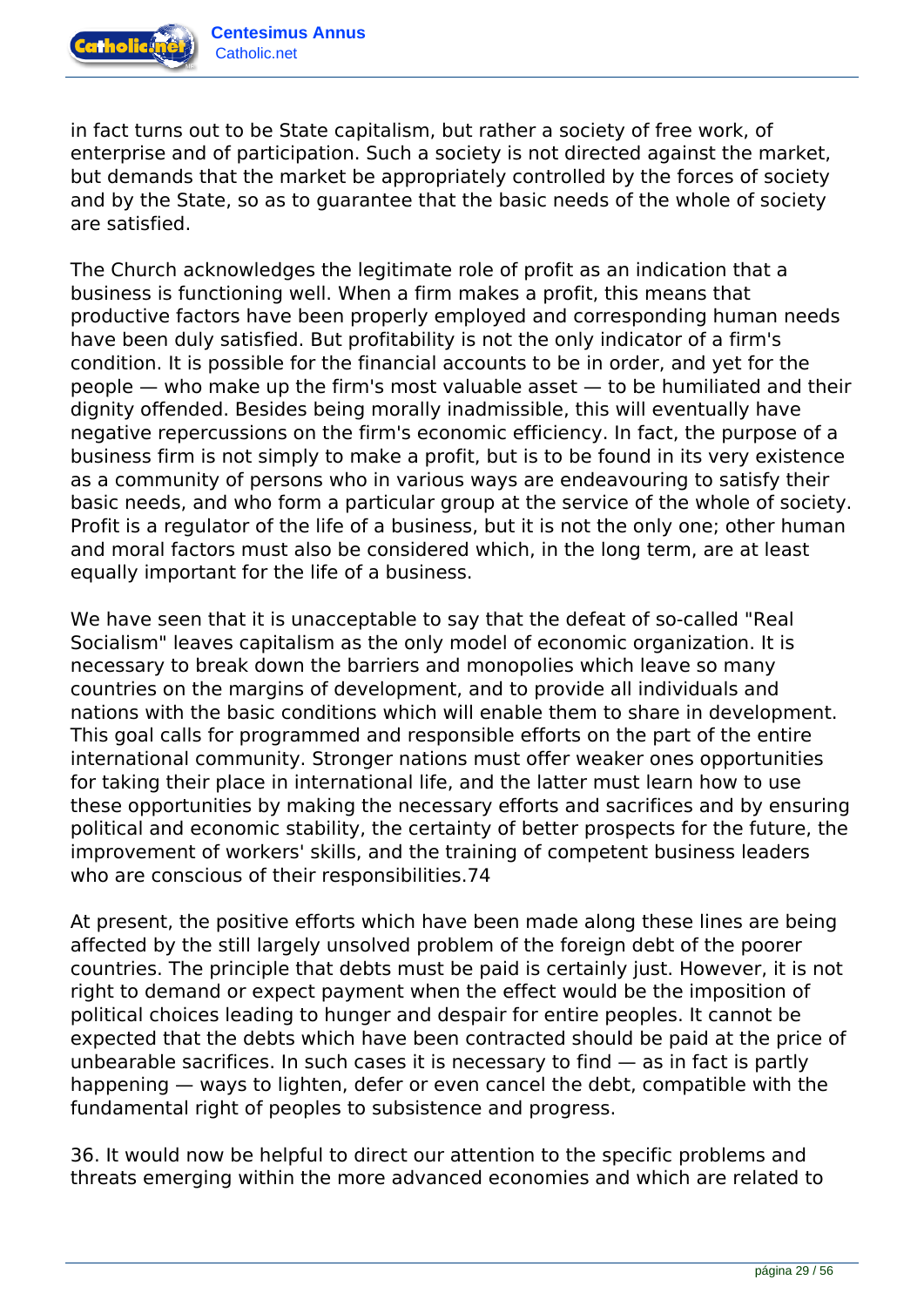

their particular characteristics. In earlier stages of development, man always lived under the weight of necessity. His needs were few and were determined, to a degree, by the objective structures of his physical make-up. Economic activity was directed towards satisfying these needs. It is clear that today the problem is not only one of supplying people with a sufficient quantity of goods, but also of responding to a demand for quality: the quality of the goods to be produced and consumed, the quality of the services to be enjoyed, the quality of the environment and of life in general.

To call for an existence which is qualitatively more satisfying is of itself legitimate, but one cannot fail to draw attention to the new responsibilities and dangers connected with this phase of history. The manner in which new needs arise and are defined is always marked by a more or less appropriate concept of man and of his true good. A given culture reveals its overall understanding of life through the choices it makes in production and consumption. It is here that the phenomenon of consumerism arises. In singling out new needs and new means to meet them, one must be guided by a comprehensive picture of man which respects all the dimensions of his being and which subordinates his material and instinctive dimensions to his interior and spiritual ones. If, on the contrary, a direct appeal is made to his instincts — while ignoring in various ways the reality of the person as intelligent and free — then consumer attitudes and life-styles can be created which are objectively improper and often damaging to his physical and spiritual health. Of itself, an economic system does not possess criteria for correctly distinguishing new and higher forms of satisfying human needs from artificial new needs which hinder the formation of a mature personality. Thus a great deal of educational and cultural work is urgently needed, including the education of consumers in the responsible use of their power of choice, the formation of a strong sense of responsibility among producers and among people in the mass media in particular, as well as the necessary intervention by public authorities.

A striking example of artificial consumption contrary to the health and dignity of the human person, and certainly not easy to control, is the use of drugs. Widespread drug use is a sign of a serious malfunction in the social system; it also implies a materialistic and, in a certain sense, destructive "reading" of human needs. In this way the innovative capacity of a free economy is brought to a onesided and inadequate conclusion. Drugs, as well as pornography and other forms of consumerism which exploit the frailty of the weak, tend to fill the resulting spiritual void.

It is not wrong to want to live better; what is wrong is a style of life which is presumed to be better when it is directed towards "having" rather than "being", and which wants to have more, not in order to be more but in order to spend life in enjoyment as an end in itself.75 It is therefore necessary to create life-styles in which the quest for truth, beauty, goodness and communion with others for the sake of common growth are the factors which determine consumer choices, savings and investments. In this regard, it is not a matter of the duty of charity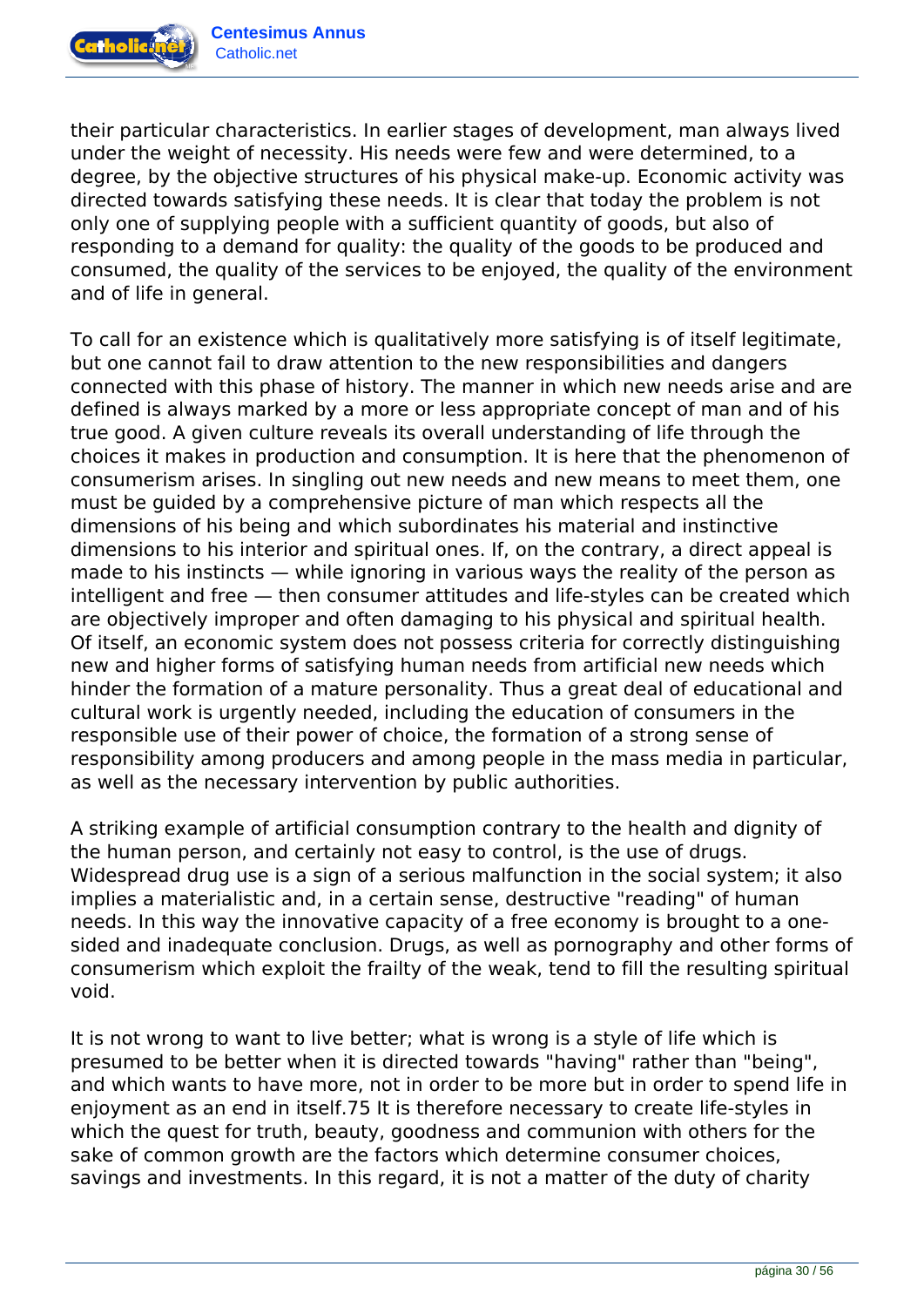

alone, that is, the duty to give from one's "abundance", and sometimes even out of one's needs, in order to provide what is essential for the life of a poor person. I am referring to the fact that even the decision to invest in one place rather than another, in one productive sector rather than another, is always a moral and cultural choice. Given the utter necessity of certain economic conditions and of political stability, the decision to invest, that is, to offer people an opportunity to make good use of their own labour, is also determined by an attitude of human sympathy and trust in Providence, which reveal the human quality of the person making such decisions.

37. Equally worrying is the ecological question which accompanies the problem of consumerism and which is closely connected to it. In his desire to have and to enjoy rather than to be and to grow, man consumes the resources of the earth and his own life in an excessive and disordered way. At the root of the senseless destruction of the natural environment lies an anthropological error, which unfortunately is widespread in our day. Man, who discovers his capacity to transform and in a certain sense create the world through his own work, forgets that this is always based on God's prior and original gift of the things that are. Man thinks that he can make arbitrary use of the earth, subjecting it without restraint to his will, as though it did not have its own requisites and a prior God-given purpose, which man can indeed develop but must not betray. Instead of carrying out his role as a co-operator with God in the work of creation, man sets himself up in place of God and thus ends up provoking a rebellion on the part of nature, which is more tyrannized than governed by him.76

In all this, one notes first the poverty or narrowness of man's outlook, motivated as he is by a desire to possess things rather than to relate them to the truth, and lacking that disinterested, unselfish and aesthetic attitude that is born of wonder in the presence of being and of the beauty which enables one to see in visible things the message of the invisible God who created them. In this regard, humanity today must be conscious of its duties and obligations towards future generations.

38. In addition to the irrational destruction of the natural environment, we must also mention the more serious destruction of the human environment, something which is by no means receiving the attention it deserves. Although people are rightly worried — though much less than they should be — about preserving the natural habitats of the various animal species threatened with extinction, because they realize that each of these species makes its particular contribution to the balance of nature in general, too little effort is made to safeguard the moral conditions for an authentic "human ecology". Not only has God given the earth to man, who must use it with respect for the original good purpose for which it was given to him, but man too is God's gift to man. He must therefore respect the natural and moral structure with which he has been endowed. In this context, mention should be made of the serious problems of modern urbanization, of the need for urban planning which is concerned with how people are to live, and of the attention which should be given to a "social ecology" of work.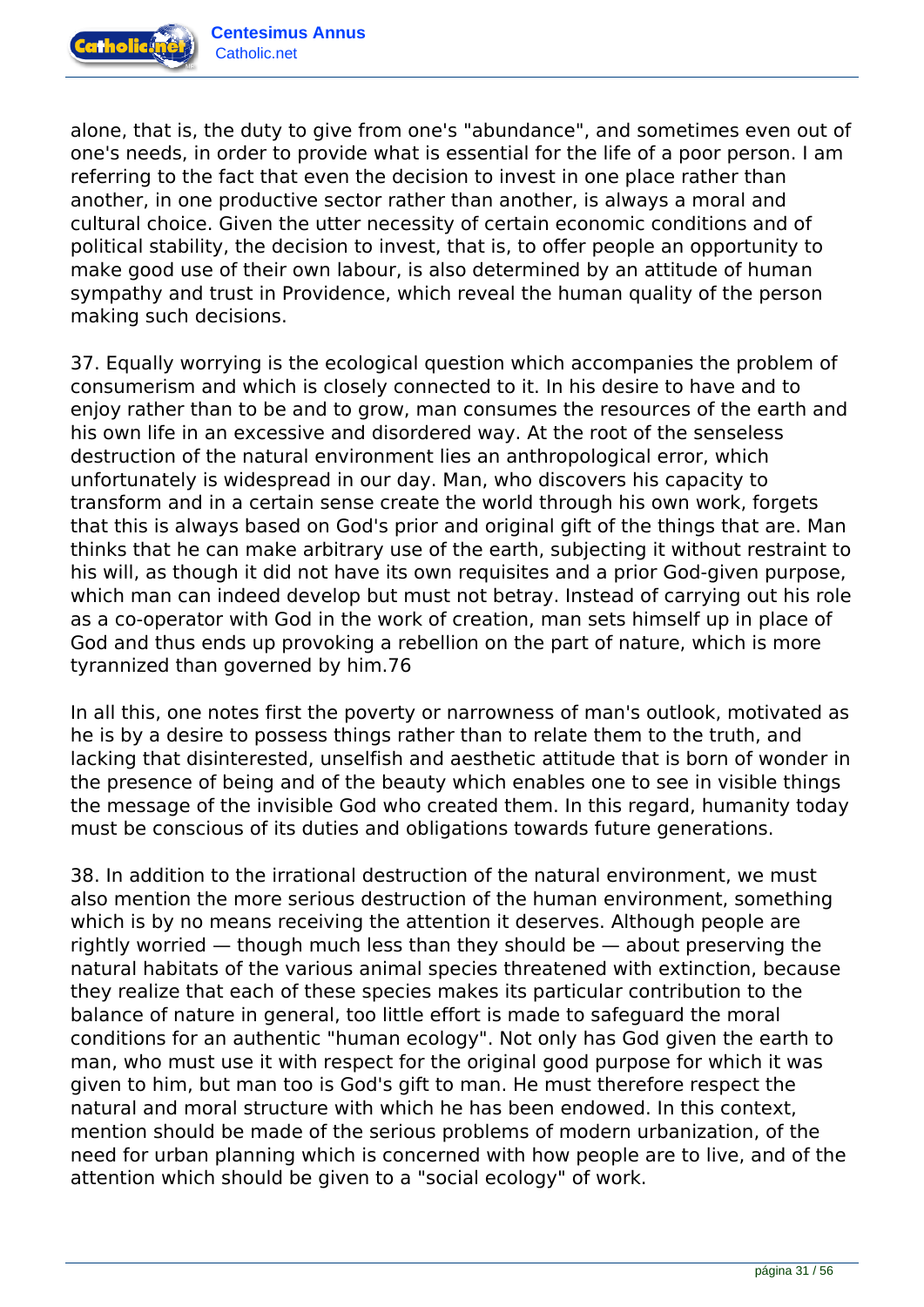

Man receives from God his essential dignity and with it the capacity to transcend every social order so as to move towards truth and goodness. But he is also conditioned by the social structure in which he lives, by the education he has received and by his environment. These elements can either help or hinder his living in accordance with the truth. The decisions which create a human environment can give rise to specific structures of sin which impede the full realization of those who are in any way oppressed by them. To destroy such structures and replace them with more authentic forms of living in community is a task which demands courage and patience.77

39. The first and fundamental structure for "human ecology" is the family, in which man receives his first formative ideas about truth and goodness, and learns what it means to love and to be loved, and thus what it actually means to be a person. Here we mean the family founded on marriage, in which the mutual gift of self by husband and wife creates an environment in which children can be born and develop their potentialities, become aware of their dignity and prepare to face their unique and individual destiny. But it often happens that people are discouraged from creating the proper conditions for human reproduction and are led to consider themselves and their lives as a series of sensations to be experienced rather than as a work to be accomplished. The result is a lack of freedom, which causes a person to reject a commitment to enter into a stable relationship with another person and to bring children into the world, or which leads people to consider children as one of the many "things" which an individual can have or not have, according to taste, and which compete with other possibilities.

It is necessary to go back to seeing the family as the sanctuary of life. The family is indeed sacred: it is the place in which life — the gift of God — can be properly welcomed and protected against the many attacks to which it is exposed, and can develop in accordance with what constitutes authentic human growth. In the face of the so-called culture of death, the family is the heart of the culture of life.

Human ingenuity seems to be directed more towards limiting, suppressing or destroying the sources of life — including recourse to abortion, which unfortunately is so widespread in the world — than towards defending and opening up the possibilities of life. The Encyclical Sollicitudo rei socialis denounced systematic antichildbearing campaigns which, on the basis of a distorted view of the demographic problem and in a climate of "absolute lack of respect for the freedom of choice of the parties involved", often subject them "to intolerable pressures ... in order to force them to submit to this new form of oppression".78 These policies are extending their field of action by the use of new techniques, to the point of poisoning the lives of millions of defenceless human beings, as if in a form of "chemical warfare".

These criticisms are directed not so much against an economic system as against an ethical and cultural system. The economy in fact is only one aspect and one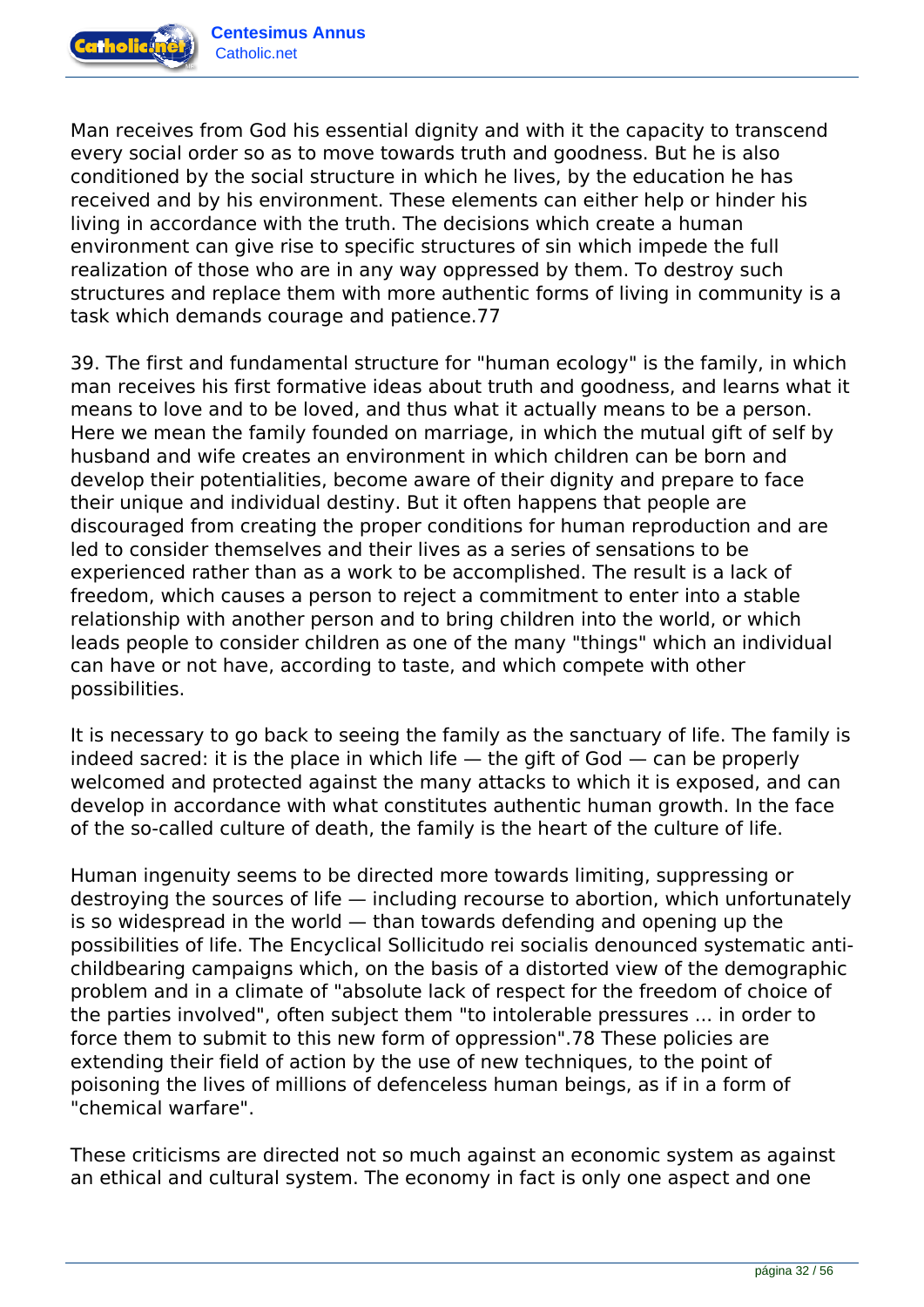

dimension of the whole of human activity. If economic life is absolutized, if the production and consumption of goods become the centre of social life and society's only value, not subject to any other value, the reason is to be found not so much in the economic system itself as in the fact that the entire socio-cultural system, by ignoring the ethical and religious dimension, has been weakened, and ends by limiting itself to the production of goods and services alone.79

All of this can be summed up by repeating once more that economic freedom is only one element of human freedom. When it becomes autonomous, when man is seen more as a producer or consumer of goods than as a subject who produces and consumes in order to live, then economic freedom loses its necessary relationship to the human person and ends up by alienating and oppressing him.80

40. It is the task of the State to provide for the defence and preservation of common goods such as the natural and human environments, which cannot be safeguarded simply by market forces. Just as in the time of primitive capitalism the State had the duty of defending the basic rights of workers, so now, with the new capitalism, the State and all of society have the duty of defending those collective goods which, among others, constitute the essential framework for the legitimate pursuit of personal goals on the part of each individual.

Here we find a new limit on the market: there are collective and qualitative needs which cannot be satisfied by market mechanisms. There are important human needs which escape its logic. There are goods which by their very nature cannot and must not be bought or sold. Certainly the mechanisms of the market offer secure advantages: they help to utilize resources better; they promote the exchange of products; above all they give central place to the person's desires and preferences, which, in a contract, meet the desires and preferences of another person. Nevertheless, these mechanisms carry the risk of an "idolatry" of the market, an idolatry which ignores the existence of goods which by their nature are not and cannot be mere commodities.

41. Marxism criticized capitalist bourgeois societies, blaming them for the commercialization and alienation of human existence. This rebuke is of course based on a mistaken and inadequate idea of alienation, derived solely from the sphere of relationships of production and ownership, that is, giving them a materialistic foundation and moreover denying the legitimacy and positive value of market relationships even in their own sphere. Marxism thus ends up by affirming that only in a collective society can alienation be eliminated. However, the historical experience of socialist countries has sadly demonstrated that collectivism does not do away with alienation but rather increases it, adding to it a lack of basic necessities and economic inefficiency.

The historical experience of the West, for its part, shows that even if the Marxist analysis and its foundation of alienation are false, nevertheless alienation — and the loss of the authentic meaning of life — is a reality in Western societies too. This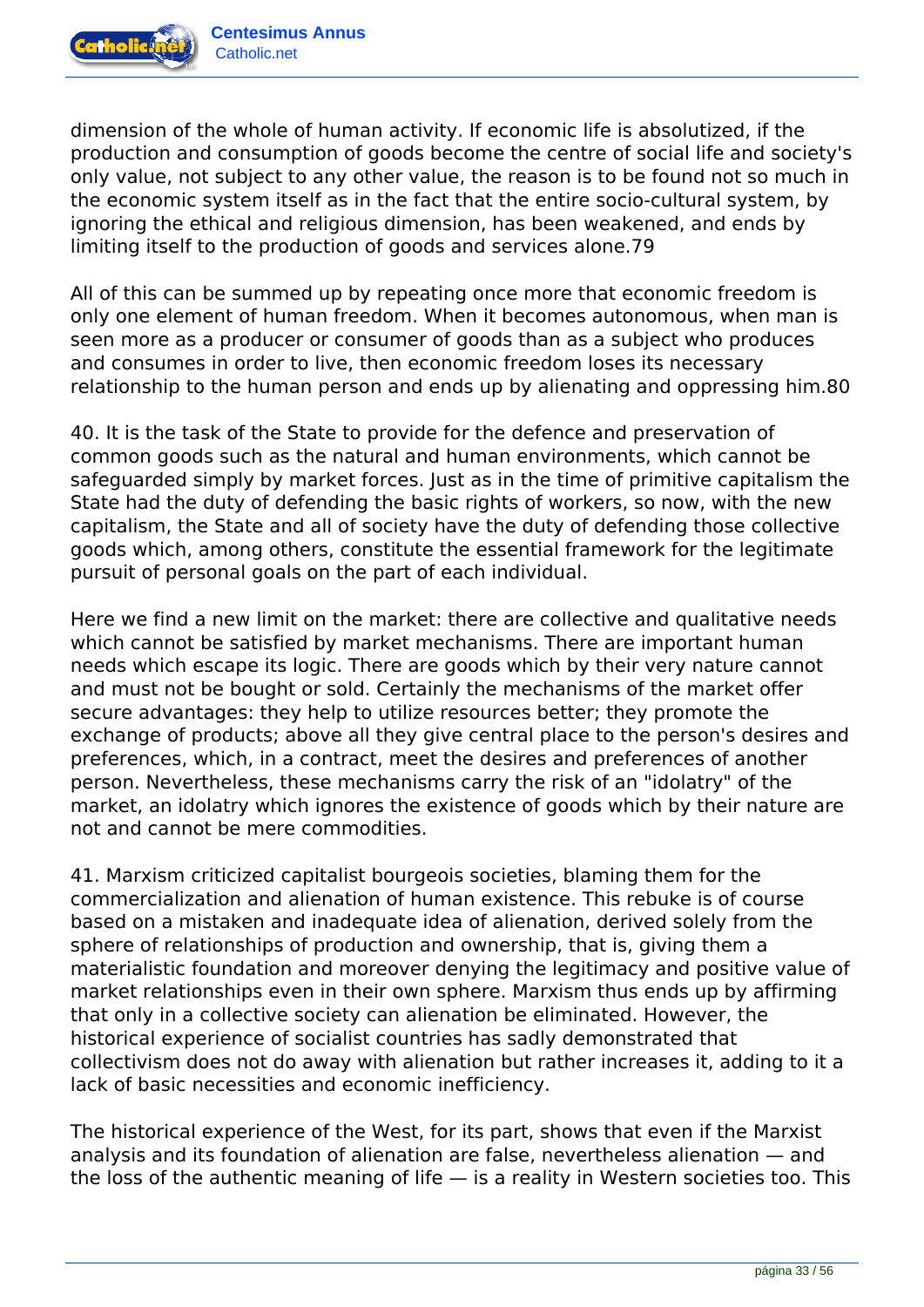

happens in consumerism, when people are ensnared in a web of false and superficial gratifications rather than being helped to experience their personhood in an authentic and concrete way. Alienation is found also in work, when it is organized so as to ensure maximum returns and profits with no concern whether the worker, through his own labour, grows or diminishes as a person, either through increased sharing in a genuinely supportive community or through increased isolation in a maze of relationships marked by destructive competitiveness and estrangement, in which he is considered only a means and not an end.

The concept of alienation needs to be led back to the Christian vision of reality, by recognizing in alienation a reversal of means and ends. When man does not recognize in himself and in others the value and grandeur of the human person, he effectively deprives himself of the possibility of benefitting from his humanity and of entering into that relationship of solidarity and communion with others for which God created him. Indeed, it is through the free gift of self that man truly finds himself.81 This gift is made possible by the human person's essential "capacity for transcendence". Man cannot give himself to a purely human plan for reality, to an abstract ideal or to a false utopia. As a person, he can give himself to another person or to other persons, and ultimately to God, who is the author of his being and who alone can fully accept his gift.82 A man is alienated if he refuses to transcend himself and to live the experience of self-giving and of the formation of an authentic human community oriented towards his final destiny, which is God. A society is alienated if its forms of social organization, production and consumption make it more difficult to offer this gift of self and to establish this solidarity between people.

Exploitation, at least in the forms analyzed and described by Karl Marx, has been overcome in Western society. Alienation, however, has not been overcome as it exists in various forms of exploitation, when people use one another, and when they seek an ever more refined satisfaction of their individual and secondary needs, while ignoring the principal and authentic needs which ought to regulate the manner of satisfying the other ones too.83 A person who is concerned solely or primarily with possessing and enjoying, who is no longer able to control his instincts and passions, or to subordinate them by obedience to the truth, cannot be free: obedience to the truth about God and man is the first condition of freedom, making it possible for a person to order his needs and desires and to choose the means of satisfying them according to a correct scale of values, so that the ownership of things may become an occasion of growth for him. This growth can be hindered as a result of manipulation by the means of mass communication, which impose fashions and trends of opinion through carefully orchestrated repetition, without it being possible to subject to critical scrutiny the premises on which these fashions and trends are based.

42. Returning now to the initial question: can it perhaps be said that, after the failure of Communism, capitalism is the victorious social system, and that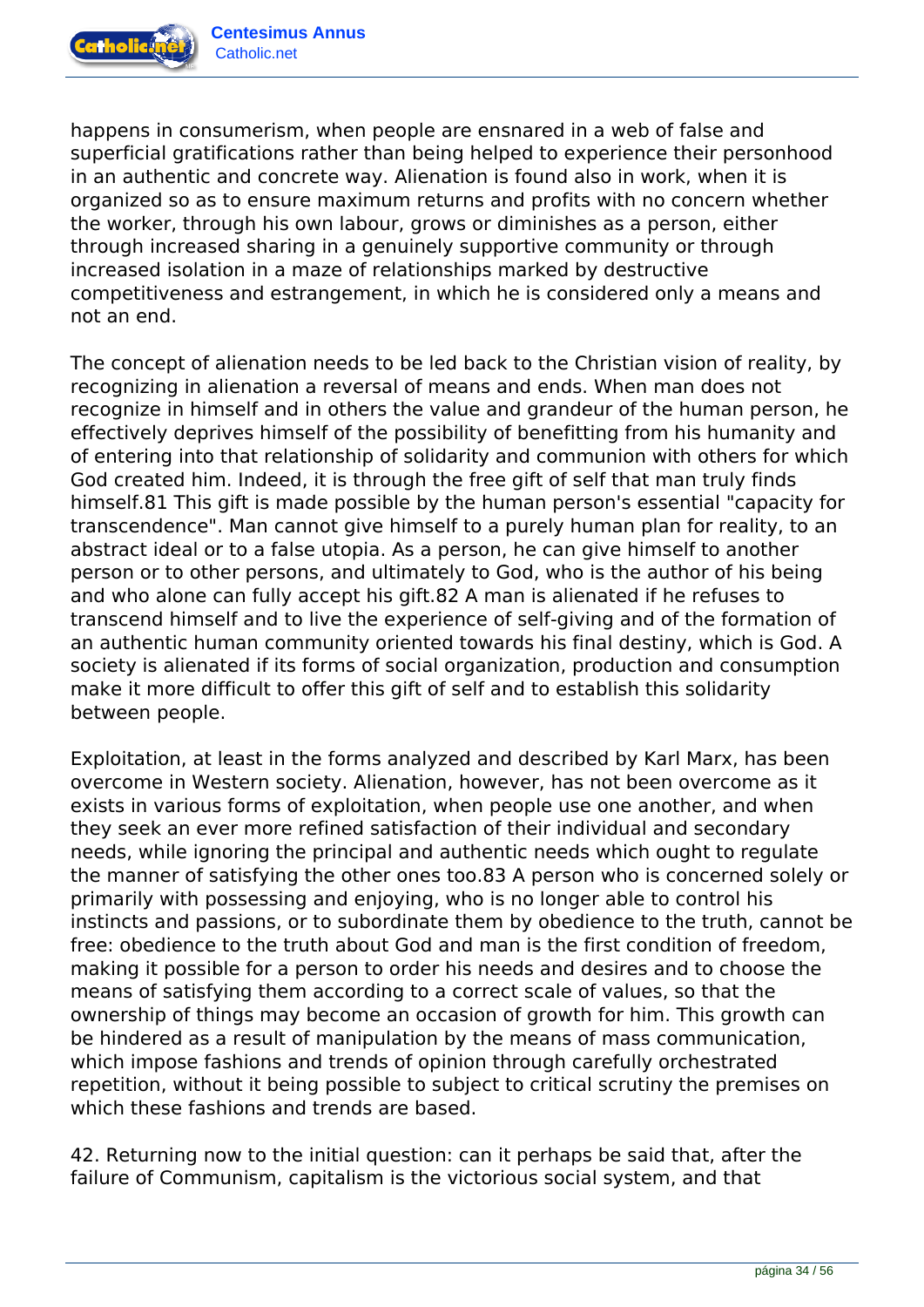

capitalism should be the goal of the countries now making efforts to rebuild their economy and society? Is this the model which ought to be proposed to the countries of the Third World which are searching for the path to true economic and civil progress?

The answer is obviously complex. If by "capitalism" is meant an economic system which recognizes the fundamental and positive role of business, the market, private property and the resulting responsibility for the means of production, as well as free human creativity in the economic sector, then the answer is certainly in the affirmative, even though it would perhaps be more appropriate to speak of a "business economy", "market economy" or simply "free economy". But if by "capitalism" is meant a system in which freedom in the economic sector is not circumscribed within a strong juridical framework which places it at the service of human freedom in its totality, and which sees it as a particular aspect of that freedom, the core of which is ethical and religious, then the reply is certainly negative.

The Marxist solution has failed, but the realities of marginalization and exploitation remain in the world, especially the Third World, as does the reality of human alienation, especially in the more advanced countries. Against these phenomena the Church strongly raises her voice. Vast multitudes are still living in conditions of great material and moral poverty. The collapse of the Communist system in so many countries certainly removes an obstacle to facing these problems in an appropriate and realistic way, but it is not enough to bring about their solution. Indeed, there is a risk that a radical capitalistic ideology could spread which refuses even to consider these problems, in the a priori belief that any attempt to solve them is doomed to failure, and which blindly entrusts their solution to the free development of market forces.

43. The Church has no models to present; models that are real and truly effective can only arise within the framework of different historical situations, through the efforts of all those who responsibly confront concrete problems in all their social, economic, political and cultural aspects, as these interact with one another.84 For such a task the Church offers her social teaching as an indispensable and ideal orientation, a teaching which, as already mentioned, recognizes the positive value of the market and of enterprise, but which at the same time points out that these need to be oriented towards the common good. This teaching also recognizes the legitimacy of workers' efforts to obtain full respect for their dignity and to gain broader areas of participation in the life of industrial enterprises so that, while cooperating with others and under the direction of others, they can in a certain sense "work for themselves"85 through the exercise of their intelligence and freedom.

The integral development of the human person through work does not impede but rather promotes the greater productivity and efficiency of work itself, even though it may weaken consolidated power structures. A business cannot be considered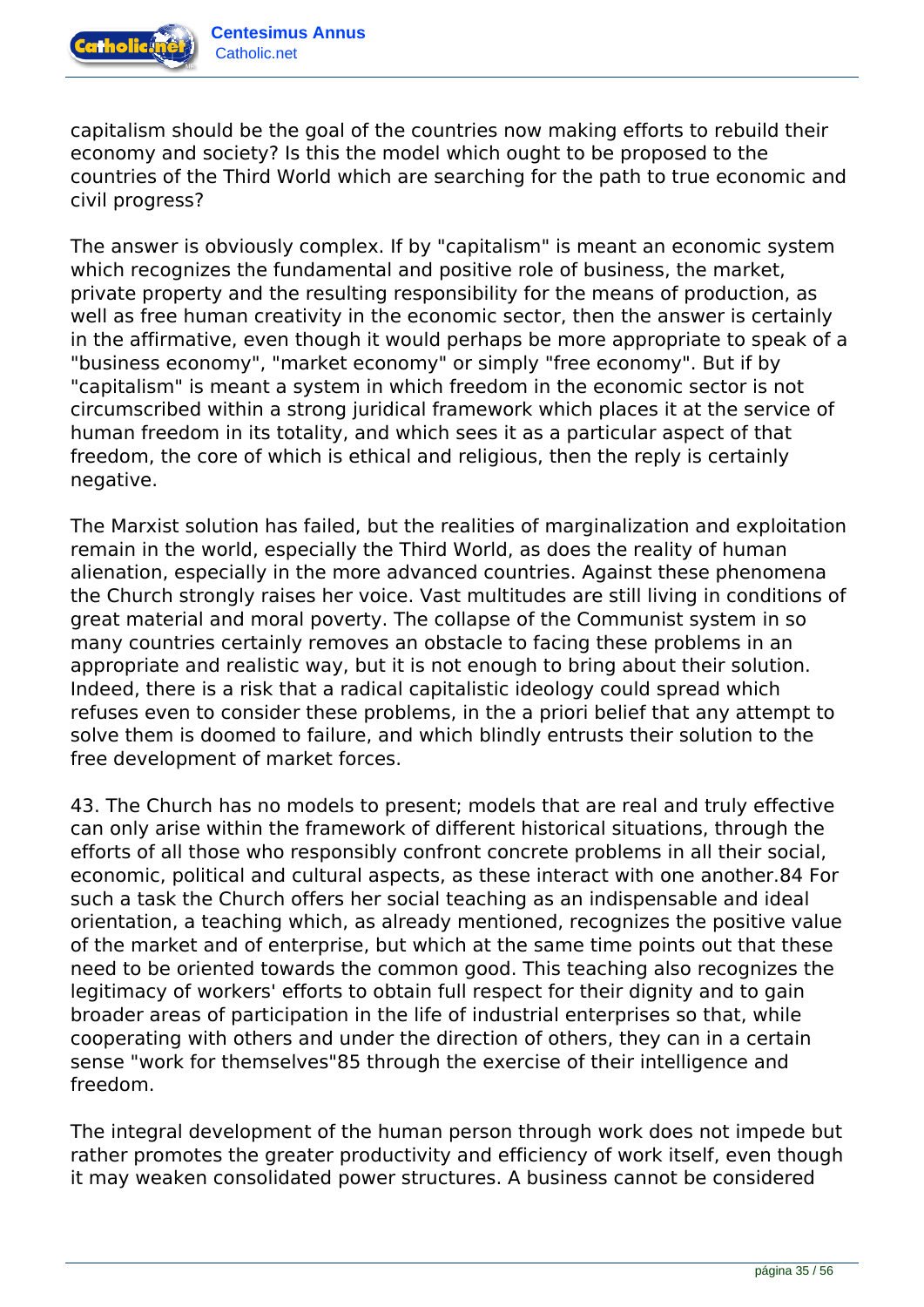

only as a "society of capital goods"; it is also a "society of persons" in which people participate in different ways and with specific responsibilities, whether they supply the necessary capital for the company's activities or take part in such activities through their labour. To achieve these goals there is still need for a broad associated workers' movement, directed towards the liberation and promotion of the whole person.

In the light of today's "new things", we have re-read the relationship between individual or private property and the universal destination of material wealth. Man fulfils himself by using his intelligence and freedom. In so doing he utilizes the things of this world as objects and instruments and makes them his own. The foundation of the right to private initiative and ownership is to be found in this activity. By means of his work man commits himself, not only for his own sake but also for others and with others. Each person collaborates in the work of others and for their good. Man works in order to provide for the needs of his family, his community, his nation, and ultimately all humanity.86 Moreover, he collaborates in the work of his fellow employees, as well as in the work of suppliers and in the customers' use of goods, in a progressively expanding chain of solidarity. Ownership of the means of production, whether in industry or agriculture, is just and legitimate if it serves useful work. It becomes illegitimate, however, when it is not utilized or when it serves to impede the work of others, in an effort to gain a profit which is not the result of the overall expansion of work and the wealth of society, but rather is the result of curbing them or of illicit exploitation, speculation or the breaking of solidarity among working people.87 Ownership of this kind has no justification, and represents an abuse in the sight of God and man.

The obligation to earn one's bread by the sweat of one's brow also presumes the right to do so. A society in which this right is systematically denied, in which economic policies do not allow workers to reach satisfactory levels of employment, cannot be justified from an ethical point of view, nor can that society attain social peace.88 Just as the person fully realizes himself in the free gift of self, so too ownership morally justifies itself in the creation, at the proper time and in the proper way, of opportunities for work and human growth for all.

# **V. State And Culture**

44. Pope Leo XIII was aware of the need for a sound theory of the State in order to ensure the normal development of man's spiritual and temporal activities, both of which are indispensable.89 For this reason, in one passage of Rerum novarum he presents the organization of society according to the three powers — legislative, executive and judicial — , something which at the time represented a novelty in Church teaching.90 Such an ordering reflects a realistic vision of man's social nature, which calls for legislation capable of protecting the freedom of all. To that end, it is preferable that each power be balanced by other powers and by other spheres of responsibility which keep it within proper bounds. This is the principle of the "rule of law", in which the law is sovereign, and not the arbitrary will of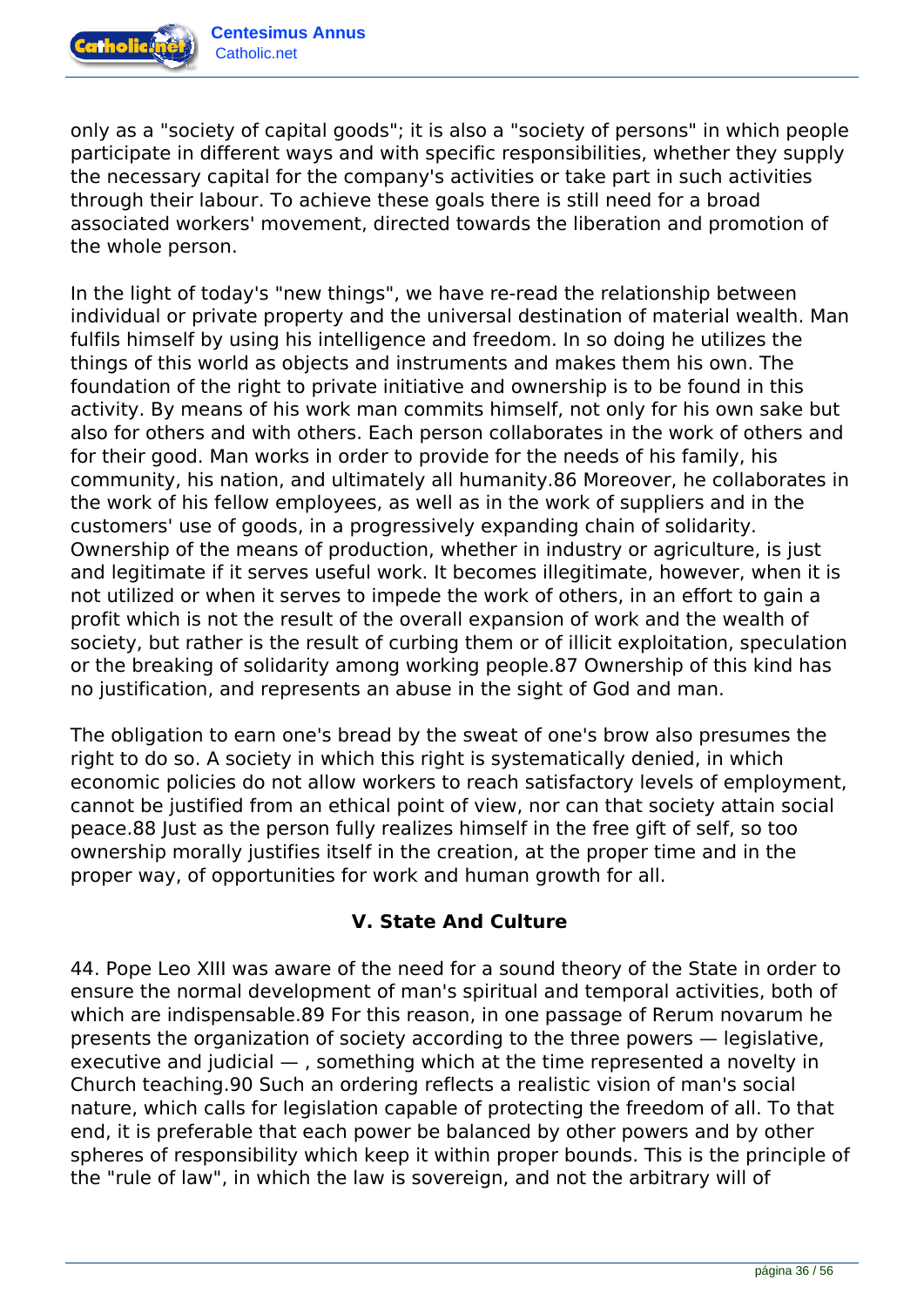

individuals.

In modern times, this concept has been opposed by totalitarianism, which, in its Marxist-Leninist form, maintains that some people, by virtue of a deeper knowledge of the laws of the development of society, or through membership of a particular class or through contact with the deeper sources of the collective consciousness, are exempt from error and can therefore arrogate to themselves the exercise of absolute power. It must be added that totalitarianism arises out of a denial of truth in the objective sense. If there is no transcendent truth, in obedience to which man achieves his full identity, then there is no sure principle for guaranteeing just relations between people. Their self-interest as a class, group or nation would inevitably set them in opposition to one another. If one does not acknowledge transcendent truth, then the force of power takes over, and each person tends to make full use of the means at his disposal in order to impose his own interests or his own opinion, with no regard for the rights of others. People are then respected only to the extent that they can be exploited for selfish ends. Thus, the root of modern totalitarianism is to be found in the denial of the transcendent dignity of the human person who, as the visible image of the invisible God, is therefore by his very nature the subject of rights which no one may violate — no individual, group, class, nation or State. Not even the majority of a social body may violate these rights, by going against the minority, by isolating, oppressing, or exploiting it, or by attempting to annihilate it.91

45. The culture and praxis of totalitarianism also involve a rejection of the Church. The State or the party which claims to be able to lead history towards perfect goodness, and which sets itself above all values, cannot tolerate the affirmation of an objective criterion of good and evil beyond the will of those in power, since such a criterion, in given circumstances, could be used to judge their actions. This explains why totalitarianism attempts to destroy the Church, or at least to reduce her to submission, making her an instrument of its own ideological apparatus.92

Furthermore, the totalitarian State tends to absorb within itself the nation, society, the family, religious groups and individuals themselves. In defending her own freedom, the Church is also defending the human person, who must obey God rather than men (cf. Acts 5:29), as well as defending the family, the various social organizations and nations — all of which enjoy their own spheres of autonomy and sovereignty.

46. The Church values the democratic system inasmuch as it ensures the participation of citizens in making political choices, guarantees to the governed the possibility both of electing and holding accountable those who govern them, and of replacing them through peaceful means when appropriate.93 Thus she cannot encourage the formation of narrow ruling groups which usurp the power of the State for individual interests or for ideological ends.

Authentic democracy is possible only in a State ruled by law, and on the basis of a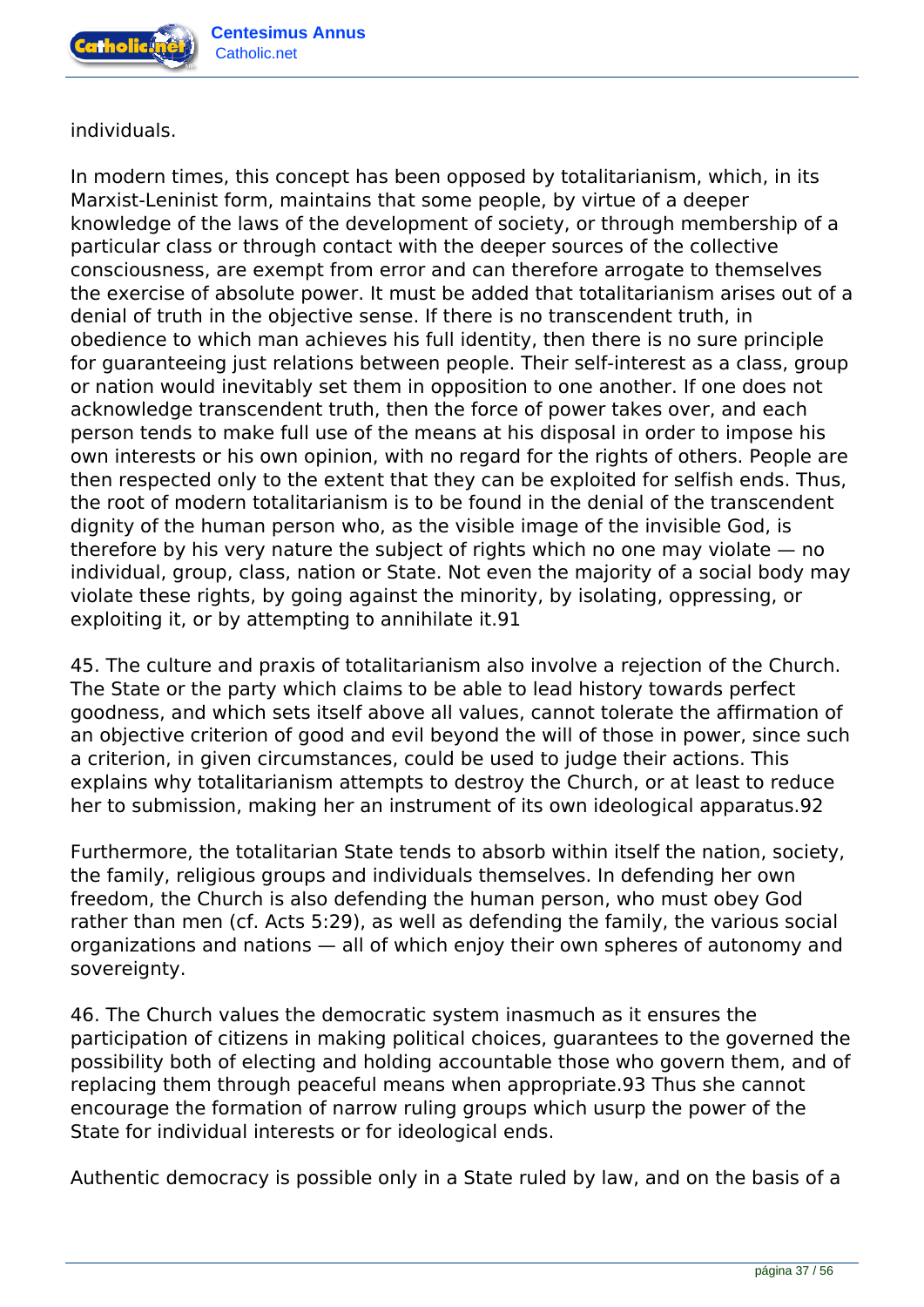

correct conception of the human person. It requires that the necessary conditions be present for the advancement both of the individual through education and formation in true ideals, and of the "subjectivity" of society through the creation of structures of participation and shared responsibility. Nowadays there is a tendency to claim that agnosticism and sceptical relativism are the philosophy and the basic attitude which correspond to democratic forms of political life. Those who are convinced that they know the truth and firmly adhere to it are considered unreliable from a democratic point of view, since they do not accept that truth is determined by the majority, or that it is subject to variation according to different political trends. It must be observed in this regard that if there is no ultimate truth to guide and direct political activity, then ideas and convictions can easily be manipulated for reasons of power. As history demonstrates, a democracy without values easily turns into open or thinly disguised totalitarianism.

Nor does the Church close her eyes to the danger of fanaticism or fundamentalism among those who, in the name of an ideology which purports to be scientific or religious, claim the right to impose on others their own concept of what is true and good. Christian truth is not of this kind. Since it is not an ideology, the Christian faith does not presume to imprison changing socio-political realities in a rigid schema, and it recognizes that human life is realized in history in conditions that are diverse and imperfect. Furthermore, in constantly reaffirming the transcendent dignity of the person, the Church's method is always that of respect for freedom.94

But freedom attains its full development only by accepting the truth. In a world without truth, freedom loses its foundation and man is exposed to the violence of passion and to manipulation, both open and hidden. The Christian upholds freedom and serves it, constantly offering to others the truth which he has known (cf. Jn 8:31-32), in accordance with the missionary nature of his vocation. While paying heed to every fragment of truth which he encounters in the life experience and in the culture of individuals and of nations, he will not fail to affirm in dialogue with others all that his faith and the correct use of reason have enabled him to understand.95

47. Following the collapse of Communist totalitarianism and of many other totalitarian and "national security" regimes, today we are witnessing a predominance, not without signs of opposition, of the democratic ideal, together with lively attention to and concern for human rights. But for this very reason it is necessary for peoples in the process of reforming their systems to give democracy an authentic and solid foundation through the explicit recognition of those rights.96 Among the most important of these rights, mention must be made of the right to life, an integral part of which is the right of the child to develop in the mother's womb from the moment of conception; the right to live in a united family and in a moral environment conducive to the growth of the child's personality; the right to develop one's intelligence and freedom in seeking and knowing the truth; the right to share in the work which makes wise use of the earth's material resources, and to derive from that work the means to support oneself and one's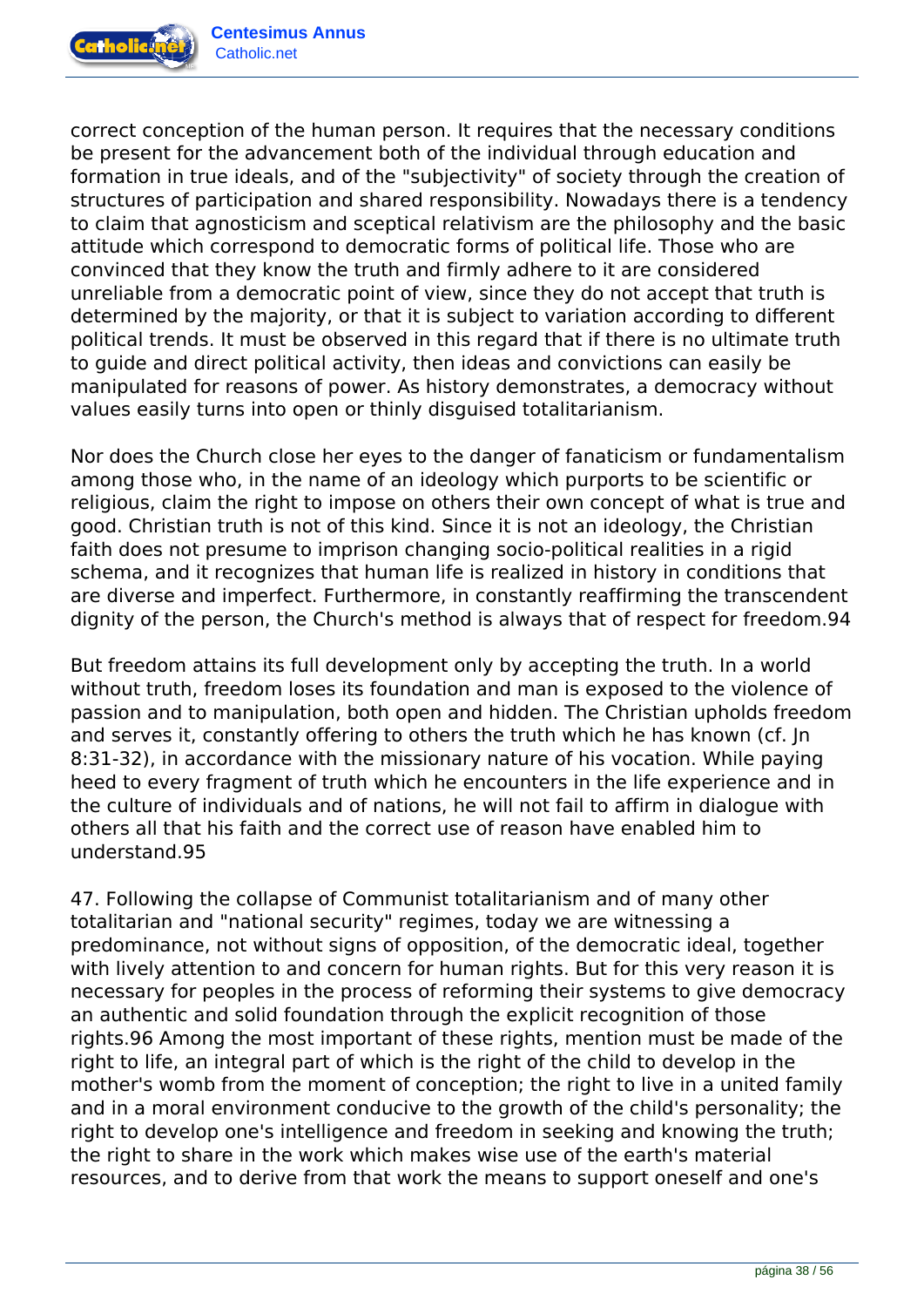

dependents; and the right freely to establish a family, to have and to rear children through the responsible exercise of one's sexuality. In a certain sense, the source and synthesis of these rights is religious freedom, understood as the right to live in the truth of one's faith and in conformity with one's transcendent dignity as a person.97

Even in countries with democratic forms of government, these rights are not always fully respected. Here we are referring not only to the scandal of abortion, but also to different aspects of a crisis within democracies themselves, which seem at times to have lost the ability to make decisions aimed at the common good. Certain demands which arise within society are sometimes not examined in accordance with criteria of justice and morality, but rather on the basis of the electoral or financial power of the groups promoting them. With time, such distortions of political conduct create distrust and apathy, with a subsequent decline in the political participation and civic spirit of the general population, which feels abused and disillusioned. As a result, there is a growing inability to situate particular interests within the framework of a coherent vision of the common good. The latter is not simply the sum total of particular interests; rather it involves an assessment and integration of those interests on the basis of a balanced hierarchy of values; ultimately, it demands a correct understanding of the dignity and the rights of the person.98

The Church respects the legitimate autonomy of the democratic order and is not entitled to express preferences for this or that institutional or constitutional solution. Her contribution to the political order is precisely her vision of the dignity of the person revealed in all its fullness in the mystery of the Incarnate Word.99

48. These general observations also apply to the role of the State in the economic sector. Economic activity, especially the activity of a market economy, cannot be conducted in an institutional, juridical or political vacuum. On the contrary, it presupposes sure guarantees of individual freedom and private property, as well as a stable currency and efficient public services. Hence the principle task of the State is to guarantee this security, so that those who work and produce can enjoy the fruits of their labours and thus feel encouraged to work efficiently and honestly. The absence of stability, together with the corruption of public officials and the spread of improper sources of growing rich and of easy profits deriving from illegal or purely speculative activities, constitutes one of the chief obstacles to development and to the economic order.

Another task of the State is that of overseeing and directing the exercise of human rights in the economic sector. However, primary responsibility in this area belongs not to the State but to individuals and to the various groups and associations which make up society. The State could not directly ensure the right to work for all its citizens unless it controlled every aspect of economic life and restricted the free initiative of individuals. This does not mean, however, that the State has no competence in this domain, as was claimed by those who argued against any rules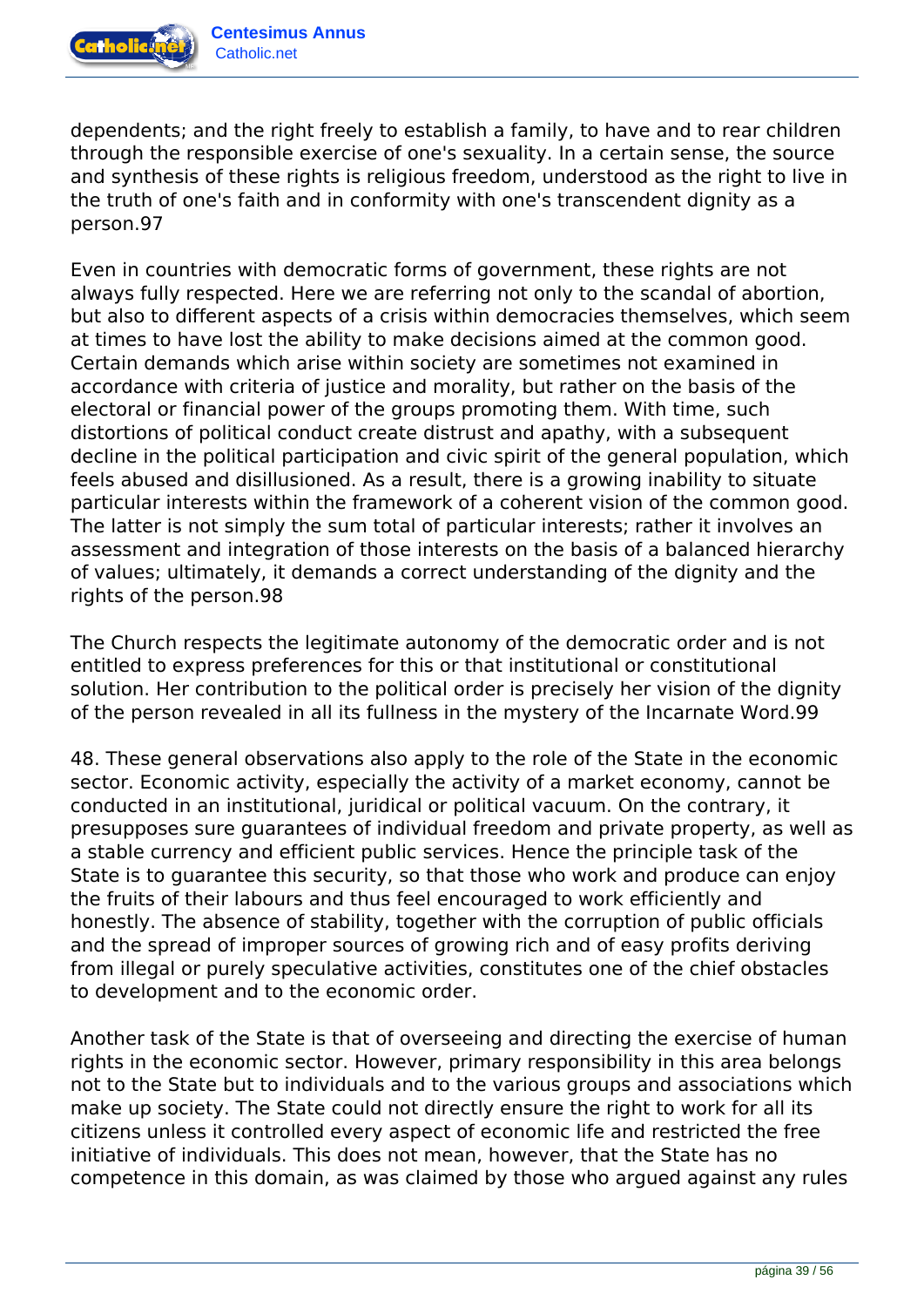

in the economic sphere. Rather, the State has a duty to sustain business activities by creating conditions which will ensure job opportunities, by stimulating those activities where they are lacking or by supporting them in moments of crisis.

The State has the further right to intervene when particular monopolies create delays or obstacles to development. In addition to the tasks of harmonizing and guiding development, in exceptional circumstances the State can also exercise a substitute function, when social sectors or business systems are too weak or are just getting under way, and are not equal to the task at hand. Such supplementary interventions, which are justified by urgent reasons touching the common good, must be as brief as possible, so as to avoid removing permanently from society and business systems the functions which are properly theirs, and so as to avoid enlarging excessively the sphere of State intervention to the detriment of both economic and civil freedom.

In recent years the range of such intervention has vastly expanded, to the point of creating a new type of State, the so-called "Welfare State". This has happened in some countries in order to respond better to many needs and demands, by remedying forms of poverty and deprivation unworthy of the human person. However, excesses and abuses, especially in recent years, have provoked very harsh criticisms of the Welfare State, dubbed the "Social Assistance State". Malfunctions and defects in the Social Assistance State are the result of an inadequate understanding of the tasks proper to the State. Here again the principle of subsidiarity must be respected: a community of a higher order should not interfere in the internal life of a community of a lower order, depriving the latter of its functions, but rather should support it in case of need and help to coordinate its activity with the activities of the rest of society, always with a view to the common good.100

By intervening directly and depriving society of its responsibility, the Social Assistance State leads to a loss of human energies and an inordinate increase of public agencies, which are dominated more by bureaucratic ways of thinking than by concern for serving their clients, and which are accompanied by an enormous increase in spending. In fact, it would appear that needs are best understood and satisfied by people who are closest to them and who act as neighbours to those in need. It should be added that certain kinds of demands often call for a response which is not simply material but which is capable of perceiving the deeper human need. One thinks of the condition of refugees, immigrants, the elderly, the sick, and all those in circumstances which call for assistance, such as drug abusers: all these people can be helped effectively only by those who offer them genuine fraternal support, in addition to the necessary care.

49. Faithful to the mission received from Christ her Founder, the Church has always been present and active among the needy, offering them material assistance in ways that neither humiliate nor reduce them to mere objects of assistance, but which help them to escape their precarious situation by promoting their dignity as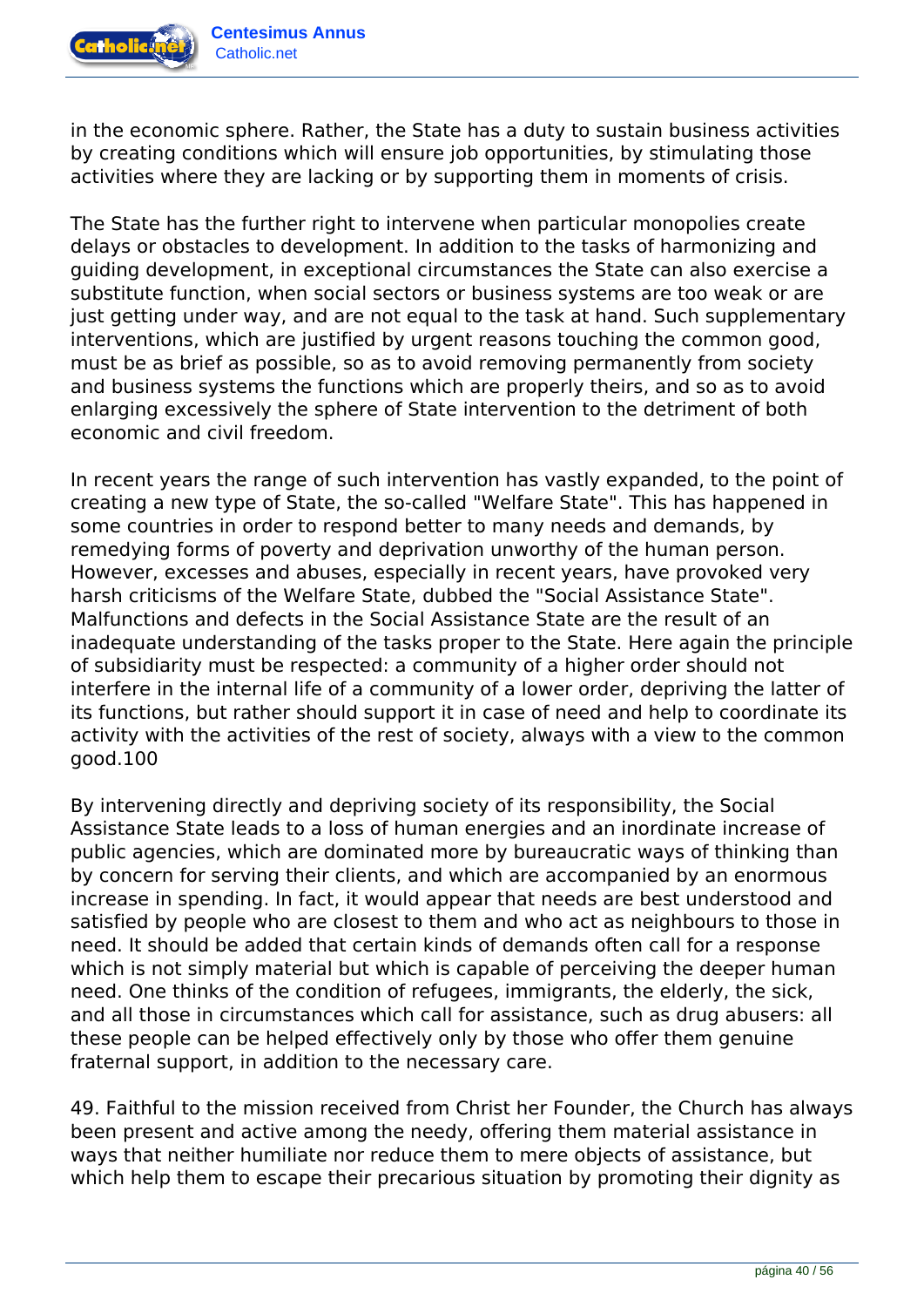

persons. With heartfelt gratitude to God it must be pointed out that active charity has never ceased to be practised in the Church; indeed, today it is showing a manifold and gratifying increase. In this regard, special mention must be made of volunteer work, which the Church favours and promotes by urging everyone to cooperate in supporting and encouraging its undertakings.

In order to overcome today's widespread individualistic mentality, what is required is a concrete commitment to solidarity and charity, beginning in the family with the mutual support of husband and wife and the care which the different generations give to one another. In this sense the family too can be called a community of work and solidarity. It can happen, however, that when a family does decide to live up fully to its vocation, it finds itself without the necessary support from the State and without sufficient resources. It is urgent therefore to promote not only family policies, but also those social policies which have the family as their principle object, policies which assist the family by providing adequate resources and efficient means of support, both for bringing up children and for looking after the elderly, so as to avoid distancing the latter from the family unit and in order to strengthen relations between generations.101

Apart from the family, other intermediate communities exercise primary functions and give life to specific networks of solidarity. These develop as real communities of persons and strengthen the social fabric, preventing society from becoming an anonymous and impersonal mass, as unfortunately often happens today. It is in interrelationships on many levels that a person lives, and that society becomes more "personalized". The individual today is often suffocated between two poles represented by the State and the marketplace. At times it seems as though he exists only as a producer and consumer of goods, or as an object of State administration. People lose sight of the fact that life in society has neither the market nor the State as its final purpose, since life itself has a unique value which the State and the market must serve. Man remains above all a being who seeks the truth and strives to live in that truth, deepening his understanding of it through a dialogue which involves past and future generations.102

50. From this open search for truth, which is renewed in every generation, the culture of a nation derives its character. Indeed, the heritage of values which has been received and handed down is always challenged by the young. To challenge does not necessarily mean to destroy or reject a priori, but above all to put these values to the test in one's own life, and through this existential verification to make them more real, relevant and personal, distinguishing the valid elements in the tradition from false and erroneous ones, or from obsolete forms which can be usefully replaced by others more suited to the times.

In this context, it is appropriate to recall that evangelization too plays a role in the culture of the various nations, sustaining culture in its progress towards the truth, and assisting in the work of its purification and enrichment.103 However, when a culture becomes inward looking, and tries to perpetuate obsolete ways of living by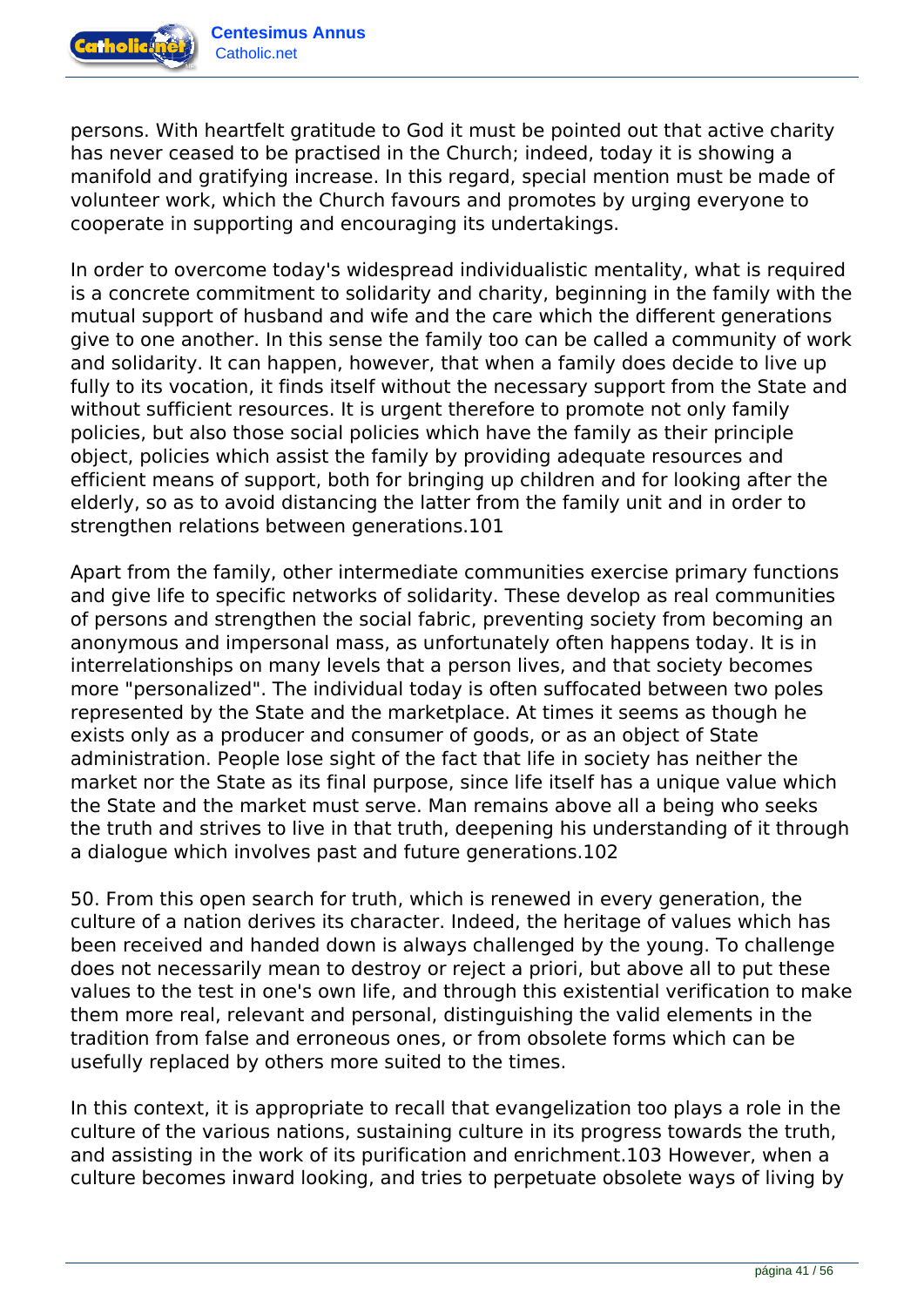

rejecting any exchange or debate with regard to the truth about man, then it becomes sterile and is heading for decadence.

51. All human activity takes place within a culture and interacts with culture. For an adequate formation of a culture, the involvement of the whole man is required, whereby he exercises his creativity, intelligence, and knowledge of the world and of people. Furthermore, he displays his capacity for self-control, personal sacrifice, solidarity and readiness to promote the common good. Thus the first and most important task is accomplished within man's heart. The way in which he is involved in building his own future depends on the understanding he has of himself and of his own destiny. It is on this level that the Church's specific and decisive contribution to true culture is to be found. The Church promotes those aspects of human behaviour which favour a true culture of peace, as opposed to models in which the individual is lost in the crowd, in which the role of his initiative and freedom is neglected, and in which his greatness is posited in the arts of conflict and war. The Church renders this service to human society by preaching the truth about the creation of the world, which God has placed in human hands so that people may make it fruitful and more perfect through their work; and by preaching the truth about the Redemption, whereby the Son of God has saved mankind and at the same time has united all people, making them responsible for one another. Sacred Scripture continually speaks to us of an active commitment to our neighbour and demands of us a shared responsibility for all of humanity.

This duty is not limited to one's own family, nation or State, but extends progressively to all mankind, since no one can consider himself extraneous or indifferent to the lot of another member of the human family. No one can say that he is not responsible for the well-being of his brother or sister (cf. Gen 4:9; Lk 10:29-37; Mt 25:31-46). Attentive and pressing concern for one's neighbour in a moment of need — made easier today because of the new means of communication which have brought people closer together — is especially important with regard to in the search for ways to resolve international conflicts other than by war. It is not hard to see that the terrifying power of the means of destruction — to which even medium and small-sized countries have access — and the ever closer links between the peoples of the whole world make it very difficult or practically impossible to limit the consequences of a conflict.

52. Pope Benedict XV and his Successors clearly understood this danger.104 I myself, on the occasion of the recent tragic war in the Persian Gulf, repeated the cry: "Never again war!". No, never again war, which destroys the lives of innocent people, teaches how to kill, throws into upheaval even the lives of those who do the killing and leaves behind a trail of resentment and hatred, thus making it all the more difficult to find a just solution of the very problems which provoked the war. Just as the time has finally come when in individual States a system of private vendetta and reprisal has given way to the rule of law, so too a similar step forward is now urgently needed in the international community. Furthermore, it must not be forgotten that at the root of war there are usually real and serious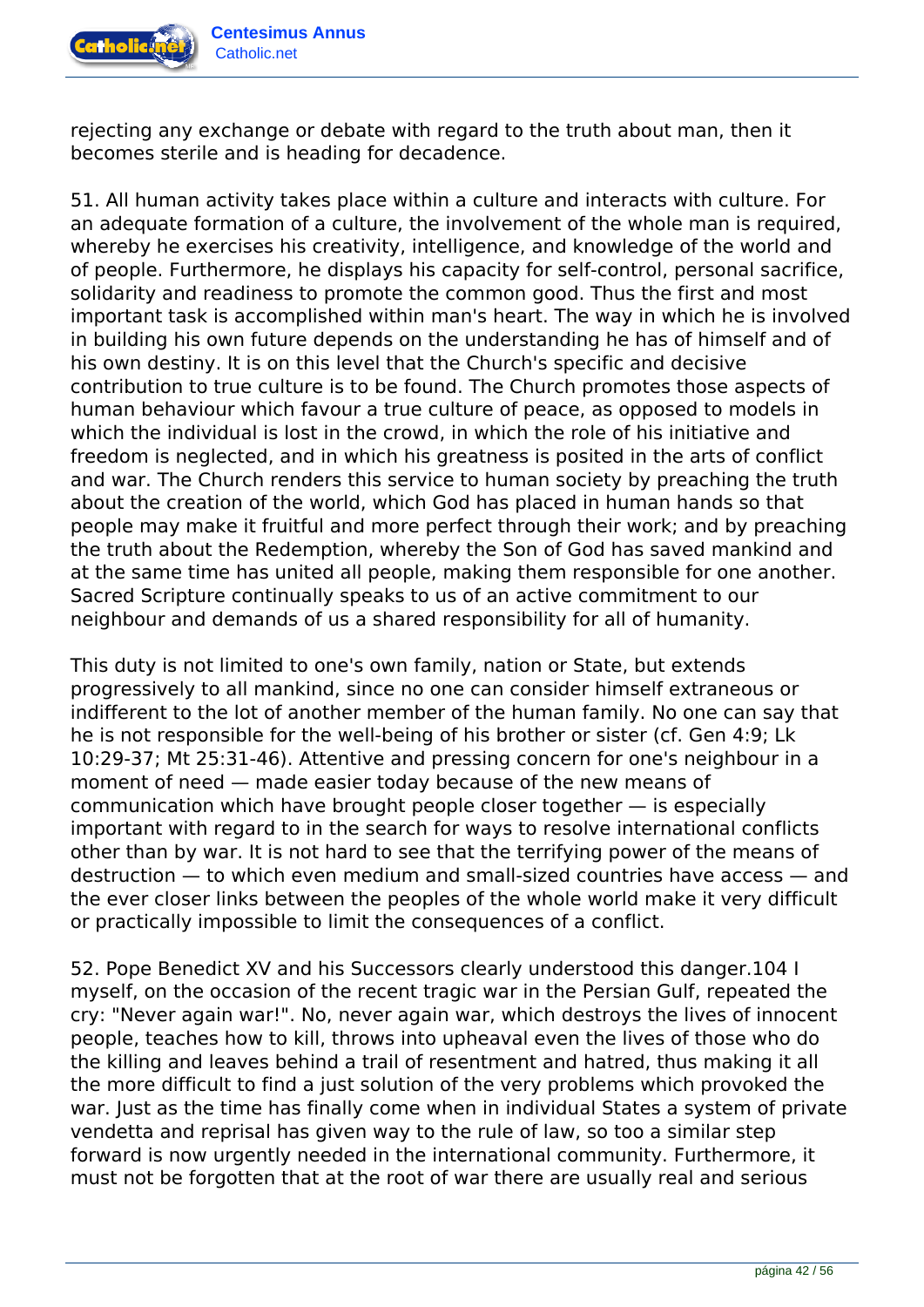

grievances: injustices suffered, legitimate aspirations frustrated, poverty, and the exploitation of multitudes of desperate people who see no real possibility of improving their lot by peaceful means.

For this reason, another name for peace is development.105 Just as there is a collective responsibility for avoiding war, so too there is a collective responsibility for promoting development. Just as within individual societies it is possible and right to organize a solid economy which will direct the functioning of the market to the common good, so too there is a similar need for adequate interventions on the international level. For this to happen, a great effort must be made to enhance mutual understanding and knowledge, and to increase the sensitivity of consciences. This is the culture which is hoped for, one which fosters trust in the human potential of the poor, and consequently in their ability to improve their condition through work or to make a positive contribution to economic prosperity. But to accomplish this, the poor — be they individuals or nations — need to be provided with realistic opportunities. Creating such conditions calls for a concerted worldwide effort to promote development, an effort which also involves sacrificing the positions of income and of power enjoyed by the more developed economies.106

This may mean making important changes in established life-styles, in order to limit the waste of environmental and human resources, thus enabling every individual and all the peoples of the earth to have a sufficient share of those resources. In addition, the new material and spiritual resources must be utilized which are the result of the work and culture of peoples who today are on the margins of the international community, so as to obtain an overall human enrichment of the family of nations.

### **VI. Man Is The Way Of The Church**

53. Faced with the poverty of the working class, Pope Leo XIII wrote: "We approach this subject with confidence, and in the exercise of the rights which manifestly pertain to us ... By keeping silence we would seem to neglect the duty incumbent on us".107 During the last hundred years the Church has repeatedly expressed her thinking, while closely following the continuing development of the social question. She has certainly not done this in order to recover former privileges or to impose her own vision. Her sole purpose has been care and responsibility for man, who has been entrusted to her by Christ himself: for this man, whom, as the Second Vatican Council recalls, is the only creature on earth which God willed for its own sake, and for which God has his plan, that is, a share in eternal salvation. We are not dealing here with man in the "abstract", but with the real, "concrete", "historical" man. We are dealing with each individual, since each one is included in the mystery of Redemption, and through this mystery Christ has united himself with each one for ever.108 It follows that the Church cannot abandon man, and that "this man is the primary route that the Church must travel in fulfilling her mission ... the way traced out by Christ himself, the way that leads invariably through the mystery of the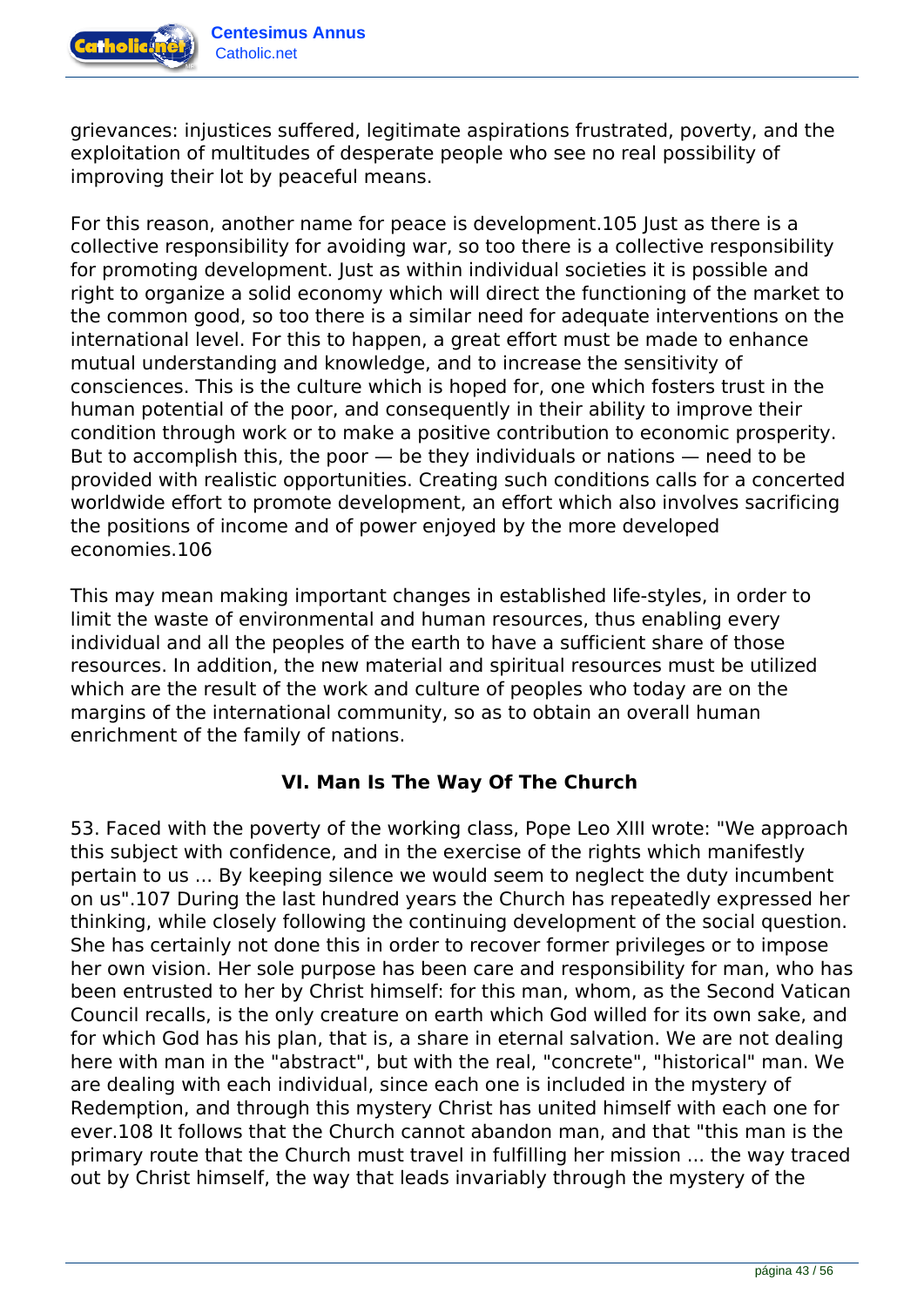

Incarnation and the Redemption".109

This, and this alone, is the principle which inspires the Church's social doctrine. The Church has gradually developed that doctrine in a systematic way, above all in the century that has followed the date we are commemorating, precisely because the horizon of the Church's whole wealth of doctrine is man in his concrete reality as sinful and righteous.

54. Today, the Church's social doctrine focuses especially on man as he is involved in a complex network of relationships within modern societies. The human sciences and philosophy are helpful for interpreting man's central place within society and for enabling him to understand himself better as a "social being". However, man's true identity is only fully revealed to him through faith, and it is precisely from faith that the Church's social teaching begins. While drawing upon all the contributions made by the sciences and philosophy, her social teaching is aimed at helping man on the path of salvation.

The Encyclical Rerum novarum can be read as a valid contribution to socioeconomic analysis at the end of the nineteenth century, but its specific value derives from the fact that it is a document of the Magisterium and is fully a part of the Church's evangelizing mission, together with many other documents of this nature. Thus the Church's social teaching is itself a valid instrument of evangelization. As such, it proclaims God and his mystery of salvation in Christ to every human being, and for that very reason reveals man to himself. In this light, and only in this light, does it concern itself with everything else: the human rights of the individual, and in particular of the "working class", the family and education, the duties of the State, the ordering of national and international society, economic life, culture, war and peace, and respect for life from the moment of conception until death.

55. The Church receives "the meaning of man" from Divine Revelation. "In order to know man, authentic man, man in his fullness, one must know God", said Pope Paul VI, and he went on to quote Saint Catherine of Siena, who, in prayer, expressed the same idea: "In your nature, O eternal Godhead, I shall know my own nature".110

Christian anthropology therefore is really a chapter of theology, and for this reason, the Church's social doctrine, by its concern for man and by its interest in him and in the way he conducts himself in the world, "belongs to the field ... of theology and particularly of moral theology".111 The theological dimension is needed both for interpreting and solving present-day problems in human society. It is worth noting that this is true in contrast both to the "atheistic" solution, which deprives man of one of his basic dimensions, namely the spiritual one, and to permissive and consumerist solutions, which under various pretexts seek to convince man that he is free from every law and from God himself, thus imprisoning him within a selfishness which ultimately harms both him and others.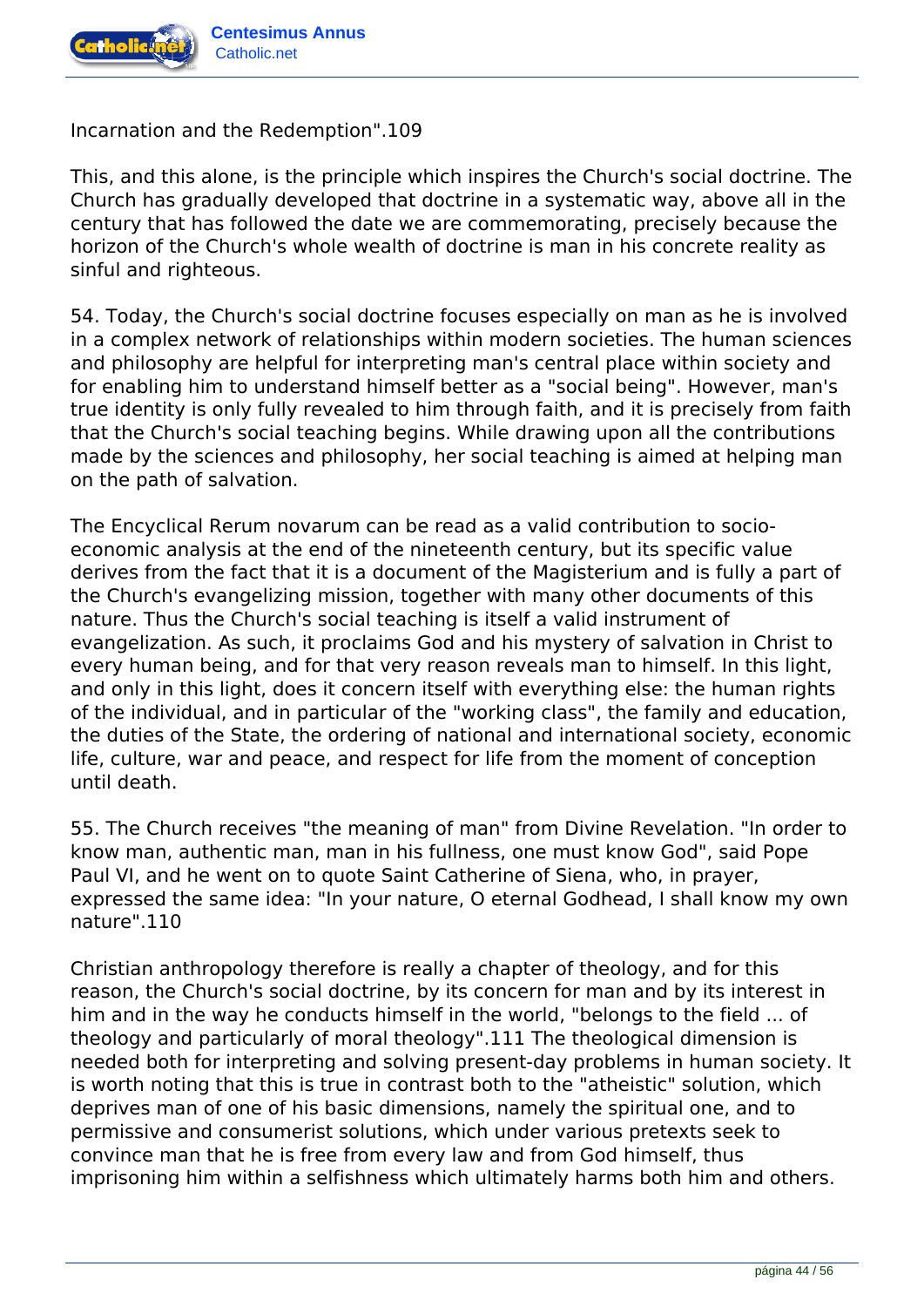

When the Church proclaims God's salvation to man, when she offers and communicates the life of God through the sacraments, when she gives direction to human life through the commandments of love of God and neighbour, she contributes to the enrichment of human dignity. But just as the Church can never abandon her religious and transcendent mission on behalf of man, so too she is aware that today her activity meets with particular difficulties and obstacles. That is why she devotes herself with ever new energies and methods to an evangelization which promotes the whole human being. Even on the eve of the third Millennium she continues to be "a sign and safeguard of the transcendence of the human person",112 as indeed she has always sought to be from the beginning of her existence, walking together with man through history. The Encyclical Rerum novarum itself is a significant sign of this.

56. On the hundredth anniversary of that Encyclical I wish to thank all those who have devoted themselves to studying, expounding and making better known Christian social teaching. To this end, the cooperation of the local Churches is indispensable, and I would hope that the present anniversary will be a source of fresh enthusiasm for studying, spreading and applying that teaching in various contexts.

In particular, I wish this teaching to be made known and applied in the countries which, following the collapse of "Real Socialism", are experiencing a serious lack of direction in the work of rebuilding. The Western countries, in turn, run the risk of seeing this collapse as a one-sided victory of their own economic system, and thereby failing to make necessary corrections in that system. Meanwhile, the countries of the Third World are experiencing more than ever the tragedy of underdevelopment, which is becoming more serious with each passing day.

After formulating principles and guidelines for the solution of the worker question, Pope Leo XIII made this incisive statement: "Everyone should put his hand to the work which falls to his share, and that at once and straightway, lest the evil which is already so great become through delay absolutely beyond remedy", and he added, "in regard to the Church, her cooperation will never be found lacking".113

57. As far as the Church is concerned, the social message of the Gospel must not be considered a theory, but above all else a basis and a motivation for action. Inspired by this message, some of the first Christians distributed their goods to the poor, bearing witness to the fact that, despite different social origins, it was possible for people to live together in peace and harmony. Through the power of the Gospel, down the centuries monks tilled the land, men and women Religious founded hospitals and shelters for the poor, Confraternities as well as individual men and women of all states of life devoted themselves to the needy and to those on the margins of society, convinced as they were that Christ's words "as you did it to one of the least of these my brethren, you did it to me" (Mt 25:40) were not intended to remain a pious wish, but were meant to become a concrete life commitment.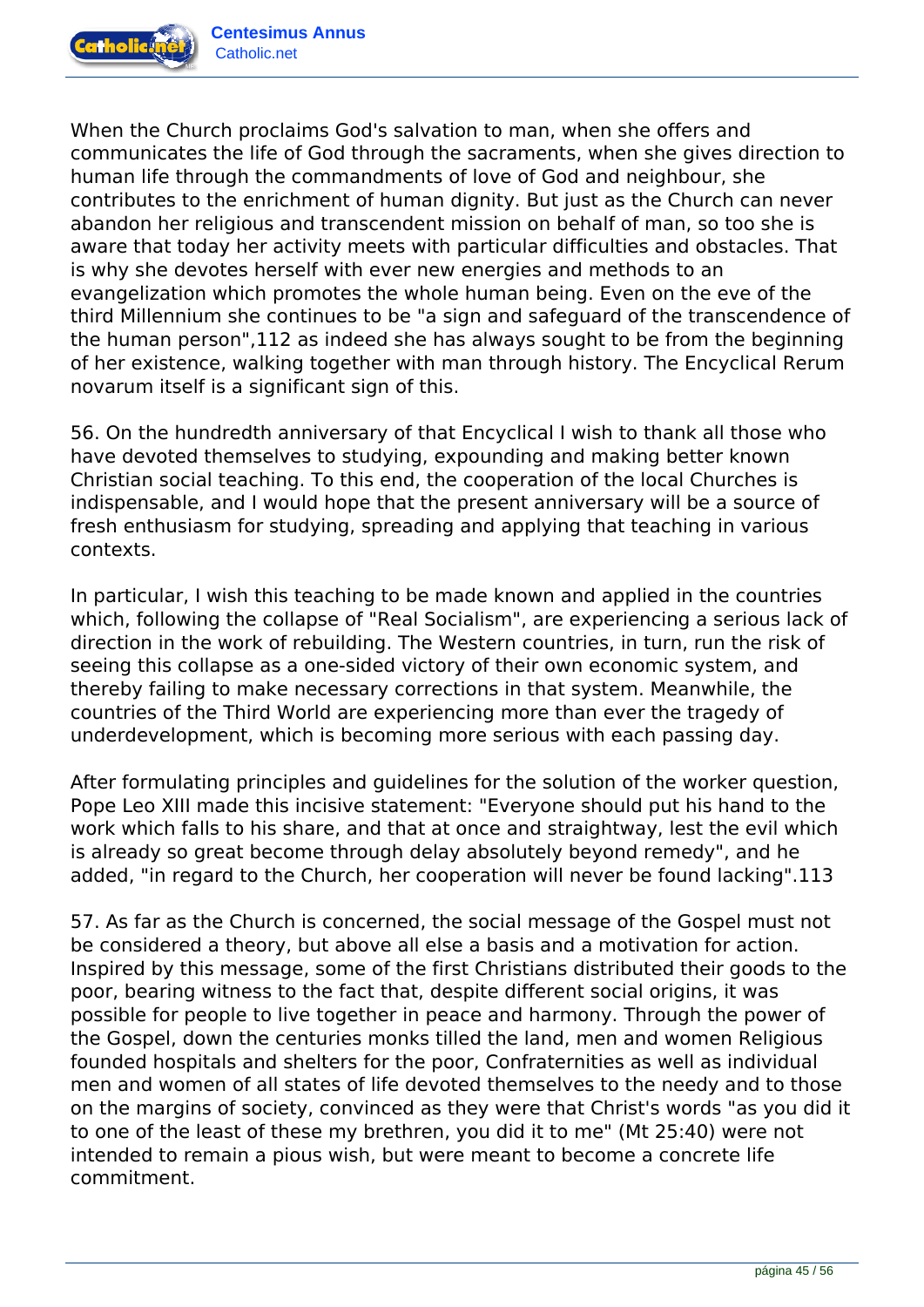

Today more than ever, the Church is aware that her social message will gain credibility more immediately from the witness of actions than as a result of its internal logic and consistency. This awareness is also a source of her preferential option for the poor, which is never exclusive or discriminatory towards other groups. This option is not limited to material poverty, since it is well known that there are many other forms of poverty, especially in modern society—not only economic but cultural and spiritual poverty as well. The Church's love for the poor, which is essential for her and a part of her constant tradition, impels her to give attention to a world in which poverty is threatening to assume massive proportions in spite of technological and economic progress. In the countries of the West, different forms of poverty are being experienced by groups which live on the margins of society, by the elderly and the sick, by the victims of consumerism, and even more immediately by so many refugees and migrants. In the developing countries, tragic crises loom on the horizon unless internationally coordinated measures are taken before it is too late.

58. Love for others, and in the first place love for the poor, in whom the Church sees Christ himself, is made concrete in the promotion of justice. Justice will never be fully attained unless people see in the poor person, who is asking for help in order to survive, not an annoyance or a burden, but an opportunity for showing kindness and a chance for greater enrichment. Only such an awareness can give the courage needed to face the risk and the change involved in every authentic attempt to come to the aid of another. It is not merely a matter of "giving from one's surplus", but of helping entire peoples which are presently excluded or marginalized to enter into the sphere of economic and human development. For this to happen, it is not enough to draw on the surplus goods which in fact our world abundantly produces; it requires above all a change of life-styles, of models of production and consumption, and of the established structures of power which today govern societies. Nor is it a matter of eliminating instruments of social organization which have proved useful, but rather of orienting them according to an adequate notion of the common good in relation to the whole human family. Today we are facing the so-called "globalization" of the economy, a phenomenon which is not to be dismissed, since it can create unusual opportunities for greater prosperity. There is a growing feeling, however, that this increasing internationalization of the economy ought to be accompanied by effective international agencies which will oversee and direct the economy to the common good, something that an individual State, even if it were the most powerful on earth, would not be in a position to do. In order to achieve this result, it is necessary that there be increased coordination among the more powerful countries, and that in international agencies the interests of the whole human family be equally represented. It is also necessary that in evaluating the consequences of their decisions, these agencies always give sufficient consideration to peoples and countries which have little weight in the international market, but which are burdened by the most acute and desperate needs, and are thus more dependent on support for their development. Much remains to be done in this area.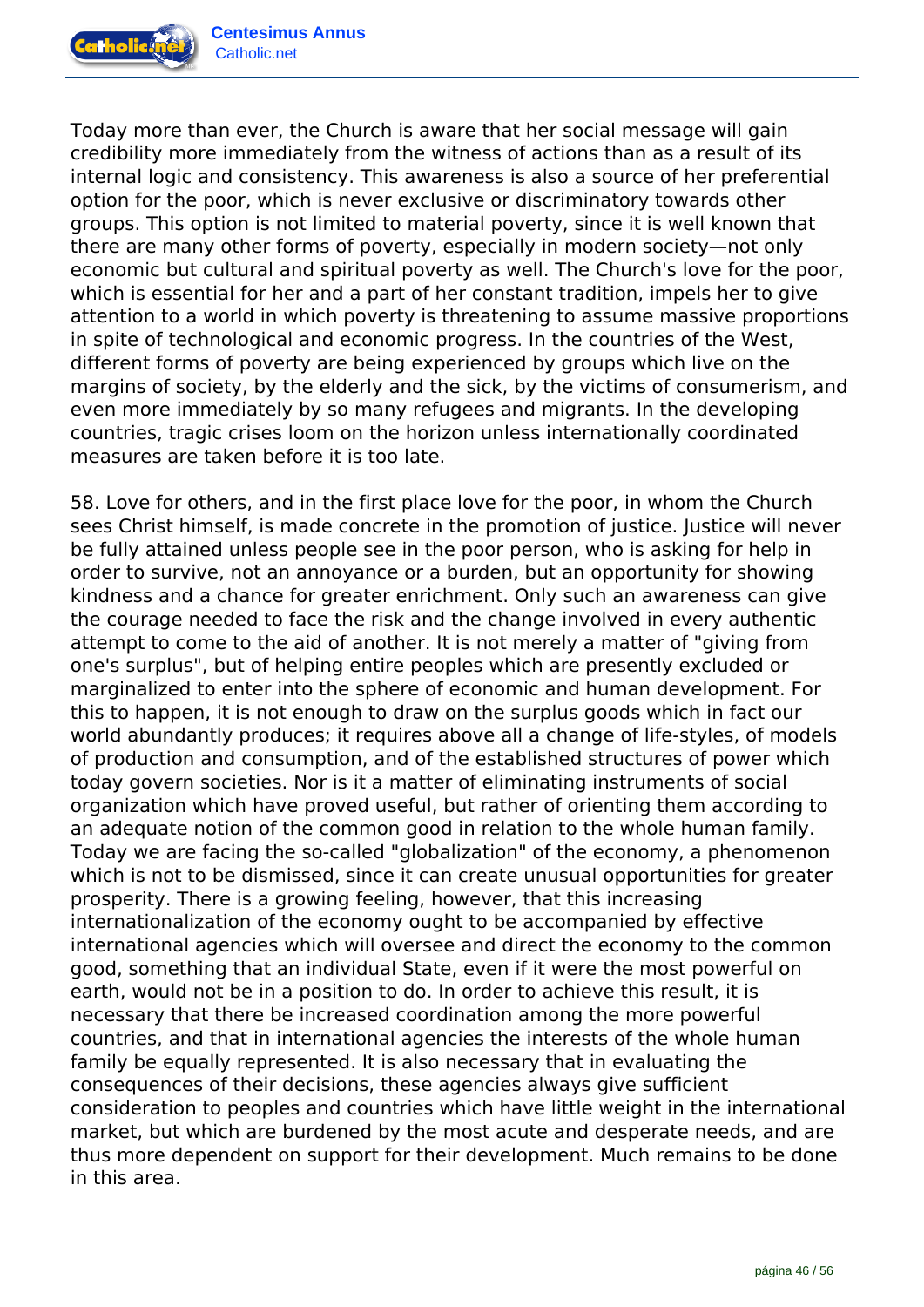

59. Therefore, in order that the demands of justice may be met, and attempts to achieve this goal may succeed, what is needed is the gift of grace, a gift which comes from God. Grace, in cooperation with human freedom, constitutes that mysterious presence of God in history which is Providence.

The newness which is experienced in following Christ demands to be communicated to other people in their concrete difficulties, struggles, problems and challenges, so that these can then be illuminated and made more human in the light of faith. Faith not only helps people to find solutions; it makes even situations of suffering humanly bearable, so that in these situations people will not become lost or forget their dignity and vocation.

In addition, the Church's social teaching has an important interdisciplinary dimension. In order better to incarnate the one truth about man in different and constantly changing social, economic and political contexts, this teaching enters into dialogue with the various disciplines concerned with man. It assimilates what these disciplines have to contribute, and helps them to open themselves to a broader horizon, aimed at serving the individual person who is acknowledged and loved in the fullness of his or her vocation.

Parallel with the interdisciplinary aspect, mention should also be made of the practical and as it were experiential dimension of this teaching, which is to be found at the crossroads where Christian life and conscience come into contact with the real world. This teaching is seen in the efforts of individuals, families, people involved in cultural and social life, as well as politicians and statesmen to give it a concrete form and application in history.

60. In proclaiming the principles for a solution of the worker question, Pope Leo XIII wrote: "This most serious question demands the attention and the efforts of others".114 He was convinced that the grave problems caused by industrial society could be solved only by cooperation between all forces. This affirmation has become a permanent element of the Church's social teaching, and also explains why Pope John XXIII addressed his Encyclical on peace to "all people of good will".

Pope Leo, however, acknowledged with sorrow that the ideologies of his time, especially Liberalism and Marxism, rejected such cooperation. Since then, many things have changed, especially in recent years. The world today is ever more aware that solving serious national and international problems is not just a matter of economic production or of juridical or social organization, but also calls for specific ethical and religious values, as well as changes of mentality, behaviour and structures. The Church feels a particular responsibility to offer this contribution and, as I have written in the Encyclical Sollicitudo rei socialis, there is a reasonable hope that the many people who profess no religion will also contribute to providing the social question with the necessary ethical foundation.115

In that same Encyclical I also addressed an appeal to the Christian Churches and to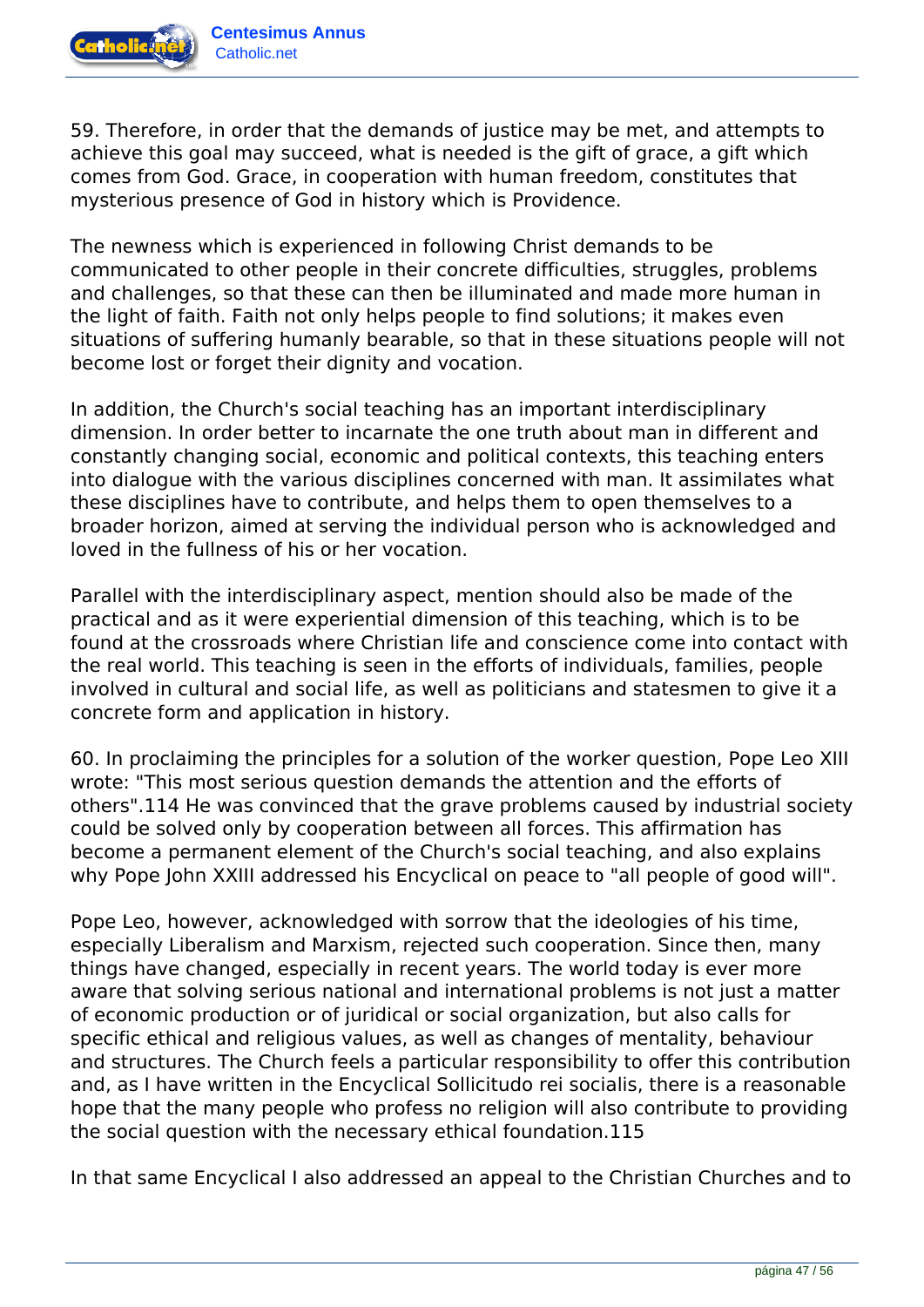

all the great world religions, inviting them to offer the unanimous witness of our common convictions regarding the dignity of man, created by God.116 In fact I am convinced that the various religions, now and in the future, will have a preeminent role in preserving peace and in building a society worthy of man.

Indeed, openness to dialogue and to cooperation is required of all people of good will, and in particular of individuals and groups with specific responsibilities in the areas of politics, economics and social life, at both the national and international levels.

61. At the beginning of industrialized society, it was "a yoke little better than that of slavery itself" which led my Predecessor to speak out in defence of man. Over the past hundred years the Church has remained faithful to this duty. Indeed, she intervened in the turbulent period of class struggle after the First World War in order to defend man from economic exploitation and from the tyranny of the totalitarian systems. After the Second World War, she put the dignity of the person at the centre of her social messages, insisting that material goods were meant for all, and that the social order ought to be free of oppression and based on a spirit of cooperation and solidarity. The Church has constantly repeated that the person and society need not only material goods but spiritual and religious values as well. Furthermore, as she has become more aware of the fact that too many people live, not in the prosperity of the Western world, but in the poverty of the developing countries amid conditions which are still "a yoke little better than that of slavery itself", she has felt and continues to feel obliged to denounce this fact with absolute clarity and frankness, although she knows that her call will not always win favour with everyone.

One hundred years after the publication of Rerum novarum, the Church finds herself still facing "new things" and new challenges. The centenary celebration should therefore confirm the commitment of all people of good will and of believers in particular.

62. The present Encyclical has looked at the past, but above all it is directed to the future. Like Rerum novarum, it comes almost at the threshold of a new century, and its intention, with God's help, is to prepare for that moment.

In every age the true and perennial "newness of things" comes from the infinite power of God, who says: "Behold, I make all things new" (Rev 21:5). These words refer to the fulfilment of history, when Christ "delivers the Kingdom to God the Father ... that God may be everything to everyone" (1 Cor 15:24,28). But the Christian well knows that the newness which we await in its fullness at the Lord's second coming has been present since the creation of the world, and in a special way since the time when God became man in Jesus Christ and brought about a "new creation" with him and through him (2 Cor 5:17; Gal 6:15).

In concluding this Encyclical I again give thanks to Almighty God, who has granted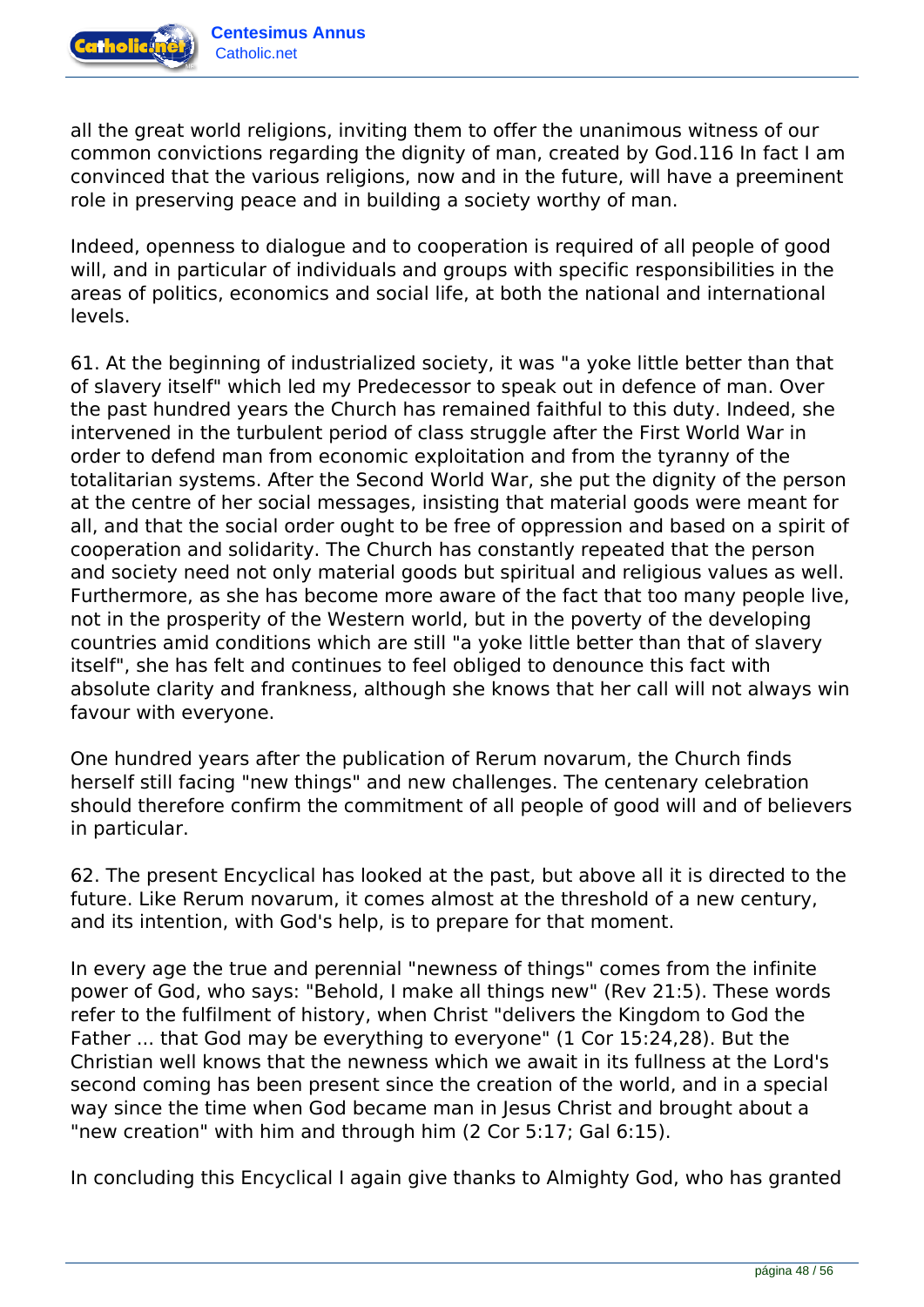

his Church the light and strength to accompany humanity on its earthly journey towards its eternal destiny. In the third Millennium too, the Church will be faithful in making man's way her own, knowing that she does not walk alone, but with Christ her Lord. It is Christ who made man's way his own, and who guides him, even when he is unaware of it.

Mary, the Mother of the Redeemer, constantly remained beside Christ in his journey towards the human family and in its midst, and she goes before the Church on the pilgrimage of faith. May her maternal intercession accompany humanity towards the next Millennium, in fidelity to him who "is the same yesterday and today and for ever" (cf. Heb 13:8), Jesus Christ our Lord, in whose name I cordially impart my blessing to all.

Given in Rome, at Saint Peter's, on 1 May, the Memorial of Saint Joseph the Worker, in the year 1991, the thirteenth of my Pontificate.

# **John Paul II**

1. Leo XIII, Encyclical Letter *Rerum Novarum* (May 15, 1891): Leonis XIII P.M. Acta, XI, Romae 1892, 97-144.

2. Pius XI, Encyclical Letter *QuadragesimoAnn*o (May 15,1931): AAS 23 (1931),177-228; Pius XII, Radio Message of June 1, 1941: AAS 33 (1941), 195-205; John XXIII, Encyclical Letter Mater et Magistra (May 15, 1961): AAS 53 (1961), 401-464; Paul VI, Apostolic Epistle *Octogesima Adveniens* (May 14, 1971): AAS 63 (1971), 401-441.

3. Cf. Pius XI, Encyclical Letter Q*uadragesimoAnno*, III, loc. cit., 228.

4. Encyclical Letter *Laborem Exercens* (September 14, 1981): AAS 73 (1981), 577-647; Encyclical Letter *Sollicitud*o *Rei Socialis* (December 30, 1987): AAS 80 (1988), 513-586.

5. Cf. St. *Irenaeus, Adversus Haereses*, I, 10, 1; III, 4, 1: PG 7, 549f.; 855f.; S. Ch. 264, 154f.; 211, 44-46.

6. Leo XIII, Encyclical Letter *Rerum Novarum:* loc. cit., 132.

7. Cf., e.g., Leo XIII, Encyclical Epistle *Arcanum Divinae Sapientiae* (February 10,1880): Leonis XIII P.M. Acta, II, Romae 1882, 10-40; Encyclical Epistle Diuturnum Illud (June 29, 1881): Leonis XIII P.M. Acta, II, Romae 1882, 269-287; Encyclical Letter Libertas *Praestantissimum* (June 20, 1888): Leonis XIII P.M. Acta, VIII, Romae 1889, 212-246; Encyclical Epistle *Graves de communi* (January 18, 1901): Leonis XIII P.M. Acta, XXI, Romae 1902, 320.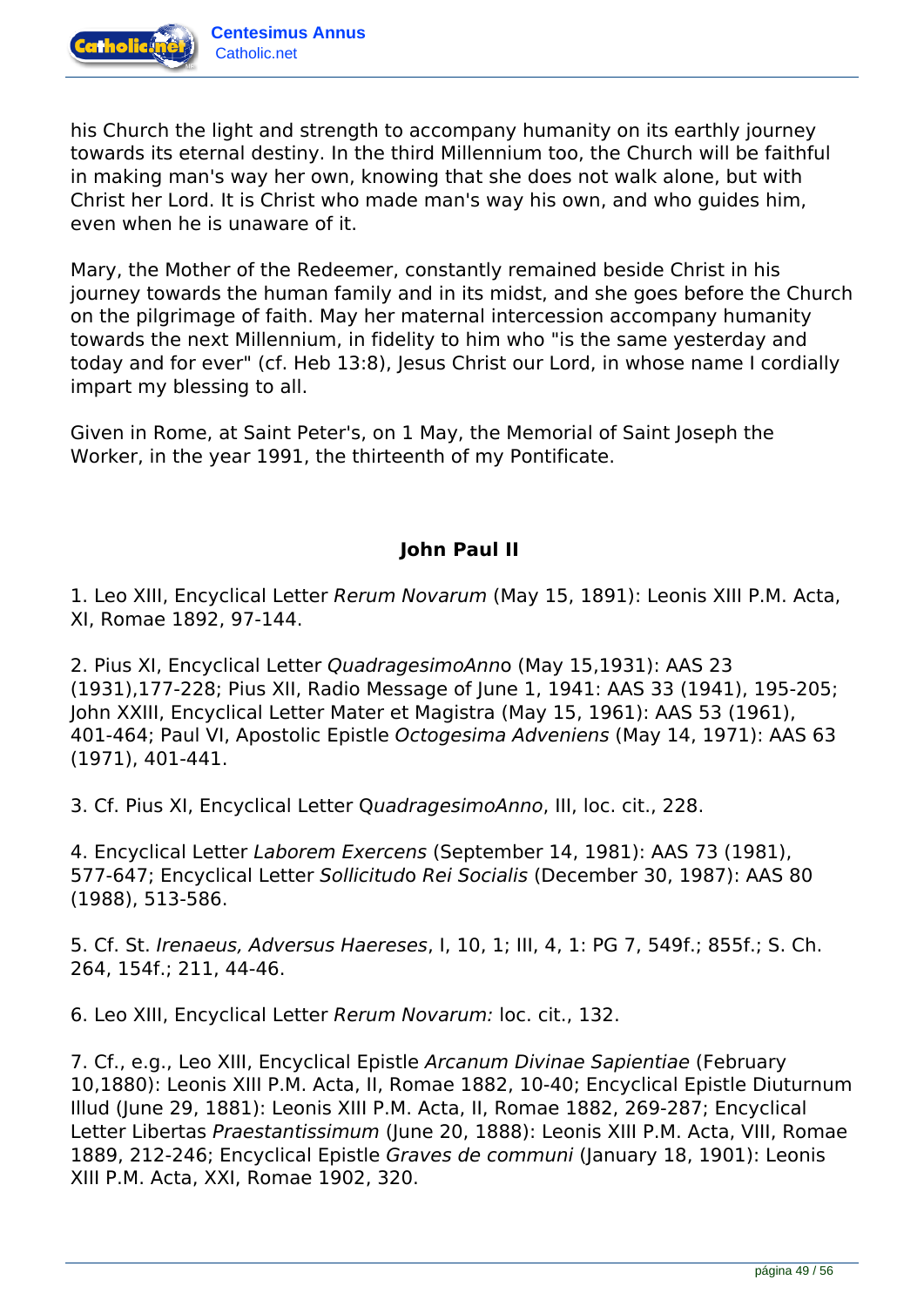

- 8. Encyclical Letter *Rerum Novarum*: loc. cit., 97.
- 9. Ibid.: loc. cit., 98.
- 10. Cf. ibid.: loc. cit., 109f.

11. Cf. ibid.: description of working conditions; 44: anti-Christian workers' associations: loc. cit., 110f.; 136f.

- 12. Ibid.: loc. cit., 130; cf. also 114f.
- 13. Ibid.: loc. cit., 130.
- 14. Ibid.: loc. cit., 123.
- 15. Cf. Encyclical Letter *Laborem Exercen*s, 1, 2, 6: loc. cit., 578-583; 589-592.
- 16. Cf. Encyclical Letter *Rerum Novarum:* loc. cit., 99-107.
- 17. Cf. ibid.: loc. cit., 102f.
- 18. Cf. ibid.: loc. cit., 101-104.
- 19. Cf. ibid.: loc. cit., 134f.; 137f.
- 20. Ibid.: loc. cit., 135.
- 21. Cf. Ibid.: loc. cit., 128-129.
- 22. Ibid.: loc. cit., 129.
- 23. Ibid.: loc. cit., 129.
- 24. Ibid.: loc. cit., 130f.
- 25. Ibid.: loc. cit., 131.
- 26. Cf. Universal Declaration of Human Rights.
- 27. Cf. Encyclical Letter *Rerum Novaru*m: loc. cit., 121-123.
- 28. Cf. ibid.: loc. cit., 127.
- 29. Ibid.: loc. cit., 126f.
- 30. Cf. Universal Declaration of Human Rights; *Declaration on the elimination of*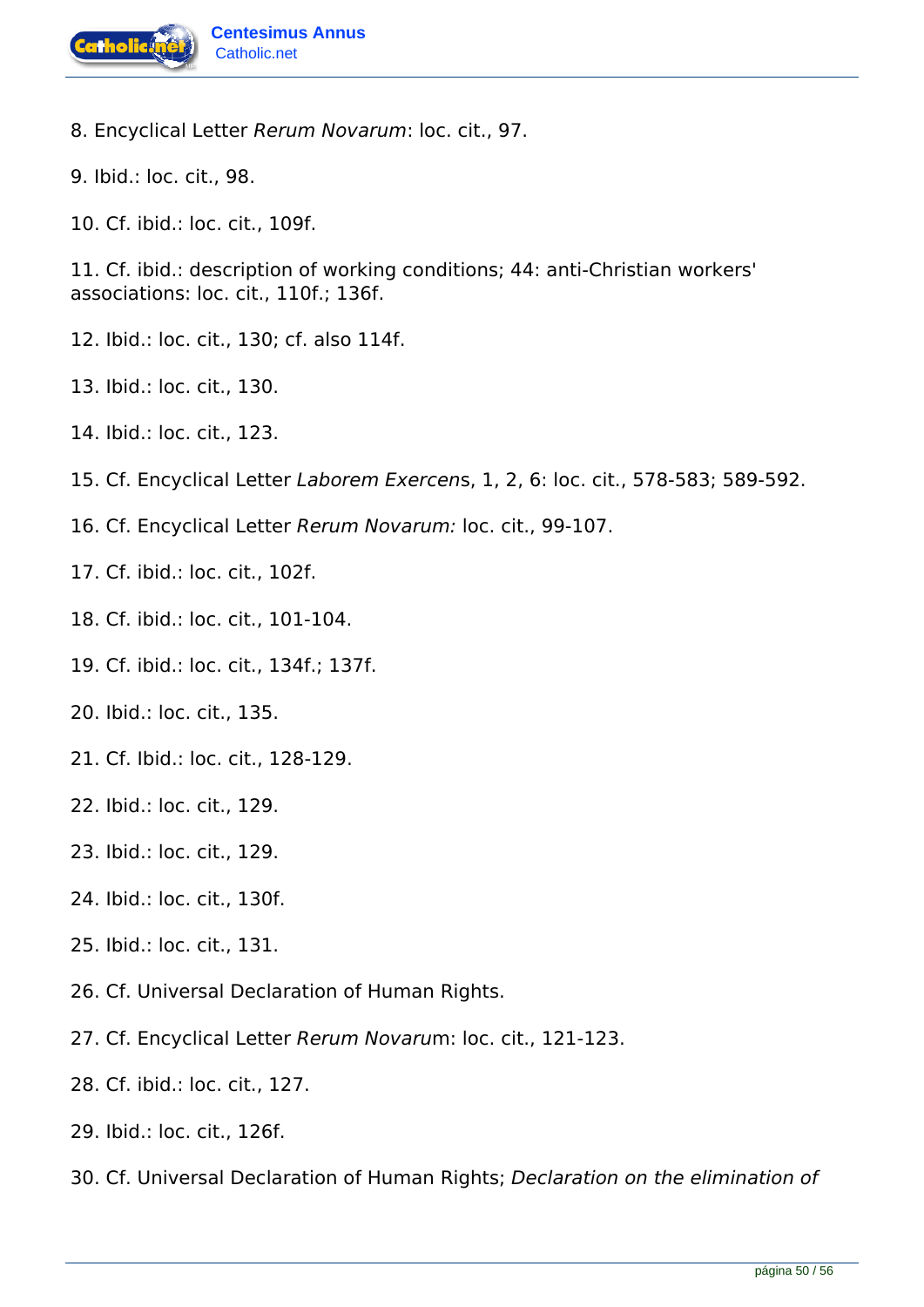

*every form of intolerance and discrimination based on religion or convictions.*

31. Second Vatican Ecumenical Council, Declaration on Religious Freedom *Dignitatis Humanae*; John Paul II, Letter to Heads of State (September 1, 1980): AAS 72 (1980), 1252-1260; Message for the 1988 World Day of Peace (January 1, 1988): AAS 80 (1988), 278-286.

32. Cf. Encyclical Letter *Rerum Novarum*: 42: loc. cit., 99-105; 130f.; 135.

33. Ibid.: loc. cit., 125.

34. Cf. Encyclical Letter *Sollicitudo Rei Socialis*, 38-40: loc. cit., 564-569; cf. also John XXIII, Encyclical Letter *Mater et Magistra,* loc. cit., 407.

35. Cf. Leo XIII, Encyclical Letter *Rerum Novarum*: loc. cit., 114-116; Pius XI, Encyclical Letter *Quadragesimo Anno*, III, loc. cit., 208; Paul VI, Homily for the Closing of the Holy Year (December 25,1975): AAS 68 (1976), 145; Message for the 1977 World Day of Peace (January 1, 1977): AAS 68 (1976), 709.

36. Encyclical Letter *Sollicitudo Rei Socialis,* 42 : loc. cit., 572.

37. Cf. Encyclical Letter *Rerum Novarum*: loc. cit., 101f.; 104f.; 130f.; 136.

38. Second Vatican Ecumenical Council, Pastoral Constitution on the Church in the World of Today Gaudium et Spes, 24.

39. Encyclical Letter *Rerum Novarum*: loc. cit., 99.

40. Cf. Encyclical Letter *Sollicitudo Rei Socialis,* 15, 28: loc. cit., 530; 548ff.

41. Cf. Encyclical Letter *Laborem Exercens,* 11-15: loc. cit., 602-618.

42. Pius XI, Encyclical Letter *Quadragesimo Anno*, III, 113: loc. cit., 213.

43. Cf. Encyclical Letter Rerum Novarum: loc. cit., 121-125.

44. Cf. Encyclical Letter *Laborem Exercen*s, 20: loc. cit., 629-632; Discourse to the International Labor Organization (I.L.O.) in Geneva (June 15, 1982): *Insegnamenti* V/2 (1982), 2250-2266; Paul VI, Discourse to the same Organization (June 10, 1969): AAS 61 (1969), 491-502.

45. Cf. Encyclical Letter *Laborem Exercens*, 8: loc. cit., 594-598.

46. Cf. Pius XI, Encyclical Letter *Quadragesimo Anno*, 14: loc. cit., 178-181.

47. Cf. Encyclical Epistle Arcanum Divinae *Sapientiae* (February 10, 1880): Leonis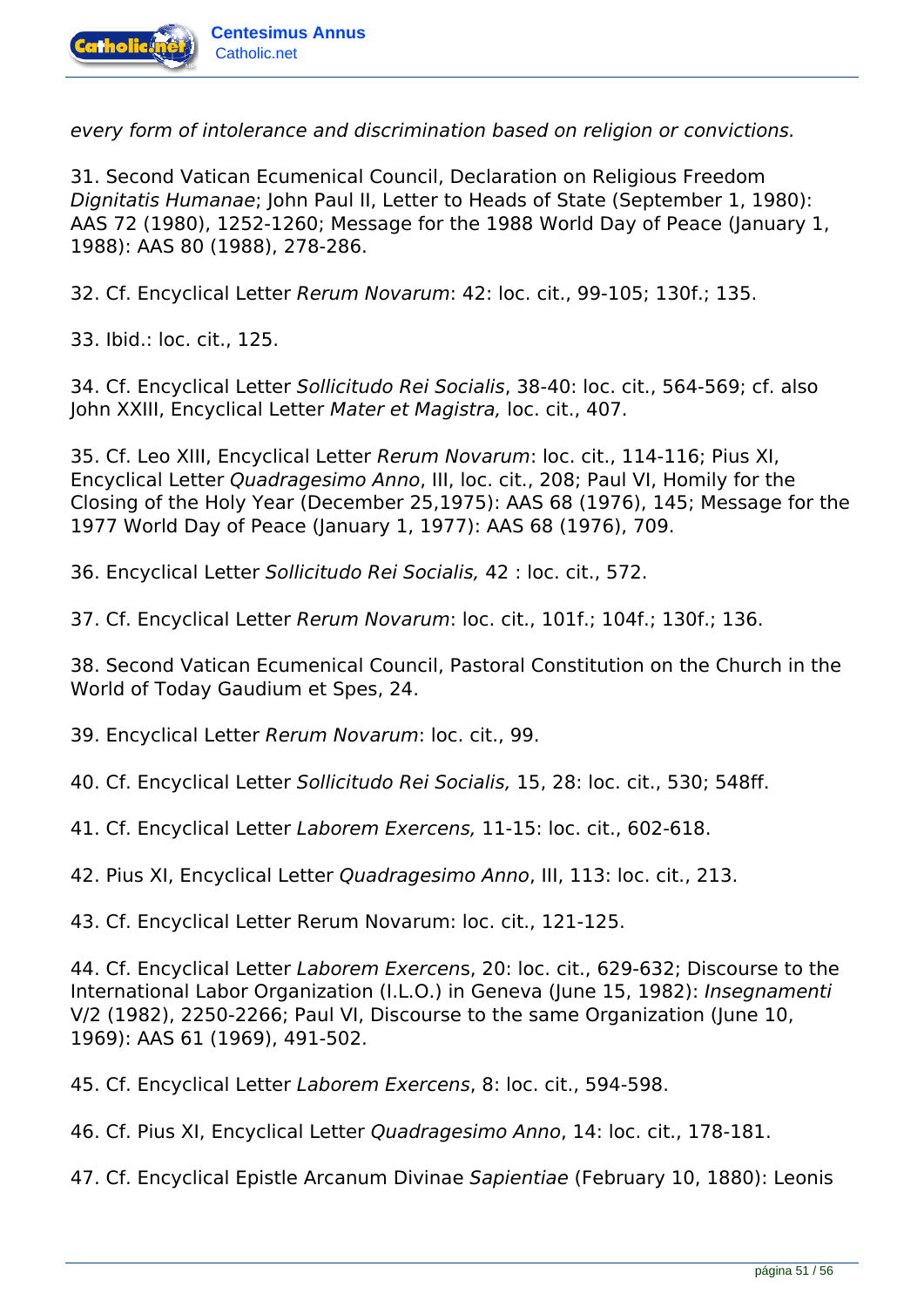

XIII P.M. Acta, II, Romae 1882, 10-40; Encyclical Epistle *Diuturnum Illud* (June 29, 1881 ): Leonis XIII P.M. Acta, II, Romae 1882, 269287; Encyclical Epistle Immortale Dei (November 1, 1885): Leonis XIII P.M. Acta, V, Romae 1886, 118-150; Encyclical Letter Sapientiae Christianae (January 10, 1890): Leonis XIII P.M. Acta, X, Romae 1891,10-41; Encyclical Epistle *Quod Apostolici Muneris* (December 28,1878): Leonis XIII P.M. Acta, I, Romae 1881, 170-183; Encyclical Letter *Libertas Praestantissimum* (June 20, 1888): Leonis XIII P.M. Acta, VIII, Romae 1889, 212-246.

48. Cf. Leo XIII, Encyclical Letter *Libertas Praestantissimum*, 10: loc. cit., 224-226.

49. Cf. Message for the 1980 World Day of Peace: AAS 71 (1979),1572-1580.

50. Cf. Encyclical Letter Sollicitudo *Rei Socialis*, 20: loc. cit., 536f.

51. Cf. John XXIII, Encyclical Letter *Pacem in Terri*s (April 11, 1963), III: AAS 55 (1963), 286-289.

52. Cf. Universal Declaration of Human Rights, issued in 1948; John XXIII, Encyclical Letter Pacem in Terris, IV: loc. cit., 291-296; "Final Act" of the Conference on Cooperation and Security in Europe, Helsinki, 1975.

53. Cf. Paul VI, Encyclical Letter Populorum Progressio (March 26, 1967), 61-65: AAS 59 (1967), 287-289.

54. Cf. Message for the 1980 World Day of Peace: loc. cit., 1572-1580.

55. Cf. Second Vatican Ecumenical Council, Pastoral Constitution on the Church in the World of Today Gaudium et Spes, 36; 39.

56. Cf. Apostolic Exhortation Christifideles Laici (December 30, 1988), 32-44: AAS 81 (1989), 431-481.

57. Cf. Encyclical Letter Laborem Exercens, 20: loc. cit., 629-632.

58. Cf Congregation for the Doctrine of the Faith, Instruction on Christian Freedom and Liberation Libertatis Conscientia (March 22, 1986): AAS 79 (1987), 554-599.

59. Cf. Discourse at the Headquarters of the E.C.W.A. on the occasion of the Tenth Anniversary of the "Appeal for the Sahel" (Ouagadougou, Burkina Faso, January 29, 1990): AAS 82 (1990), 816-821.

60. Cf. John XXIII, Encyclical Letter Pacem in Terris, III: loc. cit., 286-288.

61. Cf. Encyclical Letter Sollicitudo Rei Socialis, 27-28: loc. cit., 547-550; Paul VI, Encyclical Letter Populorum Progressio, 43-44: loc. cit., 278f.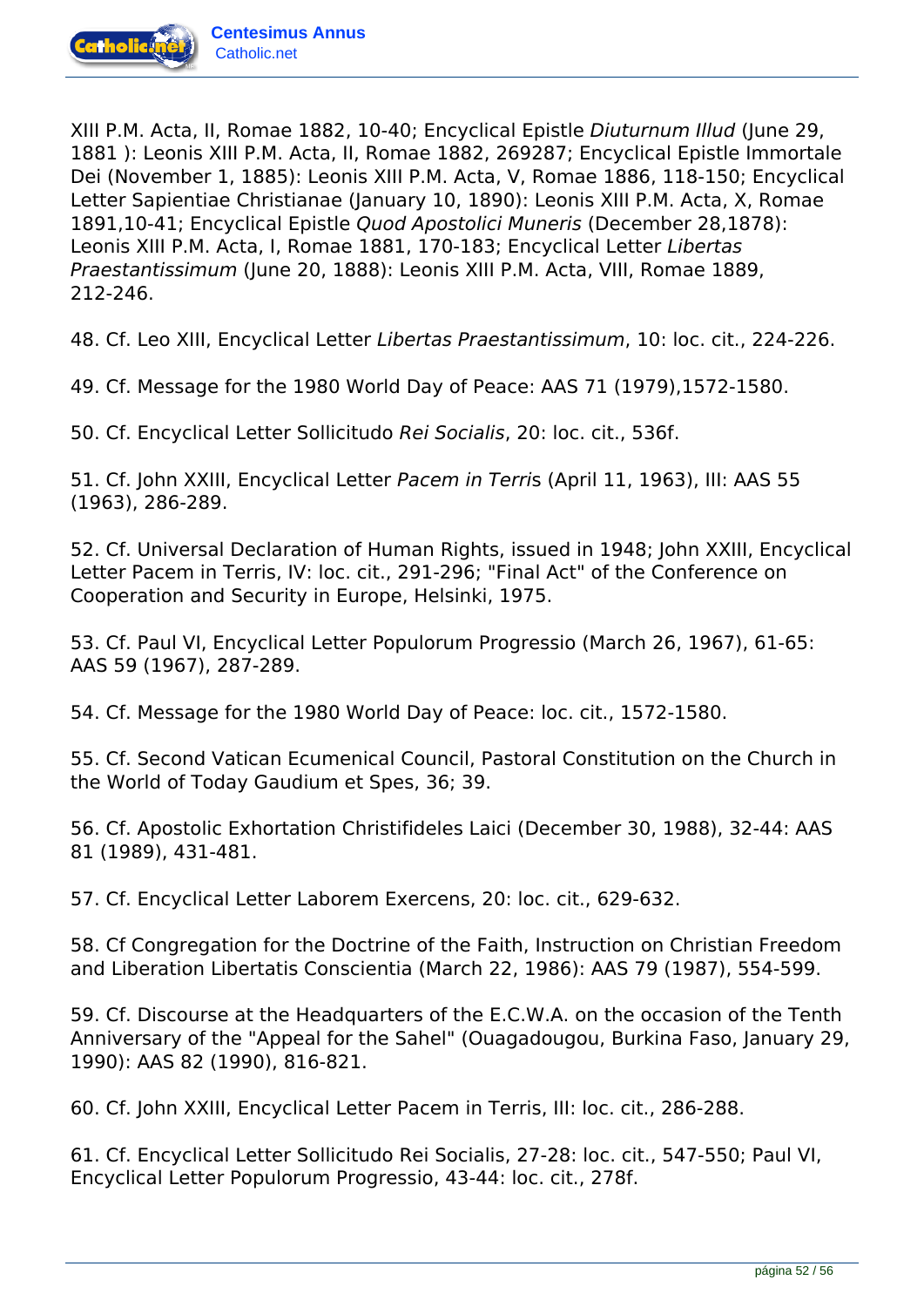

62. Cf. Encyclical Letter Sollicitudo *Rei Sociali*s, 29-31: loc. cit., 550-556.

63. Cf. Helsinki Final Act and Vienna Accord; Leo XIII, Encyclical Letter *Liberta*s *Praestantissimum,* 5: loc. cit., 215-217.

64. Cf. Encyclical Letter *Redemptoris Missio (*December 7, 1990), 7: L'Osservatore Romano, January 23, 1991.

65. Cf. Encyclical Letter *Rerum Novarum:* loc. cit., 99-107; 131-133.

66. Ibid., 111-113f.

67. Cf. Pius XI, Encyclical Letter Quadragesimo Anno, II; loc. cit., 191; Pius XII, Radio Message on June 1,1941: loc. cit., 199; John XXIII, Encyclical Letter Mater et Magistra: loc. cit., 428-429; Paul VI, Encyclical Letter Populorum Progressio, 22-24: loc. cit., 268f.

68. Second Vatican Ecumenical Council, Pastoral Constitution on the Church in the World of Today Gaudium et Spes, 69; 71.

69. Cf. Discourse to Latin American Bishops at Puebla (January 28, 1979), III, 4: AAS 71 (1979), 199-201; Encyclical Letter Laborem Exercens, 14: loc. cit., 612-616; Encyclical Letter Sollicitudo Rei Socialis, 42: loc. cit., 572-574.

70. Cf. Encyclical Letter Sollicitudo Rei Socialis, 15: loc. cit., 528-531.

71. Cf. Encyclical Letter Laborem Exercens, 21: loc. cit., 632-634.

72. Cf. Paul VI, Encyclical Letter Populorum Progressio, 33-42: loc. cit., 273-278.

73. Cf. Encyclical Letter *Laborem Exercens*, 7: loc. cit., 592-594.

74. Cf. ibid., 8: loc. cit., 594-598.

75. Cf. Second Vatican Ecumenical Council, *Pastoral Constitution on the Church in the World of Today Gaudium et Spes,* 35; Paul VI, Encyclical Letter *Populorum Progressio*, 19: loc. cit., 266f.

76. Cf. Encyclical Letter *Sollicitudo Rei Socialis,* 34: loc. cit., 559f.; Message for the 1990 World Day of Peace: AAS 82 (1990), 147-156.

77. Cf. Apostolic Exhortation Reconciliatio et *Poenitentia* (December 2,1984),16: AAS 77 (1985), 213-217; Pius XI, Encyclical Letter Quadragesimo Anno, III: loc. cit., 219.

78. Encyclical Letter *Sollicitudo Rei Socialis,* 25: loc. cit., 544.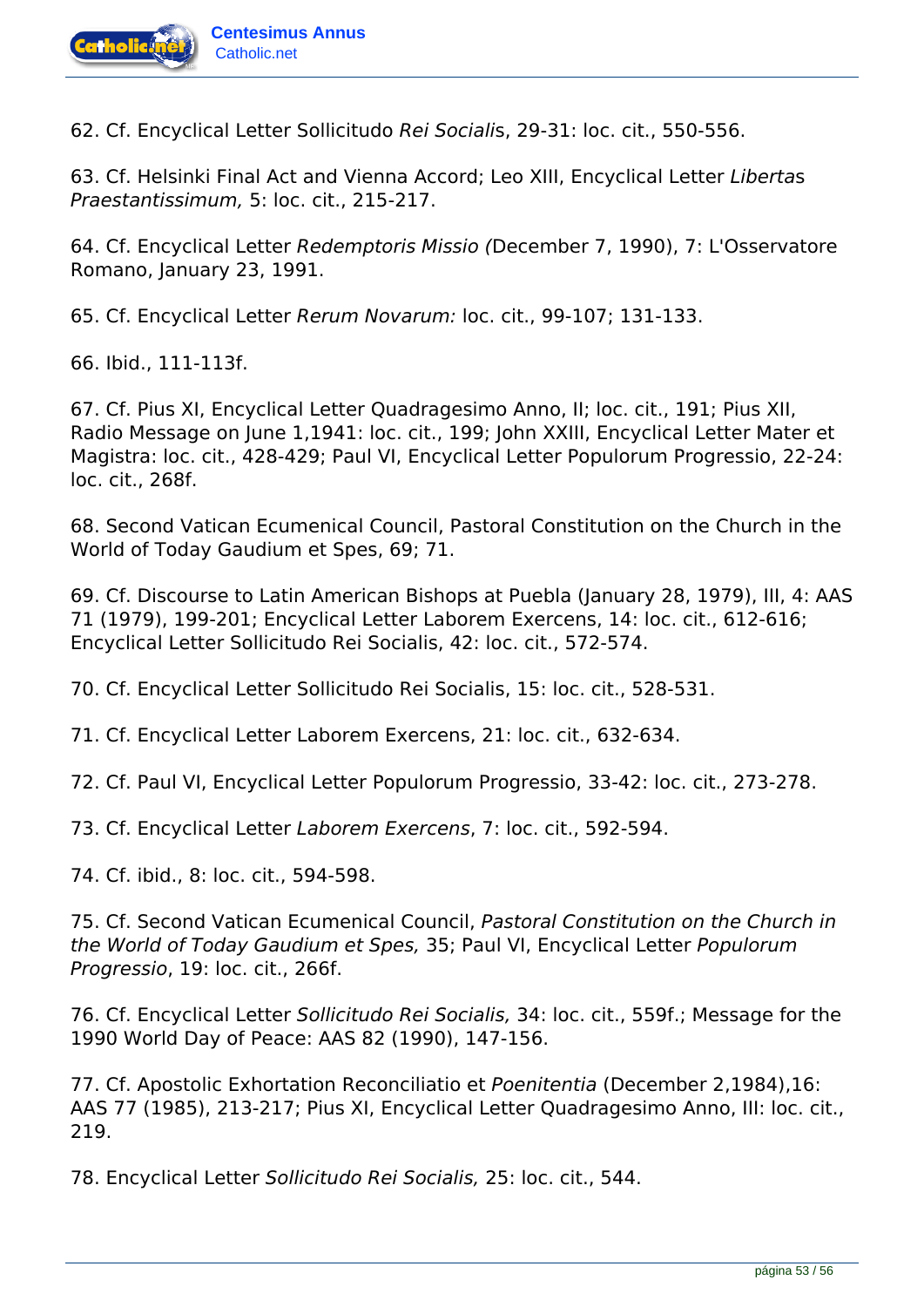

79. Cf. ibid., 34: loc. cit., 559f.

80. Cf. Encyclical Letter Redemptor Hominis (March 4,1979),15: AAS 71 (1979), 286-289.

81. Cf. Second Vatican Ecumenical Council, P*astoral Constitution on the Church in the World of Today Gaudium et Spes*, 24.

82. Cf. ibid., 41.

83. Cf. ibid., 26.

84. Cf. Second Vatican Ecumenical Council, Pa*storal Constitution on the Church in the World of Today Gaudium et Spes,* 36; Paul VI, Apostolic Epistle Octogesima Adveniens, 2-5: loc. cit., 402-405.

85. Cf. Encyclical Letter *Laborem Exercens*, 15: loc. cit., 616-618.

86. Cf. ibid., 10: loc. cit., 600-602.

87. Ibid., 14: loc. cit., 612-616.

88. Cf. ibid., 18: loc. cit., 622-625.

89. Cf. Encyclical Letter *Rerum Novarum*: loc. cit., 126-128.

90. Ibid., 121 f.

91. Cf. Leo XIII, Encyclical Letter *Libertas Praestantissimum:* loc. cit., 224-226.

92. Cf. Second Vatican Ecumenical Council, Pastoral Constitution on the Church in the World of Today *Gaudium et Spes*, 76.

93. Cf. ibid., 29; Pius XII, Christmas Radio Message on December 24, 1944: AAS 37 (1945), 10-20.

94. Cf. Second Vatican Ecumenical Council, Declaration on Religious Freedom *Dignitatis Humanae.*

95. Cf. Encyclical Letter *Redemptoris Missio,* l l : L'OsservatoreRomano, January 23, 1991.

96. Cf. Encyclical Letter *Redemptor Hominis*, 17: loc. cit., 270-272.

97. Cf. Message for the 1988 World Day of Peace: loc. cit., 1572-1580; Message for the 1991 World Day of Peace: *L'OsservatoreRomano*, December 19, 1990; Second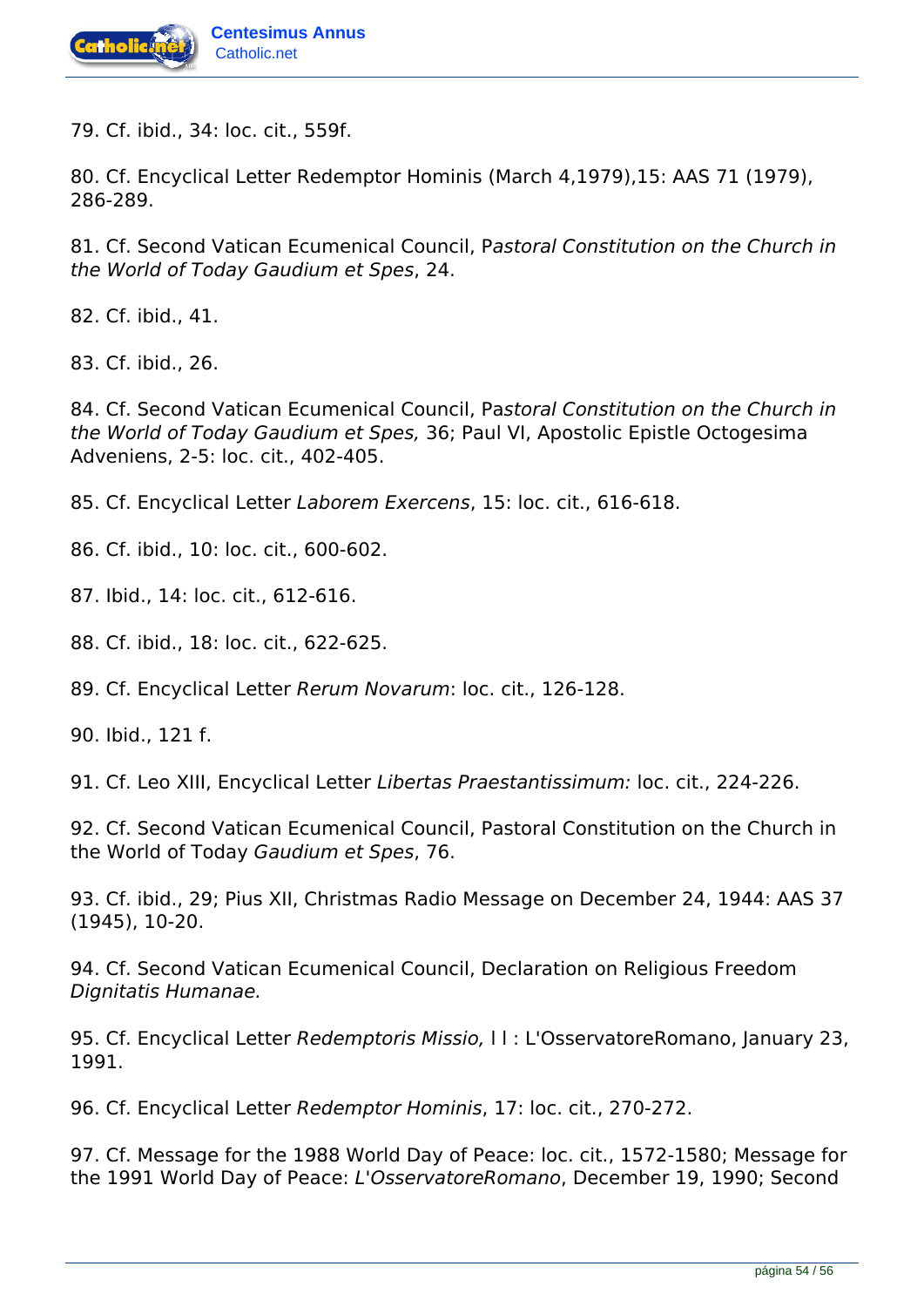

Vatican Ecumenical Council, *Declaration on Religious Freedom Dignitatis Humanae*, 1-2.

98. Second Vatican Ecumenical Council, Pastoral Constitution on the Church in the World of Today Gaudium et Spes, 26.

99. Cf. ibid., 22.

100. Pius XI, Encyclical Letter *Quadragesimo Anno*, I : loc. cit., 184-186.

101. Cf. Apostolic Exhortation Familiaris Consortio (November 22, 1981), 45: AAS 74 (1982), 136f.

102. Cf. Discourse to UNESCO (June 2, 1980): AAS 72 (1980), 735-752.

103. Cf. Encyclical Letter *Redemptoris Missio,* 39; 52 L'Osservatore Romano, January 23, 1991.

104. Cf. Benedict XV, Exhortation Ubi Primum (September 8, 1914): AAS 6 (1914), 501f.; Pius XI, Radio Message to the Catholic Faithful and to the entire world (September 29, 1938): AAS 30 (1938), 309f.; Pius XII, Radio Message to the entire world (August 24, 1939): AAS 31 (1939), 333-335; John XXIII, Encyclical Letter Pacem in Terris, III: loc. cit., 285-289; Paul VI, Discourse at the United Nations (October 4, 1965): AAS 57 (1965), 877-885.

105. Cf. Paul VI, Encyclical Letter *Populorum Progressio,* 76-77: loc. cit., 294f.

106. Cf. Apostolic Exhortation Familiaris *Consortio*, 48: loc. cit., 139f.

107. Encyclical Letter Rerum Novarum: loc. cit., 107.

108. Cf. Encyclical Letter *Redemptor Hominis,* 13: loc. cit., 283.

109. Ibid., 14: loc. cit., 284f.

110. Paul VI, Homily at the Final Public Session of the Second Vatican Ecumenical Council (December 7, 1965): AAS 58 (1966), 58.

111. Encyclical Letter *Sollicitudo Rei Socialis*, 41: loc. cit., 571.

112. Second Vatican Ecumenical Council, Pastoral Constitution on the Church in the World of Today Gaudium et Spes, 76; cf. John Paul II, Encyclical Letter Redemptor Hominis, 13: loc. cit., 283.

113. Encyclical Letter *Rerum Novarum*: loc. cit., 143.